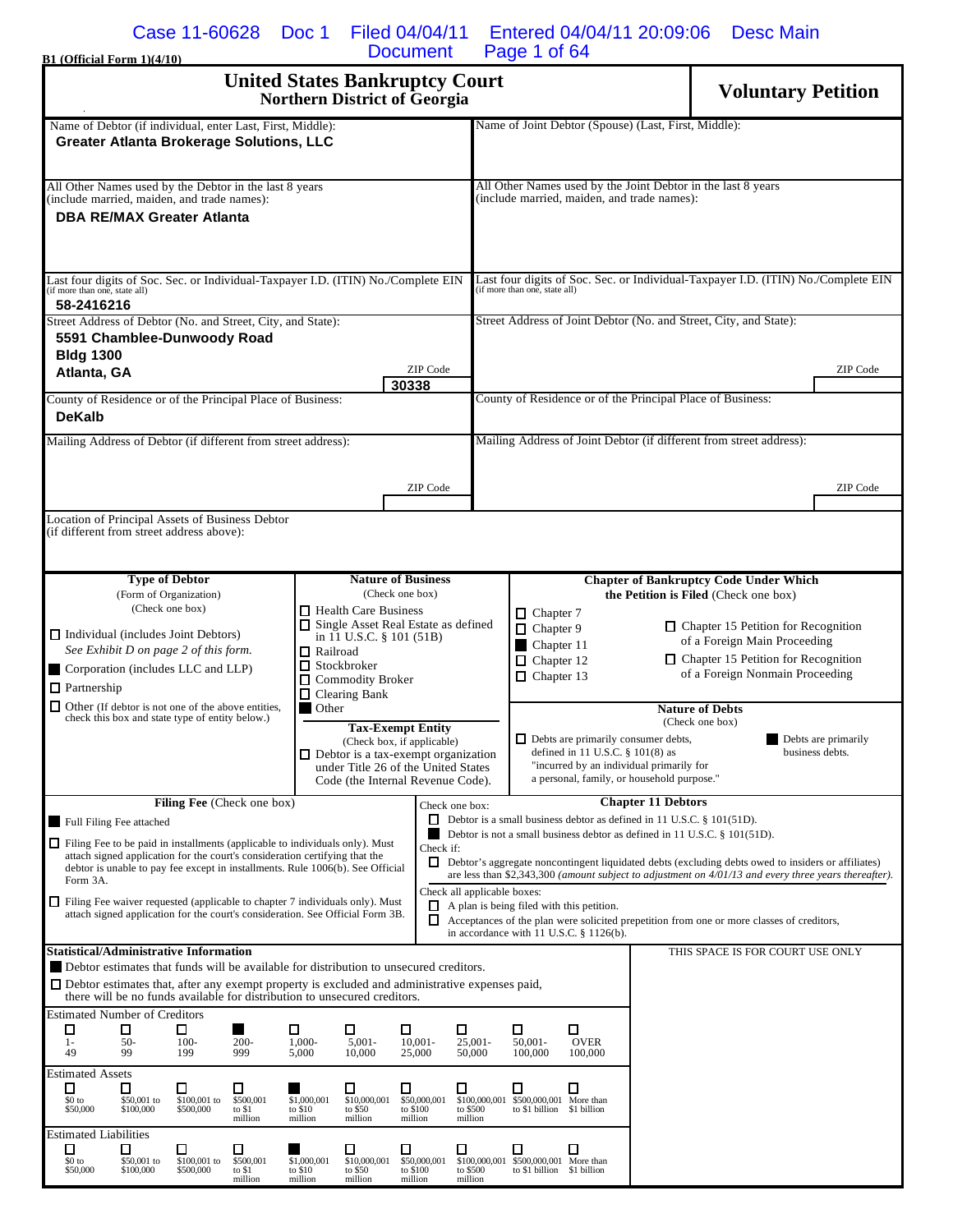# Case 11-60628 Doc 1 Filed 04/04/11 Entered 04/04/11 20:09:06 Desc Main

| B1 (Official Form 1)(4/10)                                                                                                                                                                                                                                                                                                                                                                                                          | <b>Document</b>                                                                                                                                                                                                                                                                                                                                             | Page 2 of 64                                                                                                                                                                                                                                                                                                                                                                            | Page 2                                                                                                     |  |  |
|-------------------------------------------------------------------------------------------------------------------------------------------------------------------------------------------------------------------------------------------------------------------------------------------------------------------------------------------------------------------------------------------------------------------------------------|-------------------------------------------------------------------------------------------------------------------------------------------------------------------------------------------------------------------------------------------------------------------------------------------------------------------------------------------------------------|-----------------------------------------------------------------------------------------------------------------------------------------------------------------------------------------------------------------------------------------------------------------------------------------------------------------------------------------------------------------------------------------|------------------------------------------------------------------------------------------------------------|--|--|
| <b>Voluntary Petition</b>                                                                                                                                                                                                                                                                                                                                                                                                           |                                                                                                                                                                                                                                                                                                                                                             | Name of Debtor(s):<br><b>Greater Atlanta Brokerage Solutions, LLC</b>                                                                                                                                                                                                                                                                                                                   |                                                                                                            |  |  |
|                                                                                                                                                                                                                                                                                                                                                                                                                                     | (This page must be completed and filed in every case)                                                                                                                                                                                                                                                                                                       |                                                                                                                                                                                                                                                                                                                                                                                         |                                                                                                            |  |  |
|                                                                                                                                                                                                                                                                                                                                                                                                                                     | All Prior Bankruptcy Cases Filed Within Last 8 Years (If more than two, attach additional sheet)                                                                                                                                                                                                                                                            |                                                                                                                                                                                                                                                                                                                                                                                         |                                                                                                            |  |  |
| Location<br>Where Filed: - None -                                                                                                                                                                                                                                                                                                                                                                                                   |                                                                                                                                                                                                                                                                                                                                                             | Case Number:                                                                                                                                                                                                                                                                                                                                                                            | Date Filed:                                                                                                |  |  |
| Location<br>Where Filed:                                                                                                                                                                                                                                                                                                                                                                                                            |                                                                                                                                                                                                                                                                                                                                                             | Case Number:                                                                                                                                                                                                                                                                                                                                                                            | Date Filed:                                                                                                |  |  |
|                                                                                                                                                                                                                                                                                                                                                                                                                                     | Pending Bankruptcy Case Filed by any Spouse, Partner, or Affiliate of this Debtor (If more than one, attach additional sheet)                                                                                                                                                                                                                               |                                                                                                                                                                                                                                                                                                                                                                                         |                                                                                                            |  |  |
| Name of Debtor:<br>- None -                                                                                                                                                                                                                                                                                                                                                                                                         |                                                                                                                                                                                                                                                                                                                                                             | Case Number:                                                                                                                                                                                                                                                                                                                                                                            | Date Filed:                                                                                                |  |  |
| District:                                                                                                                                                                                                                                                                                                                                                                                                                           |                                                                                                                                                                                                                                                                                                                                                             | Relationship:                                                                                                                                                                                                                                                                                                                                                                           | Judge:                                                                                                     |  |  |
|                                                                                                                                                                                                                                                                                                                                                                                                                                     | <b>Exhibit A</b>                                                                                                                                                                                                                                                                                                                                            |                                                                                                                                                                                                                                                                                                                                                                                         | <b>Exhibit B</b><br>(To be completed if debtor is an individual whose debts are primarily consumer debts.) |  |  |
|                                                                                                                                                                                                                                                                                                                                                                                                                                     | (To be completed if debtor is required to file periodic reports (e.g.,<br>forms 10K and 10Q) with the Securities and Exchange Commission<br>pursuant to Section 13 or 15(d) of the Securities Exchange Act of 1934<br>and is requesting relief under chapter 11.)                                                                                           | I, the attorney for the petitioner named in the foregoing petition, declare that I<br>have informed the petitioner that [he or she] may proceed under chapter 7, 11,<br>12, or 13 of title 11, United States Code, and have explained the relief available<br>under each such chapter. I further certify that I delivered to the debtor the notice<br>required by 11 U.S.C. $§342(b)$ . |                                                                                                            |  |  |
|                                                                                                                                                                                                                                                                                                                                                                                                                                     | $\Box$ Exhibit A is attached and made a part of this petition.                                                                                                                                                                                                                                                                                              | $\mathbf X$<br>Signature of Attorney for Debtor(s)                                                                                                                                                                                                                                                                                                                                      | (Date)                                                                                                     |  |  |
|                                                                                                                                                                                                                                                                                                                                                                                                                                     |                                                                                                                                                                                                                                                                                                                                                             | <b>Exhibit C</b>                                                                                                                                                                                                                                                                                                                                                                        |                                                                                                            |  |  |
| No.                                                                                                                                                                                                                                                                                                                                                                                                                                 | Does the debtor own or have possession of any property that poses or is alleged to pose a threat of imminent and identifiable harm to public health or safety?<br>$\Box$ Yes, and Exhibit C is attached and made a part of this petition.                                                                                                                   |                                                                                                                                                                                                                                                                                                                                                                                         |                                                                                                            |  |  |
| If this is a joint petition:                                                                                                                                                                                                                                                                                                                                                                                                        | (To be completed by every individual debtor. If a joint petition is filed, each spouse must complete and attach a separate Exhibit D.)<br>$\Box$ Exhibit D completed and signed by the debtor is attached and made a part of this petition.<br>$\Box$ Exhibit D also completed and signed by the joint debtor is attached and made a part of this petition. | <b>Exhibit D</b>                                                                                                                                                                                                                                                                                                                                                                        |                                                                                                            |  |  |
|                                                                                                                                                                                                                                                                                                                                                                                                                                     | <b>Information Regarding the Debtor - Venue</b>                                                                                                                                                                                                                                                                                                             |                                                                                                                                                                                                                                                                                                                                                                                         |                                                                                                            |  |  |
|                                                                                                                                                                                                                                                                                                                                                                                                                                     | (Check any applicable box)<br>Debtor has been domiciled or has had a residence, principal place of business, or principal assets in this District for 180<br>days immediately preceding the date of this petition or for a longer part of such 180 days than in any other District.                                                                         |                                                                                                                                                                                                                                                                                                                                                                                         |                                                                                                            |  |  |
| $\Box$                                                                                                                                                                                                                                                                                                                                                                                                                              | There is a bankruptcy case concerning debtor's affiliate, general partner, or partnership pending in this District.                                                                                                                                                                                                                                         |                                                                                                                                                                                                                                                                                                                                                                                         |                                                                                                            |  |  |
| $\Box$<br>Debtor is a debtor in a foreign proceeding and has its principal place of business or principal assets in the United States in<br>this District, or has no principal place of business or assets in the United States but is a defendant in an action or<br>proceeding [in a federal or state court] in this District, or the interests of the parties will be served in regard to the relief<br>sought in this District. |                                                                                                                                                                                                                                                                                                                                                             |                                                                                                                                                                                                                                                                                                                                                                                         |                                                                                                            |  |  |
|                                                                                                                                                                                                                                                                                                                                                                                                                                     | Certification by a Debtor Who Resides as a Tenant of Residential Property<br>(Check all applicable boxes)                                                                                                                                                                                                                                                   |                                                                                                                                                                                                                                                                                                                                                                                         |                                                                                                            |  |  |
| $\Box$                                                                                                                                                                                                                                                                                                                                                                                                                              | Landlord has a judgment against the debtor for possession of debtor's residence. (If box checked, complete the following.)                                                                                                                                                                                                                                  |                                                                                                                                                                                                                                                                                                                                                                                         |                                                                                                            |  |  |
|                                                                                                                                                                                                                                                                                                                                                                                                                                     | (Name of landlord that obtained judgment)                                                                                                                                                                                                                                                                                                                   |                                                                                                                                                                                                                                                                                                                                                                                         |                                                                                                            |  |  |
|                                                                                                                                                                                                                                                                                                                                                                                                                                     | (Address of landlord)                                                                                                                                                                                                                                                                                                                                       |                                                                                                                                                                                                                                                                                                                                                                                         |                                                                                                            |  |  |
| $\Box$                                                                                                                                                                                                                                                                                                                                                                                                                              | Debtor claims that under applicable nonbankruptcy law, there are circumstances under which the debtor would be permitted to cure<br>the entire monetary default that gave rise to the judgment for possession, after the judgment for possession was entered, and                                                                                           |                                                                                                                                                                                                                                                                                                                                                                                         |                                                                                                            |  |  |
| □                                                                                                                                                                                                                                                                                                                                                                                                                                   | Debtor has included in this petition the deposit with the court of any rent that would become due during the 30-day period<br>after the filing of the petition.                                                                                                                                                                                             |                                                                                                                                                                                                                                                                                                                                                                                         |                                                                                                            |  |  |

 $\Box$ Debtor certifies that he/she has served the Landlord with this certification. (11 U.S.C. § 362(l)).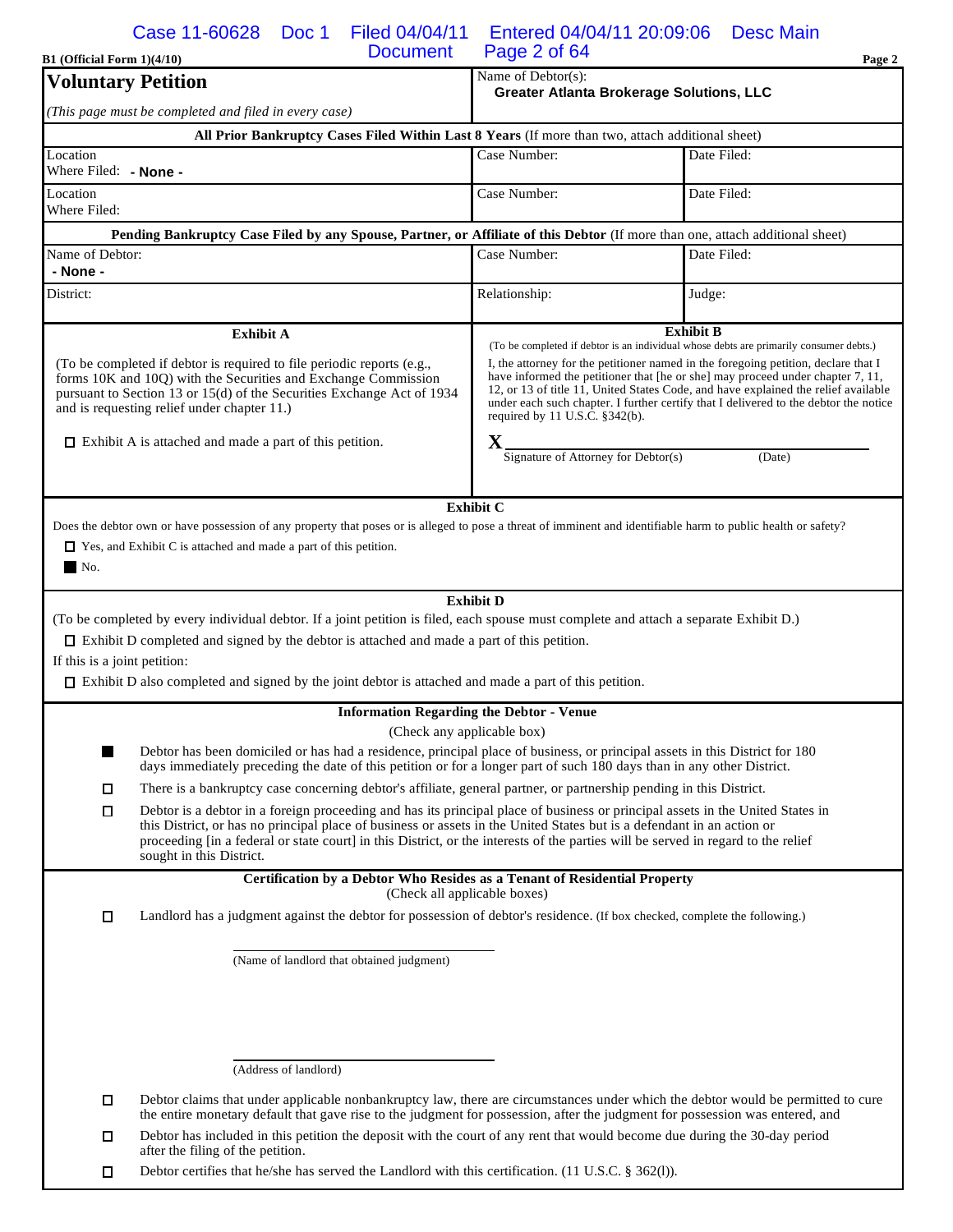| Case 11-60628  Doc 1  Filed 04/04/11                                                                                                                                                                                                                                                                                                                                                                                                                                                                                                                                                                                                                                                                                   |  | Entered 04/04/11 20:09:06 Desc Main                                                                                                                                                                                                                                                                                                                                                                                                                                                                                                                                                                                                                                                                                          |        |  |  |  |
|------------------------------------------------------------------------------------------------------------------------------------------------------------------------------------------------------------------------------------------------------------------------------------------------------------------------------------------------------------------------------------------------------------------------------------------------------------------------------------------------------------------------------------------------------------------------------------------------------------------------------------------------------------------------------------------------------------------------|--|------------------------------------------------------------------------------------------------------------------------------------------------------------------------------------------------------------------------------------------------------------------------------------------------------------------------------------------------------------------------------------------------------------------------------------------------------------------------------------------------------------------------------------------------------------------------------------------------------------------------------------------------------------------------------------------------------------------------------|--------|--|--|--|
| <b>Document</b><br>B1 (Official Form $1$ )(4/10)                                                                                                                                                                                                                                                                                                                                                                                                                                                                                                                                                                                                                                                                       |  | Page 3 of 64                                                                                                                                                                                                                                                                                                                                                                                                                                                                                                                                                                                                                                                                                                                 | Page 3 |  |  |  |
| <b>Voluntary Petition</b>                                                                                                                                                                                                                                                                                                                                                                                                                                                                                                                                                                                                                                                                                              |  | Name of Debtor(s):                                                                                                                                                                                                                                                                                                                                                                                                                                                                                                                                                                                                                                                                                                           |        |  |  |  |
|                                                                                                                                                                                                                                                                                                                                                                                                                                                                                                                                                                                                                                                                                                                        |  | <b>Greater Atlanta Brokerage Solutions, LLC</b>                                                                                                                                                                                                                                                                                                                                                                                                                                                                                                                                                                                                                                                                              |        |  |  |  |
| (This page must be completed and filed in every case)                                                                                                                                                                                                                                                                                                                                                                                                                                                                                                                                                                                                                                                                  |  | <b>Signatures</b>                                                                                                                                                                                                                                                                                                                                                                                                                                                                                                                                                                                                                                                                                                            |        |  |  |  |
| $Signature(s)$ of $Debtor(s)$ (Individual/Joint)                                                                                                                                                                                                                                                                                                                                                                                                                                                                                                                                                                                                                                                                       |  |                                                                                                                                                                                                                                                                                                                                                                                                                                                                                                                                                                                                                                                                                                                              |        |  |  |  |
| I declare under penalty of perjury that the information provided in this<br>petition is true and correct.<br>[If petitioner is an individual whose debts are primarily consumer debts and<br>has chosen to file under chapter 7] I am aware that I may proceed under<br>chapter 7, 11, 12, or 13 of title 11, United States Code, understand the relief<br>available under each such chapter, and choose to proceed under chapter 7.<br>[If no attorney represents me and no bankruptcy petition preparer signs the<br>petition] I have obtained and read the notice required by 11 U.S.C. §342(b).<br>I request relief in accordance with the chapter of title 11, United States Code,<br>specified in this petition. |  | <b>Signature of a Foreign Representative</b><br>I declare under penalty of perjury that the information provided in this petition<br>is true and correct, that I am the foreign representative of a debtor in a foreign<br>proceeding, and that I am authorized to file this petition.<br>(Check only one box.)<br>$\Box$ I request relief in accordance with chapter 15 of title 11. United States Code.<br>Certified copies of the documents required by 11 U.S.C. §1515 are attached.<br>$\Box$ Pursuant to 11 U.S.C. §1511, I request relief in accordance with the chapter<br>of title 11 specified in this petition. A certified copy of the order granting<br>recognition of the foreign main proceeding is attached. |        |  |  |  |
|                                                                                                                                                                                                                                                                                                                                                                                                                                                                                                                                                                                                                                                                                                                        |  |                                                                                                                                                                                                                                                                                                                                                                                                                                                                                                                                                                                                                                                                                                                              |        |  |  |  |
| $\mathbf X$                                                                                                                                                                                                                                                                                                                                                                                                                                                                                                                                                                                                                                                                                                            |  | Signature of Foreign Representative<br>X                                                                                                                                                                                                                                                                                                                                                                                                                                                                                                                                                                                                                                                                                     |        |  |  |  |
| Signature of Debtor                                                                                                                                                                                                                                                                                                                                                                                                                                                                                                                                                                                                                                                                                                    |  |                                                                                                                                                                                                                                                                                                                                                                                                                                                                                                                                                                                                                                                                                                                              |        |  |  |  |
| $\mathbf X$                                                                                                                                                                                                                                                                                                                                                                                                                                                                                                                                                                                                                                                                                                            |  | Printed Name of Foreign Representative                                                                                                                                                                                                                                                                                                                                                                                                                                                                                                                                                                                                                                                                                       |        |  |  |  |
| Signature of Joint Debtor                                                                                                                                                                                                                                                                                                                                                                                                                                                                                                                                                                                                                                                                                              |  |                                                                                                                                                                                                                                                                                                                                                                                                                                                                                                                                                                                                                                                                                                                              |        |  |  |  |
|                                                                                                                                                                                                                                                                                                                                                                                                                                                                                                                                                                                                                                                                                                                        |  | Date                                                                                                                                                                                                                                                                                                                                                                                                                                                                                                                                                                                                                                                                                                                         |        |  |  |  |
| Telephone Number (If not represented by attorney)                                                                                                                                                                                                                                                                                                                                                                                                                                                                                                                                                                                                                                                                      |  | <b>Signature of Non-Attorney Bankruptcy Petition Preparer</b>                                                                                                                                                                                                                                                                                                                                                                                                                                                                                                                                                                                                                                                                |        |  |  |  |
|                                                                                                                                                                                                                                                                                                                                                                                                                                                                                                                                                                                                                                                                                                                        |  |                                                                                                                                                                                                                                                                                                                                                                                                                                                                                                                                                                                                                                                                                                                              |        |  |  |  |
| Date                                                                                                                                                                                                                                                                                                                                                                                                                                                                                                                                                                                                                                                                                                                   |  | I declare under penalty of perjury that: (1) I am a bankruptcy petition<br>preparer as defined in 11 U.S.C. § 110; (2) I prepared this document for<br>compensation and have provided the debtor with a copy of this document                                                                                                                                                                                                                                                                                                                                                                                                                                                                                                |        |  |  |  |
| <b>Signature of Attorney*</b>                                                                                                                                                                                                                                                                                                                                                                                                                                                                                                                                                                                                                                                                                          |  | and the notices and information required under 11 U.S.C. §§ 110(b),                                                                                                                                                                                                                                                                                                                                                                                                                                                                                                                                                                                                                                                          |        |  |  |  |
| $\bf{X}$ /s/ J. Robert Williamson                                                                                                                                                                                                                                                                                                                                                                                                                                                                                                                                                                                                                                                                                      |  | 110(h), and 342(b); and, (3) if rules or guidelines have been promulgated<br>pursuant to 11 U.S.C. § 110(h) setting a maximum fee for services                                                                                                                                                                                                                                                                                                                                                                                                                                                                                                                                                                               |        |  |  |  |
| Signature of Attorney for Debtor(s)                                                                                                                                                                                                                                                                                                                                                                                                                                                                                                                                                                                                                                                                                    |  | chargeable by bankruptcy petition preparers, I have given the debtor notice                                                                                                                                                                                                                                                                                                                                                                                                                                                                                                                                                                                                                                                  |        |  |  |  |
|                                                                                                                                                                                                                                                                                                                                                                                                                                                                                                                                                                                                                                                                                                                        |  | of the maximum amount before preparing any document for filing for a<br>debtor or accepting any fee from the debtor, as required in that section.                                                                                                                                                                                                                                                                                                                                                                                                                                                                                                                                                                            |        |  |  |  |
| J. Robert Williamson 765214<br>Printed Name of Attorney for Debtor(s)                                                                                                                                                                                                                                                                                                                                                                                                                                                                                                                                                                                                                                                  |  | Official Form 19 is attached.                                                                                                                                                                                                                                                                                                                                                                                                                                                                                                                                                                                                                                                                                                |        |  |  |  |
| <b>Scroggins &amp; Williamson</b>                                                                                                                                                                                                                                                                                                                                                                                                                                                                                                                                                                                                                                                                                      |  |                                                                                                                                                                                                                                                                                                                                                                                                                                                                                                                                                                                                                                                                                                                              |        |  |  |  |
| Firm Name                                                                                                                                                                                                                                                                                                                                                                                                                                                                                                                                                                                                                                                                                                              |  | Printed Name and title, if any, of Bankruptcy Petition Preparer                                                                                                                                                                                                                                                                                                                                                                                                                                                                                                                                                                                                                                                              |        |  |  |  |
| 127 Peachtree St. NE<br>1500 Candler Bldg.<br>Atlanta, GA 30303                                                                                                                                                                                                                                                                                                                                                                                                                                                                                                                                                                                                                                                        |  | Social-Security number (If the bankrutpcy petition preparer is not<br>an individual, state the Social Security number of the officer,<br>principal, responsible person or partner of the bankruptcy petition                                                                                                                                                                                                                                                                                                                                                                                                                                                                                                                 |        |  |  |  |
| Address                                                                                                                                                                                                                                                                                                                                                                                                                                                                                                                                                                                                                                                                                                                |  | preparer.)(Required by $11 \text{ U.S.}$ C. § 110.)                                                                                                                                                                                                                                                                                                                                                                                                                                                                                                                                                                                                                                                                          |        |  |  |  |
| Email: centralstation@swlawfirm.com<br>404-893-3880 Fax: 404-893-3886                                                                                                                                                                                                                                                                                                                                                                                                                                                                                                                                                                                                                                                  |  |                                                                                                                                                                                                                                                                                                                                                                                                                                                                                                                                                                                                                                                                                                                              |        |  |  |  |
| Telephone Number                                                                                                                                                                                                                                                                                                                                                                                                                                                                                                                                                                                                                                                                                                       |  |                                                                                                                                                                                                                                                                                                                                                                                                                                                                                                                                                                                                                                                                                                                              |        |  |  |  |
| April 4, 2011                                                                                                                                                                                                                                                                                                                                                                                                                                                                                                                                                                                                                                                                                                          |  | Address                                                                                                                                                                                                                                                                                                                                                                                                                                                                                                                                                                                                                                                                                                                      |        |  |  |  |
| Date<br>*In a case in which $\S 707(b)(4)(D)$ applies, this signature also constitutes a<br>certification that the attorney has no knowledge after an inquiry that the<br>information in the schedules is incorrect.                                                                                                                                                                                                                                                                                                                                                                                                                                                                                                   |  |                                                                                                                                                                                                                                                                                                                                                                                                                                                                                                                                                                                                                                                                                                                              |        |  |  |  |
|                                                                                                                                                                                                                                                                                                                                                                                                                                                                                                                                                                                                                                                                                                                        |  | Date                                                                                                                                                                                                                                                                                                                                                                                                                                                                                                                                                                                                                                                                                                                         |        |  |  |  |
| <b>Signature of Debtor (Corporation/Partnership)</b>                                                                                                                                                                                                                                                                                                                                                                                                                                                                                                                                                                                                                                                                   |  | Signature of Bankruptcy Petition Preparer or officer, principal, responsible                                                                                                                                                                                                                                                                                                                                                                                                                                                                                                                                                                                                                                                 |        |  |  |  |
| I declare under penalty of perjury that the information provided in this<br>petition is true and correct, and that I have been authorized to file this petition                                                                                                                                                                                                                                                                                                                                                                                                                                                                                                                                                        |  | person, or partner whose Social Security number is provided above.<br>Names and Social-Security numbers of all other individuals who prepared or                                                                                                                                                                                                                                                                                                                                                                                                                                                                                                                                                                             |        |  |  |  |
| on behalf of the debtor.<br>The debtor requests relief in accordance with the chapter of title 11, United<br>States Code, specified in this petition.                                                                                                                                                                                                                                                                                                                                                                                                                                                                                                                                                                  |  | assisted in preparing this document unless the bankruptcy petition preparer is<br>not an individual:                                                                                                                                                                                                                                                                                                                                                                                                                                                                                                                                                                                                                         |        |  |  |  |
| X /s/ Stephen M. Klein                                                                                                                                                                                                                                                                                                                                                                                                                                                                                                                                                                                                                                                                                                 |  |                                                                                                                                                                                                                                                                                                                                                                                                                                                                                                                                                                                                                                                                                                                              |        |  |  |  |
| Signature of Authorized Individual                                                                                                                                                                                                                                                                                                                                                                                                                                                                                                                                                                                                                                                                                     |  |                                                                                                                                                                                                                                                                                                                                                                                                                                                                                                                                                                                                                                                                                                                              |        |  |  |  |
| Stephen M. Klein                                                                                                                                                                                                                                                                                                                                                                                                                                                                                                                                                                                                                                                                                                       |  | If more than one person prepared this document, attach additional sheets                                                                                                                                                                                                                                                                                                                                                                                                                                                                                                                                                                                                                                                     |        |  |  |  |
| Printed Name of Authorized Individual                                                                                                                                                                                                                                                                                                                                                                                                                                                                                                                                                                                                                                                                                  |  | conforming to the appropriate official form for each person.                                                                                                                                                                                                                                                                                                                                                                                                                                                                                                                                                                                                                                                                 |        |  |  |  |
| <b>Chief Restructuring Officer</b>                                                                                                                                                                                                                                                                                                                                                                                                                                                                                                                                                                                                                                                                                     |  | A bankruptcy petition preparer's failure to comply with the provisions of                                                                                                                                                                                                                                                                                                                                                                                                                                                                                                                                                                                                                                                    |        |  |  |  |
| Title of Authorized Individual                                                                                                                                                                                                                                                                                                                                                                                                                                                                                                                                                                                                                                                                                         |  | title 11 and the Federal Rules of Bankruptcy Procedure may result in                                                                                                                                                                                                                                                                                                                                                                                                                                                                                                                                                                                                                                                         |        |  |  |  |
| April 4, 2011                                                                                                                                                                                                                                                                                                                                                                                                                                                                                                                                                                                                                                                                                                          |  | fines or imprisonment or both 11 U.S.C. §110; 18 U.S.C. §156.                                                                                                                                                                                                                                                                                                                                                                                                                                                                                                                                                                                                                                                                |        |  |  |  |
| Date                                                                                                                                                                                                                                                                                                                                                                                                                                                                                                                                                                                                                                                                                                                   |  |                                                                                                                                                                                                                                                                                                                                                                                                                                                                                                                                                                                                                                                                                                                              |        |  |  |  |
|                                                                                                                                                                                                                                                                                                                                                                                                                                                                                                                                                                                                                                                                                                                        |  |                                                                                                                                                                                                                                                                                                                                                                                                                                                                                                                                                                                                                                                                                                                              |        |  |  |  |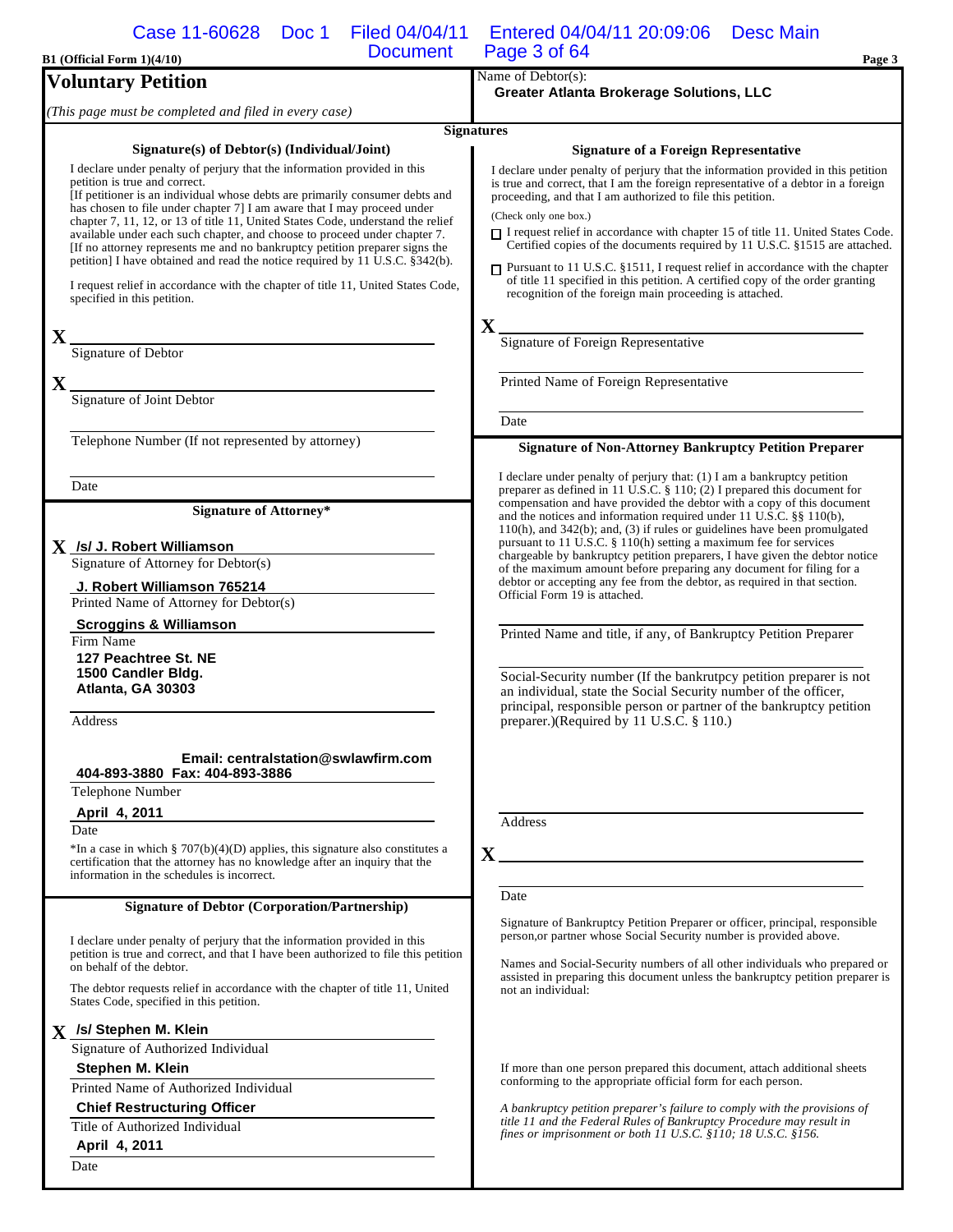## UNANIMOUS WRITTEN CONSENT OF MEMBERS OF GREATER ATLANTA BROKERAGE SOLUTIONS, LLC APRIL 7%, 2011

The undersigned, being all of the members (collectively, the "Members") of Greater Atlanta Brokerage Solutions, LLC d/b/a RE/MAX Greater Atlanta, a Georgia limited liability company (the "Company"), do hereby consent to and adopt the following resolutions, which shall have the same force and effect as if taken by unanimous affirmative vote at a meeting of the Members duly called and held for the purpose of acting on proposals to adopt such resolutions, and direct that this written consent be filed with the minutes of the proceedings of the Company:

RESOLVED, that in the judgment of the Members, it is desirable and in the best interests of the Company, its creditors, members, employees, and other interested parties that a petition be filed by the Company seeking relief under the provisions of Chapter 11 of Title 11. United States Code (the "Code");

**RESOLVED**, that in order to assist the Company in maximizing the value of its assets for creditors and other stakeholders, the Company has negotiated a proposed Management Agreement (a copy of which has been provided to the Members) (the "Management" Agreement") with Stephen M. Klein to assist the Company in connection with the prosecution of its Chapter 11 case, and, accordingly, (a) the Company is authorized to enter into the Management Agreement, and to provide Mr. Klein with a retainer and to pay him reasonable compensation for his services as set forth therein, and (b) Stephen M. Klein is appointed and designated as the Company's Chief Restructuring Officer, and in such capacity he is authorized and empowered to take such actions as he or the Company's legal counsel deems necessary in connection with the prosecution of the Company's Chapter 11 case, as further described in these resolutions;

**RESOLVED**, that Stephen M. Klein, as Chief Restructuring Officer, and any other person designated as an officer of the Company by the Members (each, an "Authorized Officer" and together, the "Authorized Officers"), are, and each of them is, hereby authorized and empowered on behalf of, and in the name of, the Company to execute and verify or certify a petition under chapter 11 of the Code and to cause the same to be filed in the United States Bankruptcy Court for the Northern District of Georgia, at such time as said officer executing the same shall determine and in such form as such Authorized Officer may approve (such approval to be conclusively evidenced by the execution of the petition);

**RESOLVED**, that the firm of Scroggins & Williamson, P.C., with an office currently located in Atlanta, Georgia, be, and it hereby is, employed as attorneys for the Company under a general retainer in connection with the prosecution of the Company's case under Chapter 11 of the Code;

**RESOLVED**, that each of the Authorized Officers, or their designate, be, and each of them hereby is, authorized to execute and file any and all petitions, schedules, motions,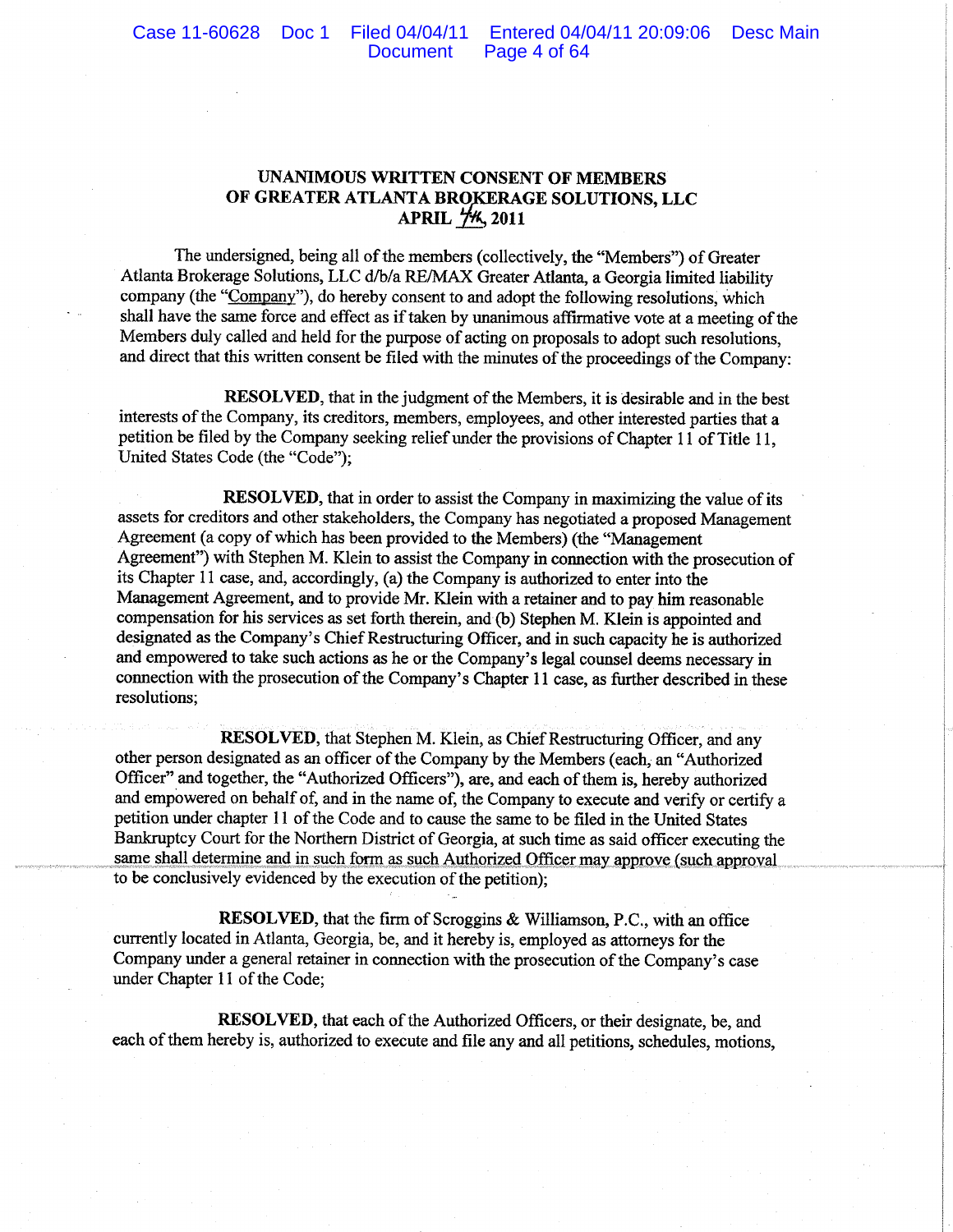lists, applications, pleadings, and other papers, to take any and all such other and further actions which the Authorized Officers or the Company's legal counsel may deem necessary or appropriate to file the voluntary petition for relief under Chapter 11 of the Code, including, but not limited to, motions to obtain the use of cash collateral and to incur debtor in possession financing, and to take and perform any and all further acts and deeds which they deem necessary, proper and desirable in connection with the Chapter 11 case, with a view to the successful prosecution of such case;

**RESOLVED**, that each of the Authorized Officers be, and each of them hereby is, authorized to employ and retain on behalf of the Company financial advisors, accountants, public relations advisors and other professionals, to advise the Company in connection with its case under Chapter 11 of the Code;

RESOLVED, that the Company be, and hereby is, authorized to pay all fees and expenses incurred by it or for its account in connection with the transactions approved in any or all of the foregoing Resolutions, and all transactions related thereto, and each Authorized Officer, or their designate, be, and each of them hereby is, authorized, empowered and directed to make said payments as such Authorized Officer or designate may deem necessary. appropriate, advisable or desirable, such payment by any such officer to constitute conclusive evidence of such officer's determination and approval of the necessity, appropriateness, advisability or desirability thereof; and

RESOLVED, that to the extent that any of the actions authorized by any of the foregoing Resolutions have been taken by the Authorized Officers of the Company on its behalf, such actions are hereby ratified and confirmed in their entirety.

IN WITNESS WHEREOF, the undersigned have executed this consent as of the date first written above.

#### MEMBERS OF THE COMPANY:

By: Daymond BMounier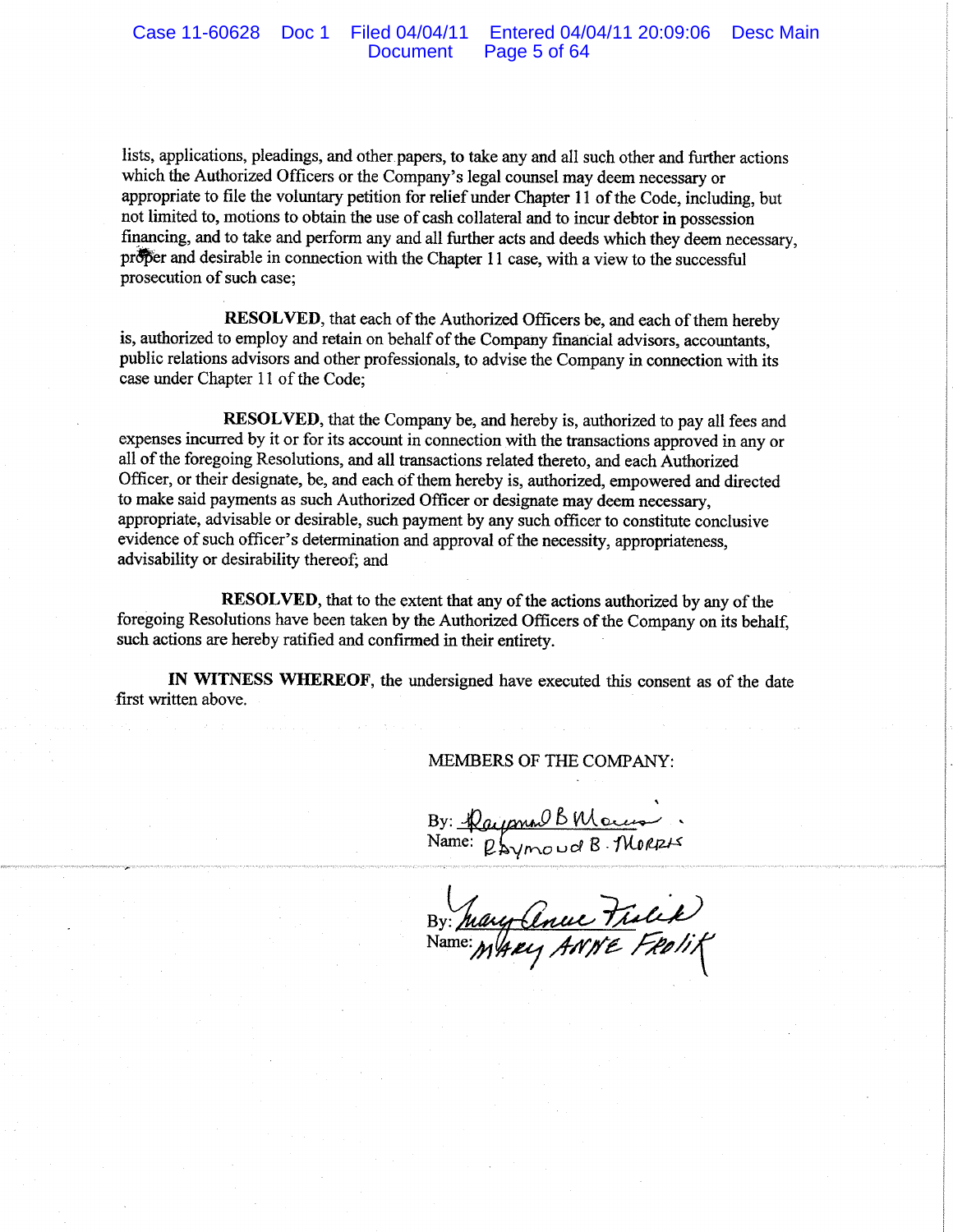Case 11-60628 Doc 1 Filed 04/04/11 Entered 04/04/11 20:09:06 Desc Main Page 6 of 64

**B4 (Official Form 4) (12/07)**

# **United States Bankruptcy Court**

**Northern District of Georgia**

In re **Greater Atlanta Brokerage Solutions, LLC** Case No.

Debtor(s) Chapter **11**

## **LIST OF CREDITORS HOLDING 20 LARGEST UNSECURED CLAIMS**

Following is the list of the debtor's creditors holding the 20 largest unsecured claims. The list is prepared in accordance with Fed. R. Bankr. P. 1007(d) for filing in this chapter 11 [*or* chapter 9] case. The list does not include (1) persons who come within the definition of "insider" set forth in 11 U.S.C. § 101, or (2) secured creditors unless the value of the collateral is such that the unsecured deficiency places the creditor among the holders of the 20 largest unsecured claims. If a minor child is one of the creditors holding the 20 largest unsecured claims, state the child's initials and the name and address of the child's parent or guardian, such as "A.B., a minor child, by John Doe, guardian." Do not disclose the child's name. See 11 U.S.C. § 112; Fed. R. Bankr. P. 1007(m).

| (1)                                                                    | (2)                                                                                                                                                                      | (3)                                                                            | (4)                                                                                       | (5)                                                              |
|------------------------------------------------------------------------|--------------------------------------------------------------------------------------------------------------------------------------------------------------------------|--------------------------------------------------------------------------------|-------------------------------------------------------------------------------------------|------------------------------------------------------------------|
| Name of creditor and complete<br>mailing address including zip<br>code | Name, telephone number and complete<br>mailing address, including zip code, of<br>employee, agent, or department of creditor<br>familiar with claim who may be contacted | Nature of claim (trade<br>debt, bank loan,<br>government contract,<br>$etc.$ ) | Indicate if claim is<br>contingent,<br>unliquidated,<br>disputed, or subject<br>to setoff | Amount of claim [if<br>secured, also state<br>value of security] |
| AD/MAX, Inc.                                                           | AD/MAX, Inc.                                                                                                                                                             | <b>Promissory note</b>                                                         | <b>Unliquidated</b>                                                                       | 208,443.00                                                       |
| 2050 Marconi Dr.                                                       | 2050 Marconi Dr.                                                                                                                                                         |                                                                                |                                                                                           |                                                                  |
| Suite 160                                                              | Suite 160                                                                                                                                                                |                                                                                |                                                                                           |                                                                  |
| Alpharetta, GA 30005<br><b>Building Partners, LLC</b>                  | Alpharetta, GA 30005<br><b>Building Partners, LLC</b>                                                                                                                    | <b>Accrued rents</b>                                                           | <b>Unliquidated</b>                                                                       | 44,037.00                                                        |
| 2050 Roswell Rd., NE                                                   | 2050 Roswell Rd., NE                                                                                                                                                     |                                                                                |                                                                                           |                                                                  |
| Marietta, GA 30062                                                     | Marietta, GA 30062                                                                                                                                                       |                                                                                |                                                                                           |                                                                  |
| <b>Chamblee Dunwoody</b>                                               | <b>Chamblee Dunwoody Partners LLC</b>                                                                                                                                    | <b>Accrued rents</b>                                                           | <b>Unliquidated</b>                                                                       | 171,563.00                                                       |
| <b>Partners LLC</b>                                                    | 2915 Webb Road                                                                                                                                                           |                                                                                |                                                                                           |                                                                  |
| 2915 Webb Road                                                         | Alpharetta, GA 30004                                                                                                                                                     |                                                                                |                                                                                           |                                                                  |
| Alpharetta, GA 30004                                                   |                                                                                                                                                                          |                                                                                |                                                                                           |                                                                  |
| <b>Cisco Systems Capital Corp</b>                                      | <b>Cisco Systems Capital Corp</b>                                                                                                                                        | Lease                                                                          | <b>Unliquidated</b>                                                                       | 416,603.00                                                       |
| De Lage Landen Financial                                               | De Lage Landen Financial Serv                                                                                                                                            |                                                                                |                                                                                           |                                                                  |
| <b>Serv</b>                                                            | 1111 Old Eagle School Road                                                                                                                                               |                                                                                |                                                                                           |                                                                  |
| 1111 Old Eagle School Road                                             | <b>Wayne, PA 19087</b>                                                                                                                                                   |                                                                                |                                                                                           |                                                                  |
| <b>Wayne, PA 19087</b>                                                 |                                                                                                                                                                          |                                                                                |                                                                                           |                                                                  |
| <b>Docuteam</b>                                                        | <b>Docuteam</b>                                                                                                                                                          | <b>Trade debt</b>                                                              | <b>Unliquidated</b>                                                                       | 58,175.00                                                        |
| <b>Dept 3180</b>                                                       | <b>Dept 3180</b>                                                                                                                                                         |                                                                                |                                                                                           |                                                                  |
| P.O. Box 2153                                                          | P.O. Box 2153                                                                                                                                                            |                                                                                |                                                                                           |                                                                  |
| Birmingham, AL 35287                                                   | Birmingham, AL 35287                                                                                                                                                     |                                                                                |                                                                                           |                                                                  |
| <b>First Multiple Listing Service</b>                                  | <b>First Multiple Listing Service</b>                                                                                                                                    | <b>Unpaid fees</b>                                                             | <b>Unliquidated</b>                                                                       | 241,697.00                                                       |
| 5457 Roswell Rd.                                                       | 5457 Roswell Rd.                                                                                                                                                         |                                                                                |                                                                                           |                                                                  |
| Suite 208                                                              | Suite 208                                                                                                                                                                |                                                                                |                                                                                           |                                                                  |
| Atlanta, GA 30342<br><b>GE Capital</b>                                 | Atlanta, GA 30342<br><b>GE Capital</b>                                                                                                                                   | Lease                                                                          | <b>Unliquidated</b>                                                                       | 302,488.00                                                       |
| 1010 Thomas Edison Blvd,                                               | 1010 Thomas Edison Blvd, SW                                                                                                                                              |                                                                                |                                                                                           |                                                                  |
| <b>SW</b>                                                              | Cedar Rapids, IA 52404                                                                                                                                                   |                                                                                |                                                                                           |                                                                  |
| Cedar Rapids, IA 52404                                                 |                                                                                                                                                                          |                                                                                |                                                                                           |                                                                  |
| <b>Georgia MLS</b>                                                     | <b>Georgia MLS</b>                                                                                                                                                       | <b>Trade debt</b>                                                              | <b>Unliquidated</b>                                                                       | 31,583.00                                                        |
| 1414 Montreal Road                                                     | <b>1414 Montreal Road</b>                                                                                                                                                |                                                                                |                                                                                           |                                                                  |
| <b>Tucker, GA 30084</b>                                                | <b>Tucker, GA 30084</b>                                                                                                                                                  |                                                                                |                                                                                           |                                                                  |
| JW, LLC                                                                | JW, LLC                                                                                                                                                                  | Rents                                                                          | <b>Unliquidated</b>                                                                       | 58,960.00                                                        |
| 77 Woods Lane                                                          | 77 Woods Lane                                                                                                                                                            |                                                                                |                                                                                           |                                                                  |
| Hartwell, GA 30643                                                     | Hartwell, GA 30643                                                                                                                                                       |                                                                                |                                                                                           |                                                                  |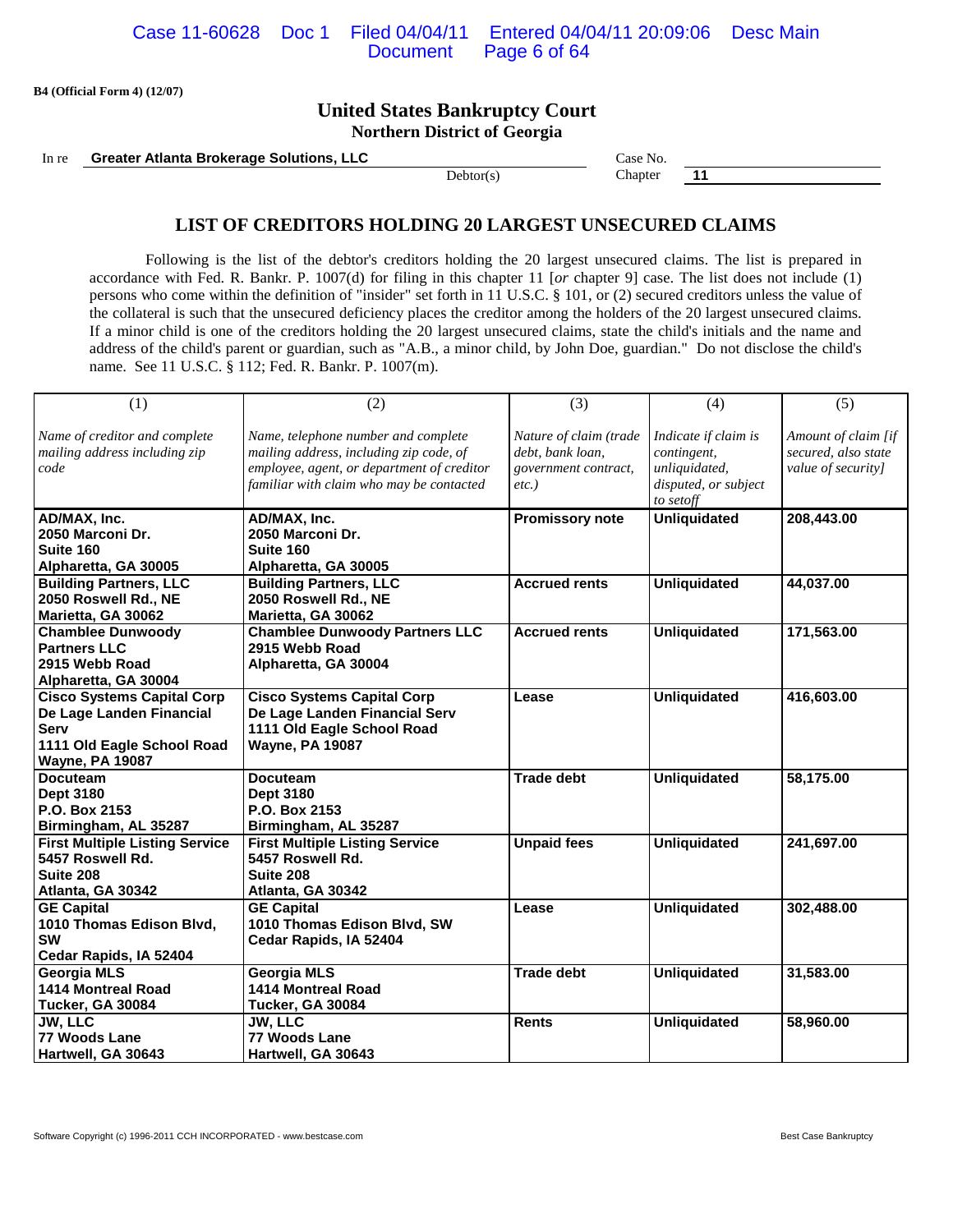Case 11-60628 Doc 1 Filed 04/04/11 Entered 04/04/11 20:09:06 Desc Main<br>Document Page 7 of 64 Page 7 of 64

**B4 (Official Form 4) (12/07) - Cont.**

In re **Greater Atlanta Brokerage Solutions, LLC** Case No. Case No.

Debtor(s)

# **LIST OF CREDITORS HOLDING 20 LARGEST UNSECURED CLAIMS**

(Continuation Sheet)

| (1)                                                                    | (2)                                                                                                                                                                      | (3)                                                                            | (4)                                                                                       | (5)                                                              |
|------------------------------------------------------------------------|--------------------------------------------------------------------------------------------------------------------------------------------------------------------------|--------------------------------------------------------------------------------|-------------------------------------------------------------------------------------------|------------------------------------------------------------------|
| Name of creditor and complete<br>mailing address including zip<br>code | Name, telephone number and complete<br>mailing address, including zip code, of<br>employee, agent, or department of creditor<br>familiar with claim who may be contacted | Nature of claim (trade<br>debt, bank loan,<br>government contract,<br>$etc.$ ) | Indicate if claim is<br>contingent,<br>unliquidated,<br>disputed, or subject<br>to setoff | Amount of claim [if<br>secured, also state<br>value of security] |
| <b>KREVOLIN HORST, LLC</b>                                             | <b>KREVOLIN HORST, LLC</b>                                                                                                                                               |                                                                                | <b>Unliquidated</b>                                                                       | 36,640.42                                                        |
| 1201 West Peachtree St. NW                                             | 1201 West Peachtree St. NW                                                                                                                                               |                                                                                |                                                                                           |                                                                  |
| Ste #320                                                               | Ste #320                                                                                                                                                                 |                                                                                |                                                                                           |                                                                  |
| Atlanta, GA 30309                                                      | Atlanta, GA 30309                                                                                                                                                        |                                                                                |                                                                                           |                                                                  |
| <b>Lee Finch</b>                                                       | <b>Lee Finch</b>                                                                                                                                                         | <b>Promissory note</b>                                                         | <b>Unliquidated</b>                                                                       | 435,561.00                                                       |
| 3815 Pinewood Ct.                                                      | <b>3815 Pinewood Ct.</b>                                                                                                                                                 |                                                                                |                                                                                           |                                                                  |
| Cumming, GA 30041                                                      | Cumming, GA 30041                                                                                                                                                        |                                                                                |                                                                                           |                                                                  |
| <b>LPS Real Estate Group</b>                                           | <b>LPS Real Estate Group</b>                                                                                                                                             | <b>Promissory note</b>                                                         | <b>Unliquidated</b>                                                                       | 277,525.00                                                       |
| 5 Peters Canyon Road                                                   | 5 Peters Canyon Road                                                                                                                                                     |                                                                                |                                                                                           |                                                                  |
| <b>Suite 300</b>                                                       | <b>Suite 300</b>                                                                                                                                                         |                                                                                |                                                                                           |                                                                  |
| Irvine, CA 92606                                                       | Irvine, CA 92606                                                                                                                                                         |                                                                                |                                                                                           |                                                                  |
| Mitel Leasing, Inc.                                                    | Mitel Leasing, Inc.                                                                                                                                                      | <b>Equipment lease</b>                                                         | <b>Unliquidated</b>                                                                       | 30,992.00                                                        |
| 1140 West Loop North                                                   | 1140 West Loop North                                                                                                                                                     |                                                                                |                                                                                           |                                                                  |
| Houston, TX 77055                                                      | Houston, TX 77055                                                                                                                                                        |                                                                                |                                                                                           |                                                                  |
| <b>Piedmont Village, LLC</b>                                           | <b>Piedmont Village, LLC</b>                                                                                                                                             | <b>Accrued rents</b>                                                           | <b>Unliquidated</b>                                                                       | 123,858.00                                                       |
| 4355 Cobb Pkwy., Suite J-308                                           | 4355 Cobb Pkwy., Suite J-308                                                                                                                                             |                                                                                |                                                                                           |                                                                  |
| Atlanta, GA 30339                                                      | Atlanta, GA 30339                                                                                                                                                        |                                                                                |                                                                                           |                                                                  |
| <b>RE/MAX of Buckhead</b>                                              | <b>RE/MAX of Buckhead</b>                                                                                                                                                |                                                                                | <b>Unliquidated</b>                                                                       | 32,164.00                                                        |
| <b>Biggs Realty, Inc.</b>                                              | <b>Biggs Realty, Inc.</b>                                                                                                                                                |                                                                                |                                                                                           |                                                                  |
| 2575 Peachtree Road, Suite                                             | 2575 Peachtree Road, Suite 9A                                                                                                                                            |                                                                                |                                                                                           |                                                                  |
| 9Α                                                                     | Atlanta, GA 30305                                                                                                                                                        |                                                                                |                                                                                           |                                                                  |
| Atlanta, GA 30305                                                      |                                                                                                                                                                          |                                                                                |                                                                                           |                                                                  |
| RE/MAX of Georgia, Inc.                                                | <b>RE/MAX of Georgia, Inc.</b>                                                                                                                                           | <b>Promissory note</b>                                                         | <b>Unliquidated</b>                                                                       | 316,238.00                                                       |
| 2050 Marconi Dr.                                                       | 2050 Marconi Dr.                                                                                                                                                         |                                                                                |                                                                                           |                                                                  |
| Suite 160                                                              | Suite 160                                                                                                                                                                |                                                                                |                                                                                           |                                                                  |
| Alpharetta, GA 30005                                                   | Alpharetta, GA 30005                                                                                                                                                     |                                                                                |                                                                                           |                                                                  |
| <b>Sprint Data Services</b>                                            | <b>Sprint Data Services</b>                                                                                                                                              | <b>Trade debt</b>                                                              | <b>Unliquidated</b>                                                                       | 15,892.00                                                        |
| P.O. Box 219623                                                        | P.O. Box 219623                                                                                                                                                          |                                                                                |                                                                                           |                                                                  |
| Kansas City, MO 64121                                                  | Kansas City, MO 64121                                                                                                                                                    |                                                                                |                                                                                           |                                                                  |
| <b>TDG Properties, LLC</b>                                             | <b>TDG Properties, LLC</b>                                                                                                                                               | <b>Accrued rents</b>                                                           | <b>Unliquidated</b>                                                                       | 90,000.00                                                        |
| 3815 Pinewood Ct.                                                      | 3815 Pinewood Ct.                                                                                                                                                        |                                                                                |                                                                                           |                                                                  |
| Cumming, GA 30041                                                      | Cumming, GA 30041                                                                                                                                                        |                                                                                |                                                                                           |                                                                  |
| <b>US Bancorp Equipment</b>                                            | <b>US Bancorp Equipment Finance</b>                                                                                                                                      | Leases                                                                         | <b>Unliquidated</b>                                                                       | 192,894.00                                                       |
| <b>Finance</b>                                                         | 1310 Madrid St., Suite 101                                                                                                                                               |                                                                                |                                                                                           |                                                                  |
| 1310 Madrid St., Suite 101<br>Marshall, MN 56258                       | Marshall, MN 56258                                                                                                                                                       |                                                                                |                                                                                           |                                                                  |
| William P. Perdue, Jr.                                                 | William P. Perdue, Jr.                                                                                                                                                   | <b>Promissory</b>                                                              | <b>Unliquidated</b>                                                                       | 654,889.00                                                       |
| 3225 Town Manor Circle                                                 | 3225 Town Manor Circle                                                                                                                                                   | note/accrued rents                                                             |                                                                                           |                                                                  |
| Dacula, GA 30019                                                       | Dacula, GA 30019                                                                                                                                                         |                                                                                |                                                                                           |                                                                  |
|                                                                        |                                                                                                                                                                          |                                                                                |                                                                                           |                                                                  |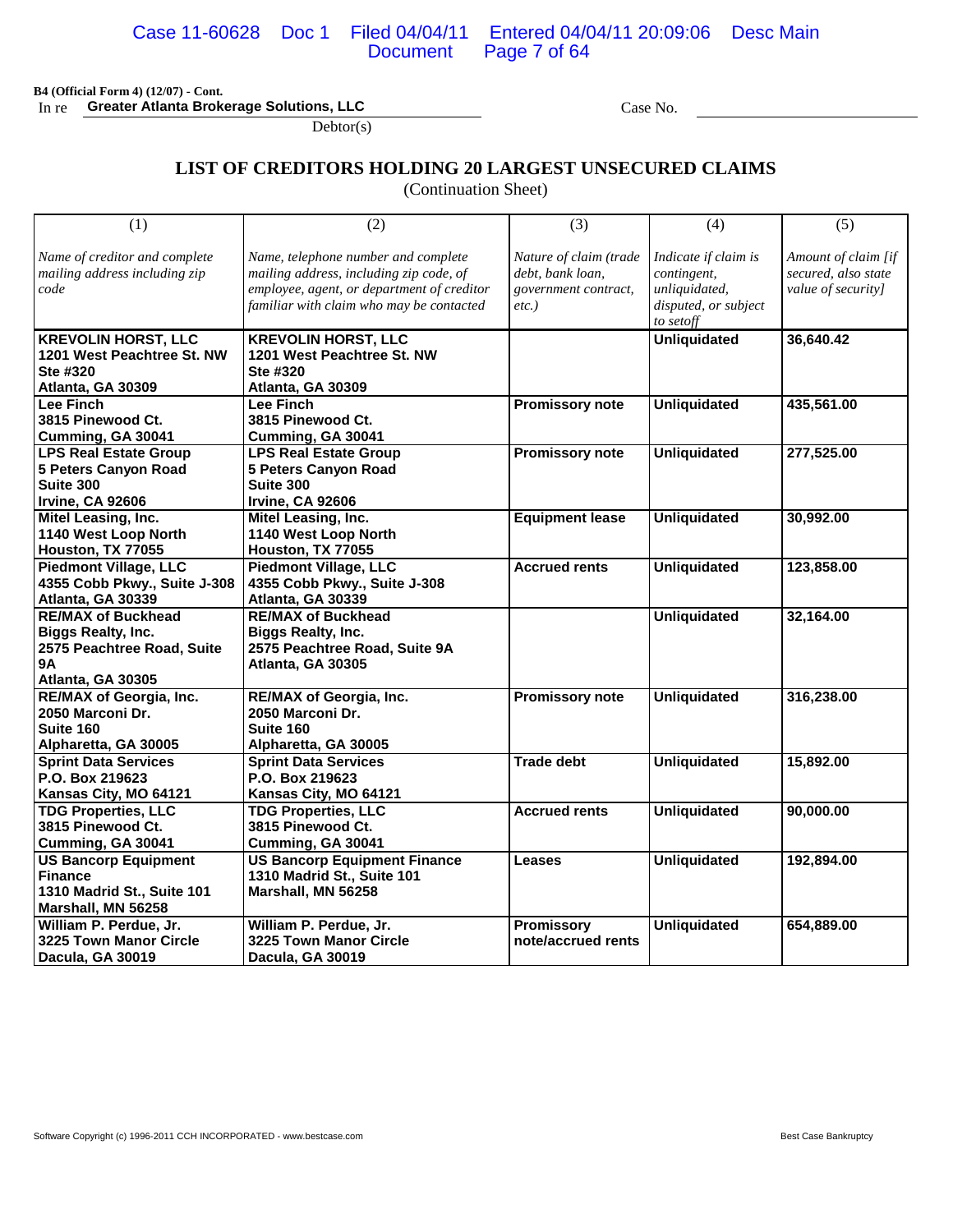Case 11-60628 Doc 1 Filed 04/04/11 Entered 04/04/11 20:09:06 Desc Main Page 8 of 64

**B4 (Official Form 4) (12/07) - Cont.** In re **Greater Atlanta Brokerage Solutions, LLC** Case No. Case No.

Debtor(s)

## **LIST OF CREDITORS HOLDING 20 LARGEST UNSECURED CLAIMS**

(Continuation Sheet)

## **DECLARATION UNDER PENALTY OF PERJURY ON BEHALF OF A CORPORATION OR PARTNERSHIP**

I, the Chief Restructuring Officer of the corporation named as the debtor in this case, declare under penalty of perjury that I have read the foregoing list and that it is true and correct to the best of my information and belief.

Date **April 4, 2011** Signature *Isl* Stephen M. Klein **Stephen M. Klein**

#### **Chief Restructuring Officer**

*Penalty for making a false statement or concealing property*: Fine of up to \$500,000 or imprisonment for up to 5 years or both. 18 U.S.C. §§ 152 and 3571.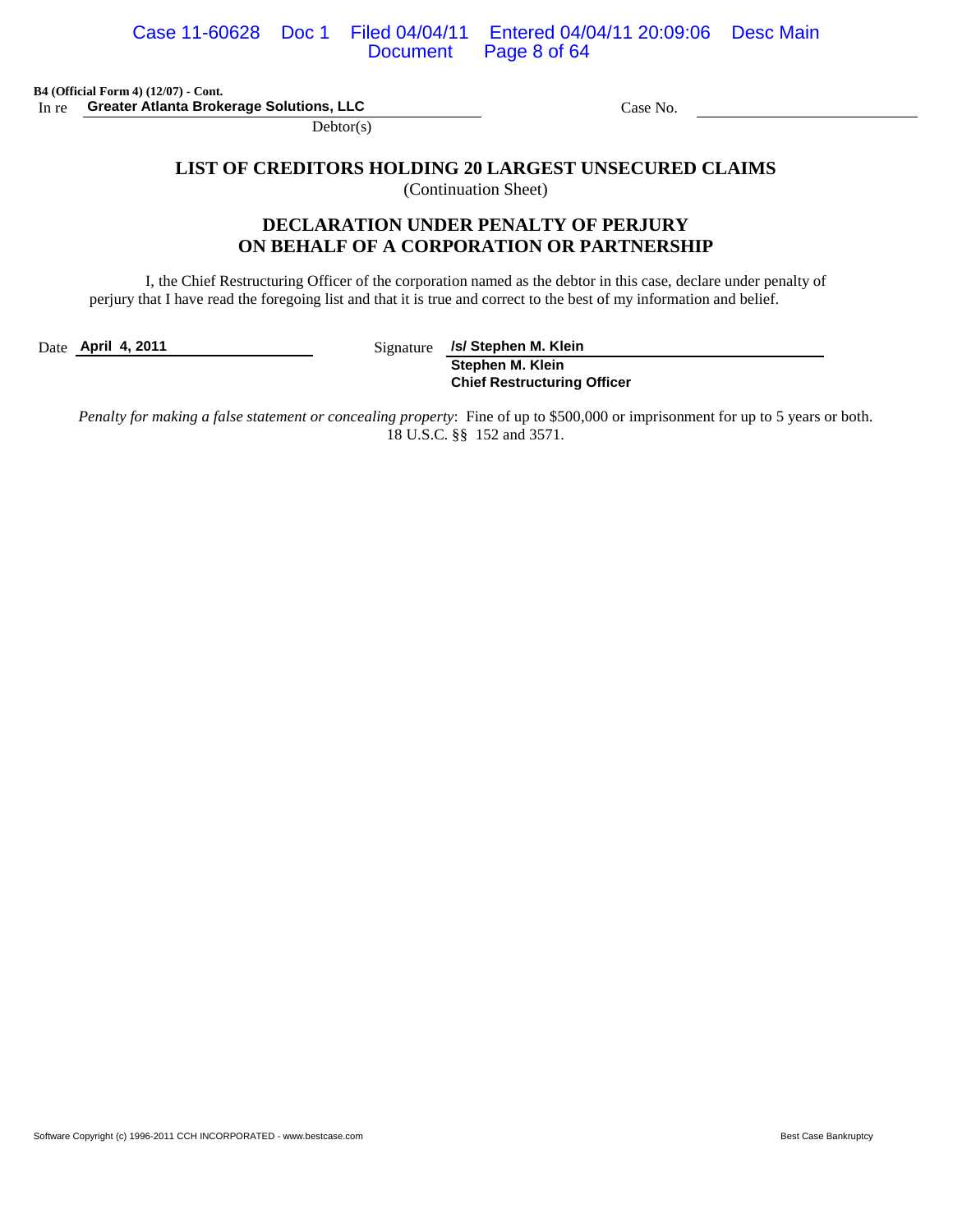Software Copyright (c) 1996-2011 CCH INCORPORATED - www.bestcase.com **Best Case Bankruptcy** Best Case Bankruptcy

## Case 11-60628 Doc 1 Filed 04/04/11 Entered 04/04/11 20:09:06 Desc Main Page 9 of 64

## **United States Bankruptcy Court Northern District of Georgia**

In re **Greater Atlanta Brokerage Solutions, LLC** Case No. Case No. Debtor(s) Chapter **11** 

# **VERIFICATION OF CREDITOR MATRIX**

I, the Chief Restructuring Officer of the corporation named as the debtor in this case, hereby verify that the attached list of creditors is true and correct to the best of my knowledge.

Date: **April 4, 2011** */s/ Stephen M. Klein* 

**Stephen M. Klein**/**Chief Restructuring Officer** Signer/Title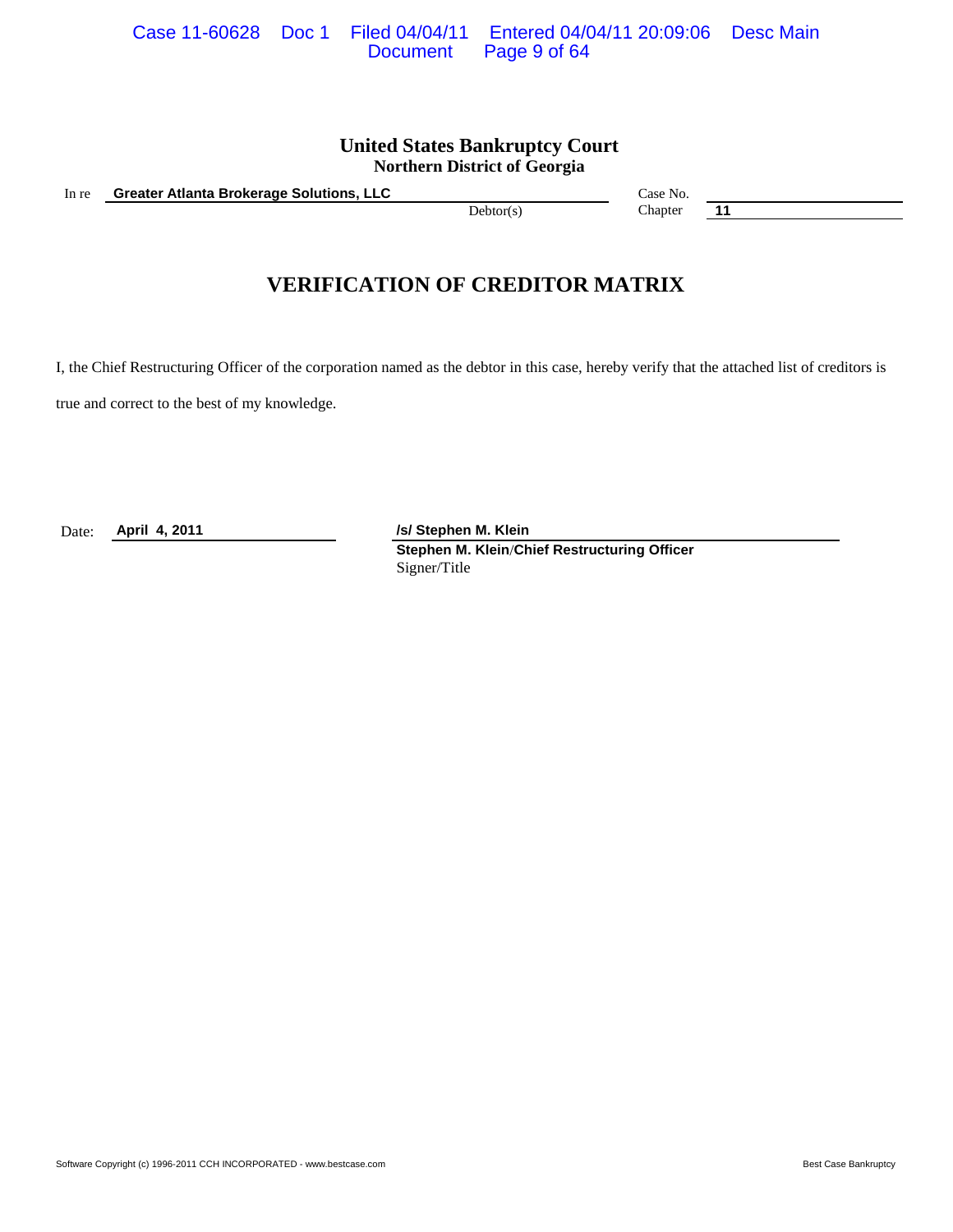## Case 11-60628 Doc 1 Filed 04/04/11 Entered 04/04/11 20:09:06 Desc Main Document Page 10 of 64

'Al 'Abode Interiors 2213 Jay Lane Smyrna, GA 30080

1099 EXPRESS/DALLS, LLC 6602 LAKE SHORE DRIVE GARLAND, TX 75044

3510 SHALLOWFORD ROAD, LLC 3510 SHALLOWFORD ROAD ATLANTA, GA 30341

400 NORTH BOARD OF REALTORS 1000 OLD DAWSON VILLAGE ROAD ATTN: MARY O'DELL DAWSONVILLE, GA 30534

A-1 ANSWERING SERVICE OF TALLAHASSEE PO BOX 72245 ALBANY, GA 31708-2245

ACRANET 154-202418 521 W MAXWELL AVE SPOKANE, WA 99201-2417

Acranet 154-205565 521 W. Maxwell Ave. Spokane, WA 99201

AD/MAX, Inc. 2050 Marconi Dr. Suite 160 Alpharetta, GA 30005

ADAMS BACKFLOW & PLUMBING SRVCS PO BOX 1109 FLOWERY BRANCH, GA 30542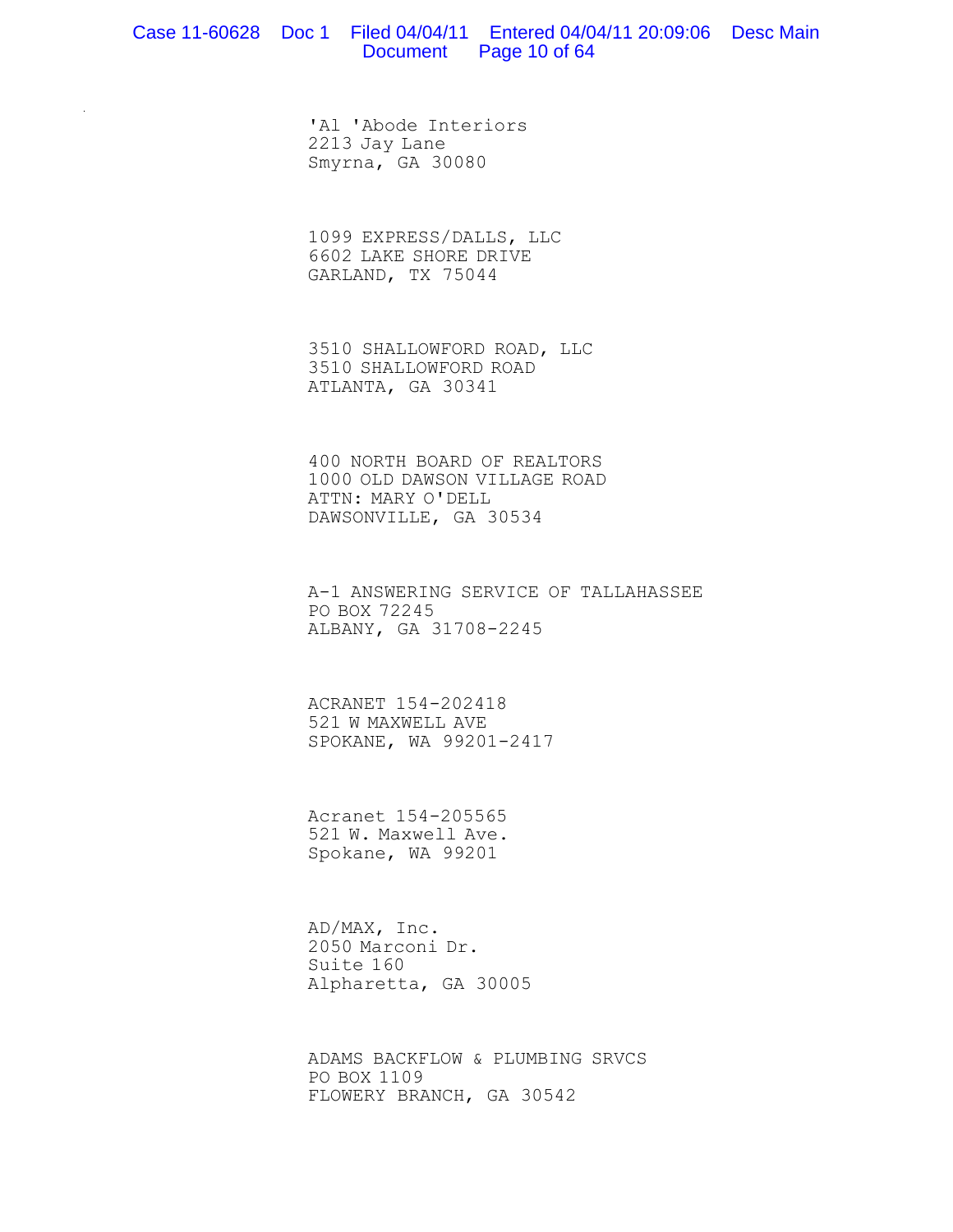## Case 11-60628 Doc 1 Filed 04/04/11 Entered 04/04/11 20:09:06 Desc Main Document Page 11 of 64

Adaptive Construction 2915 Rio Montana Dr Marietta, GA 30066

Advanced Disposal 535352 8880 Old Federal Road Ballground, GA 30107

Advanced Disposal Services PO BOX 791412 BALTIMORE, MD 21279-1256

Advanced Disposal Services 012229 P.O. Box 791257 Baltimore, MD 21279-1257

ADVANTAGE FINANCIAL PO BOX 660831 DALLAS, TX 75266-0831

Advantage Financial Services 625 First Street, SE Suite 800 Cedar Rapids, IA 52401

AFA PROTECTIVE SYSTEMS, INC. 155 MICHAEL DR. SYOSSET, NY 11791

AIRBORNE EXPRESS P.O. BOX 91001 SEATTLE, WA 98111

AIRGAS SOUTH PO BOX 532609 ATLANTA, GA 30353-2609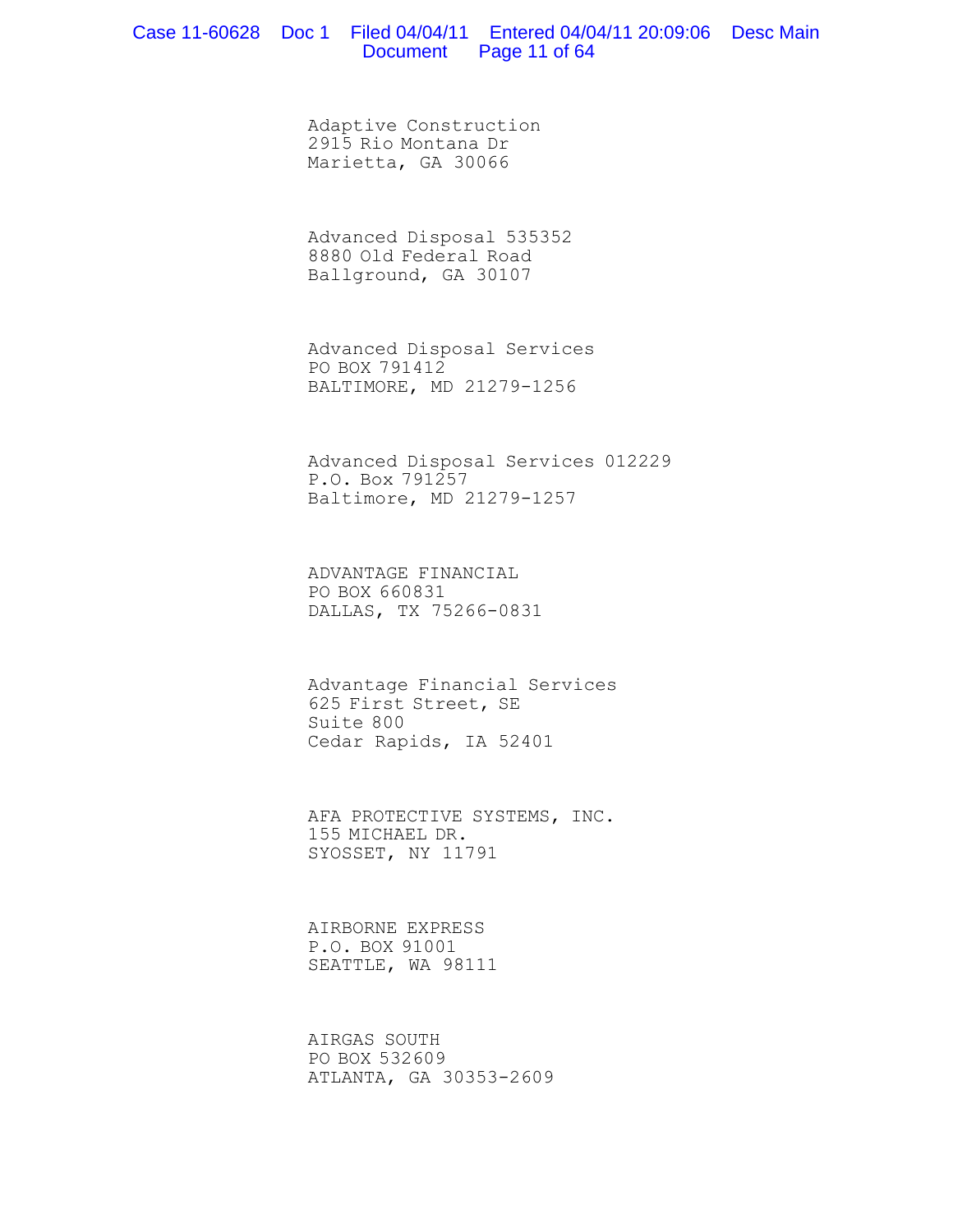## Case 11-60628 Doc 1 Filed 04/04/11 Entered 04/04/11 20:09:06 Desc Main Document Page 12 of 64

ALL STATE LOCK & SECURITY 2670 N BERKELY LAKE ROAD NW SUITE 14 DULUTH, GA 30096

Allen Wilson 325 Chattahooche Street Roswell, GA 30075

ALLGOOD PEST SOLUTIONS PO BOX 465598 LAWRENCEVILLE, GA 30042-5598

ALLIED WASTE SERVICES #800 PO BOX 9001099 LOUISVILLE, KY 40290-1099

ALTERNATIVE MAILING SOLUTIONS 3435 BRECKINRIDGE BLVD DULUTH, GA 30096-4932

American Environmental & Construction 1170 Tidwell Road Alpharetta, GA 30004

AMERICAS FINEST, LLC 121 HUNTING CREEK DR. MARIETTA, GA 30068

AMP TESTING SERVICE 18000 WEST 105th STREET OLATHE, KS 66061

ANGELA PAYNE 2050 ROSWELL ROAD MARIETTA, GA 30062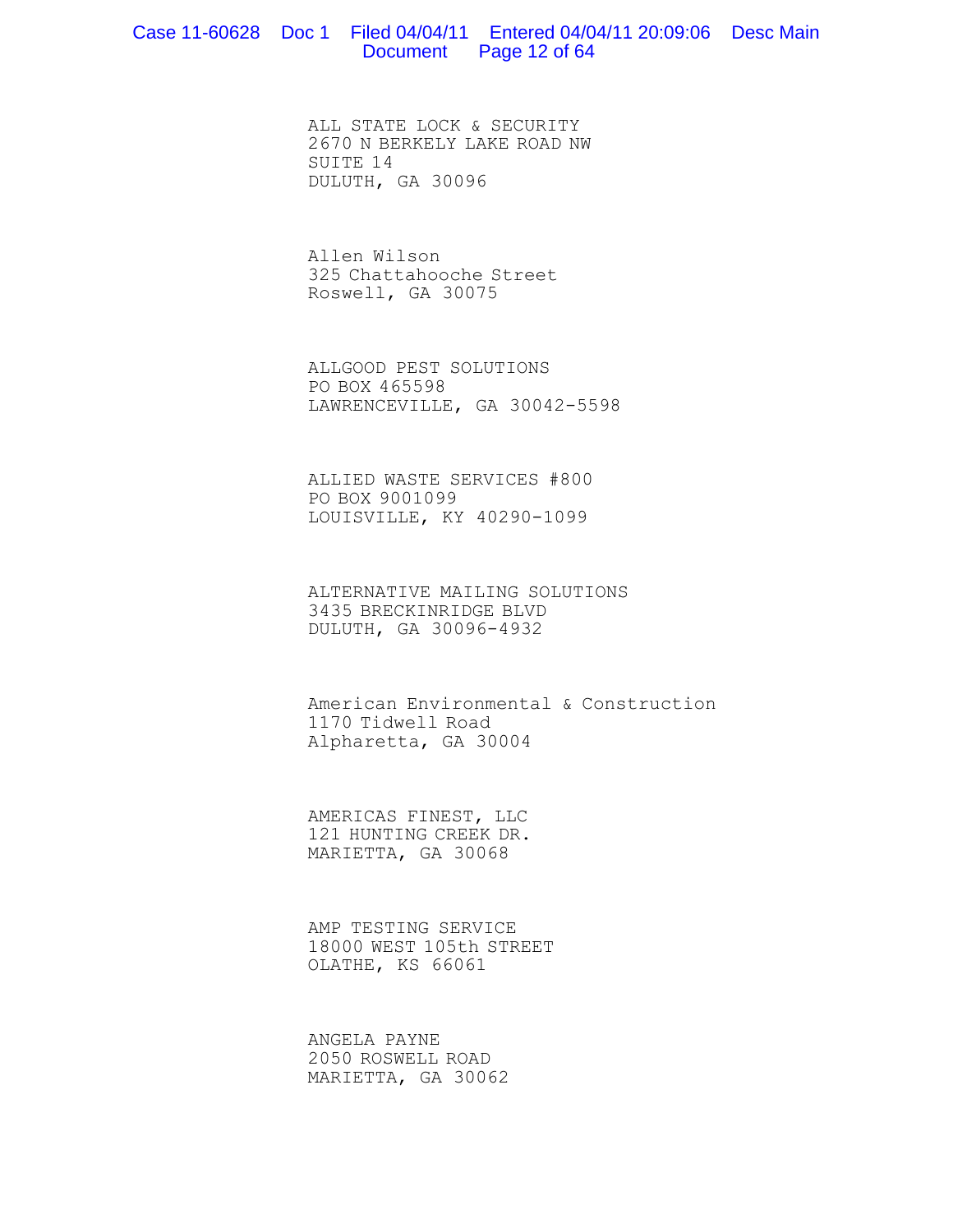## Case 11-60628 Doc 1 Filed 04/04/11 Entered 04/04/11 20:09:06 Desc Main Document Page 13 of 64

ARAMARK 1299 COLLIER ROAD NW ATLANTA, GA 30318

ARROW EXTERMINATORS PO BOX 642 DULUTH, GA 30096-0012

ARROW EXTERMINATORS PO BOX 420829 ATLANTA, GA 30342-0829

ARROW EXTERMINATORS, INC. PO BOX 71565 MARIETTA, GA 30007-1565

ARROW EXTERMINATORS, INC. 2730 PEACHTREE INDUSTRIAL BLVD SUITE 310 DULUTH, GA 30097

ARROW EXTERMINATORS, INC. 2695 LEESHIRE ROAD #200 TUCKER, GA 30080

AT&T 0225 P.O. Box 105262 Atlanta, GA 30348-5262

AT&T 030 520 0100 001 P.O. Box 105068 Atlanta, GA 30348-5068

AT&T 0305 P.O. Box 105262 Atlanta, GA 30348-5262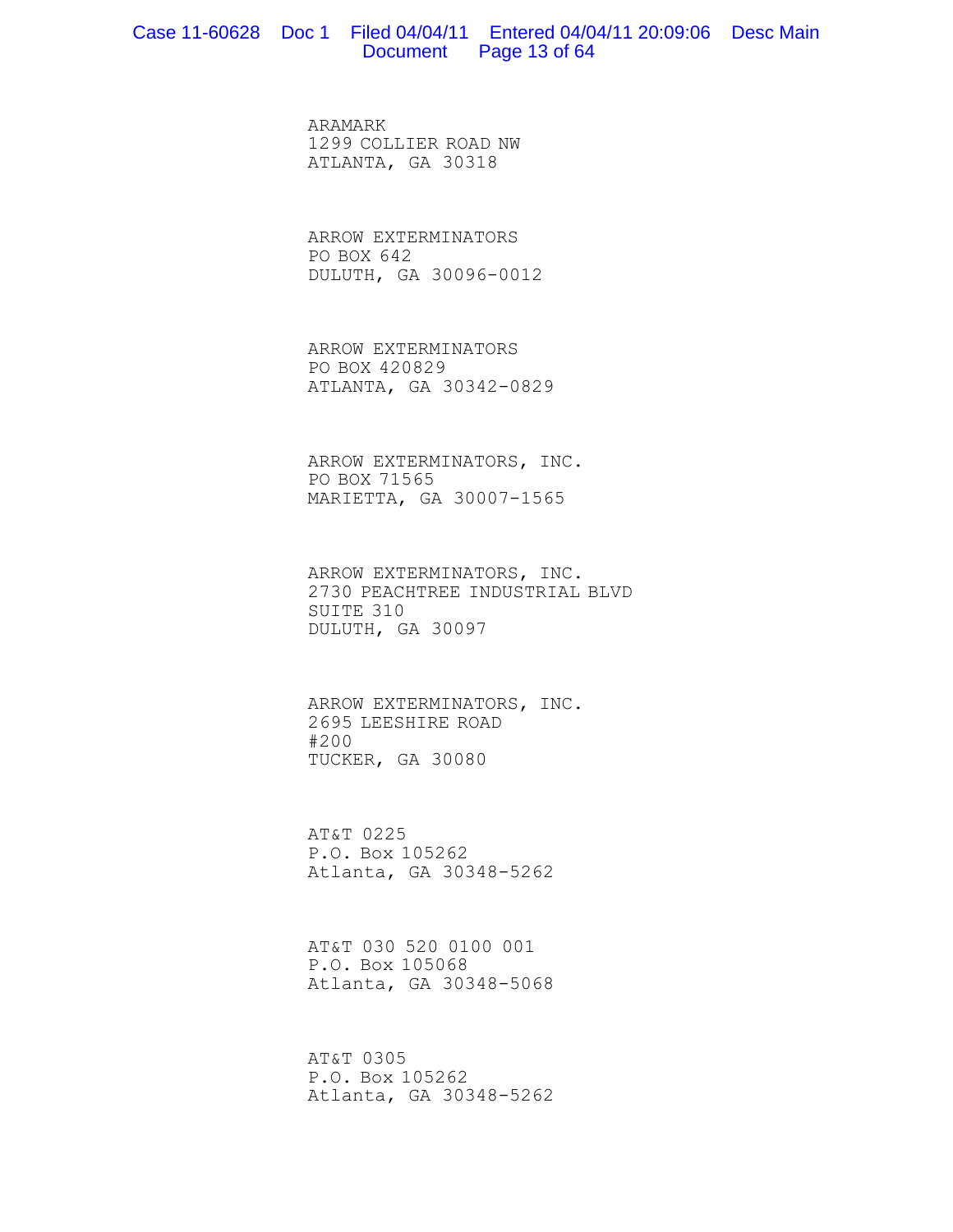## Case 11-60628 Doc 1 Filed 04/04/11 Entered 04/04/11 20:09:06 Desc Main Document Page 14 of 64

AT&T 0367 P.O. Box 105262 Atlanta, GA 30348-5262

AT&T 0596 P.O. Box 105262 Atlanta, GA 30348-5262

AT&T 1703 P.O. BOX 105262 ATLANTA, GA 30348-5262

AT&T 1879 P.O. Box 105262 Atlanta, GA 30348-5262

AT&T 5075 P.O. Box 105262 Atlanta, GA 30348-5262

AT&T 6538 P.O. Box 105262 Atlanta, GA 30348-5262

AT&T 8183 P.O. Box 105262 Atlanta, GA 30348-5262

AT&T 8567 P.O. Box 105262 Atlanta, GA 30348-5262

AT&T 8732 P.O. Box 105262 Atlanta, GA 30348-5262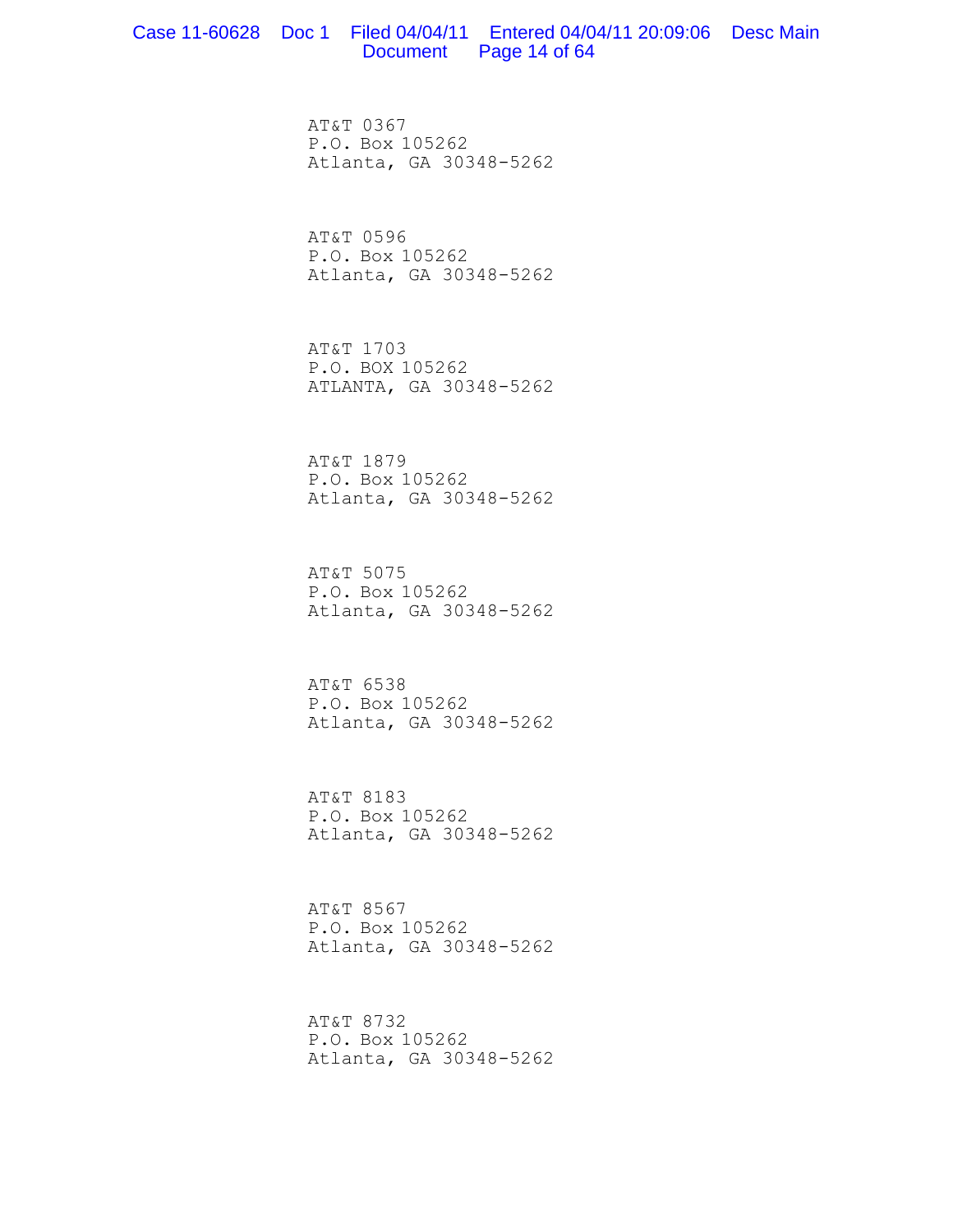## Case 11-60628 Doc 1 Filed 04/04/11 Entered 04/04/11 20:09:06 Desc Main Document Page 15 of 64

AT&T 9331 P.O. Box 105262 Atlanta, GA 30348-5262

AT&T 9451 P.O. Box 105262 Atlanta, GA 30348-5262

ATLANTA BOARD OF REALTORS 5784 LAKE FORREST DRIVE ATLANTA, GA 30328

ATLANTA COFFEE TIME 6700 DAWSON BLVD BLDG 3 NORCROSS, GA 30093

ATLANTA LIGHT BULBS 2109 MOUNTAIN INDUSTRIAL BLVD TUCKER, GA 30084

ATLANTA PEACH MOVERS 2911 NORTHEAST PARKWAY DORAVILLE, GA 30360

ATLANTA SCHOOL GUIDE 200 MARKET PLACE SUITE 230 ROSWELL, GA 30075

Balanced Video Solutions P.O. Box 862003 Marietta, GA 30062

BALLOONS BY BERNADETTE 706 ALLGOOD ROAD MAREITTA, GA 30062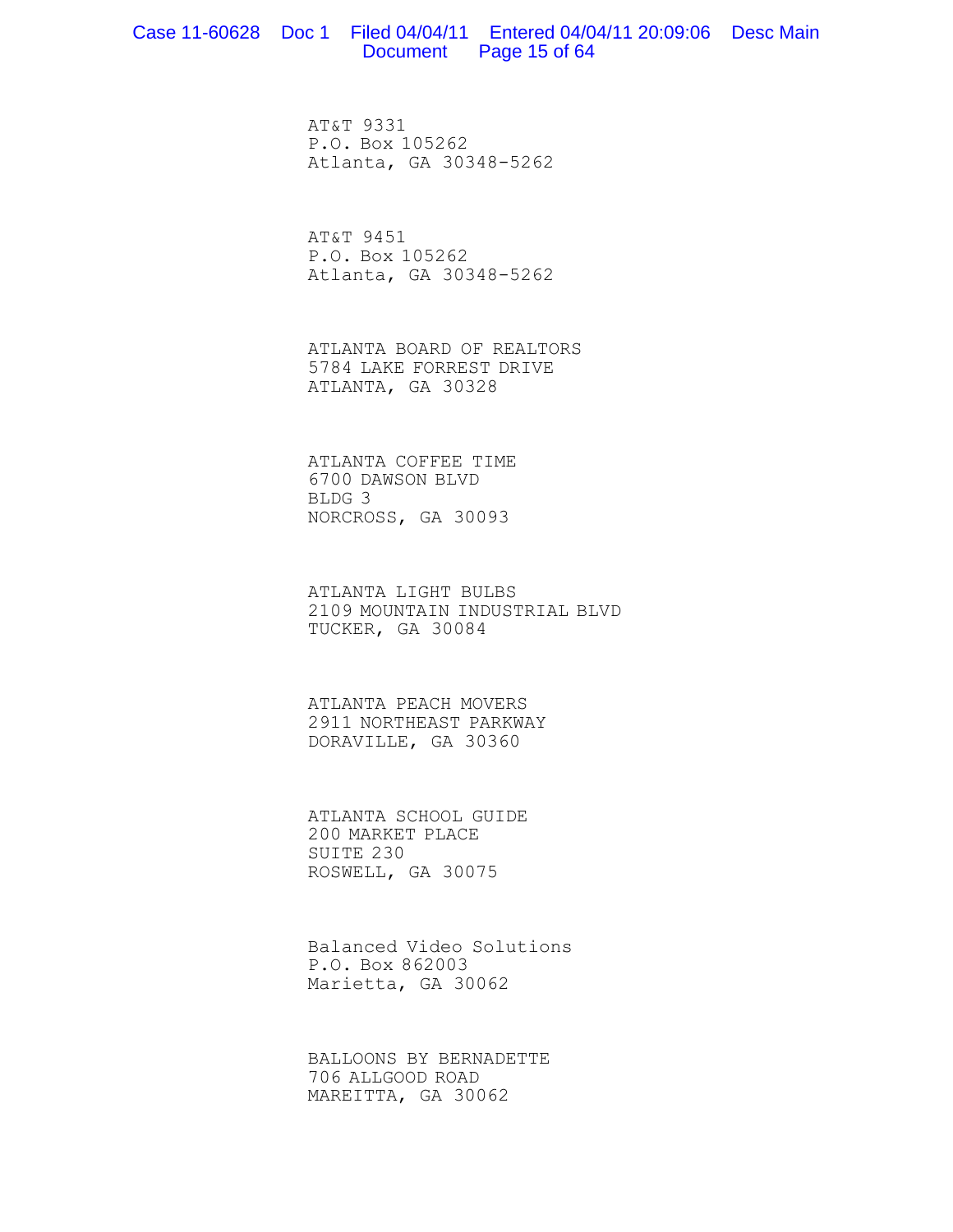## Case 11-60628 Doc 1 Filed 04/04/11 Entered 04/04/11 20:09:06 Desc Main Document Page 16 of 64

BAYTREE FINANCE COMPANY PO BOX 94143 PALATINE, IL 60094-4143

BECKER & ASSOCIATES 1100 TURNER RD. CUMMING, GA 30041

Becky Bragg 5039 Bedell Rd. Roswell, GA 30075

Beltmann Group, Incorporated P.O. Box #1450 Minneapolis, MN 55485-5968

BEN CHRISTOPHER 10524 BIG CANOE BIG CANOE, GA 30143

BERMAN FINK VANHORN P.C. 4323 PIEDMONT ROAD NE SUITE 200 ATLANTA, GA 30305

BEVERLY FORD 1100 TURNER RD. CUMMING, GA 30041

BILL McCANN 904 OAK MOSS DRIVE LAWRENCEVILLE, GA 30043

BILL PERDUE 3225 TOWN MANOR CIRCLE DACULA, GA 30019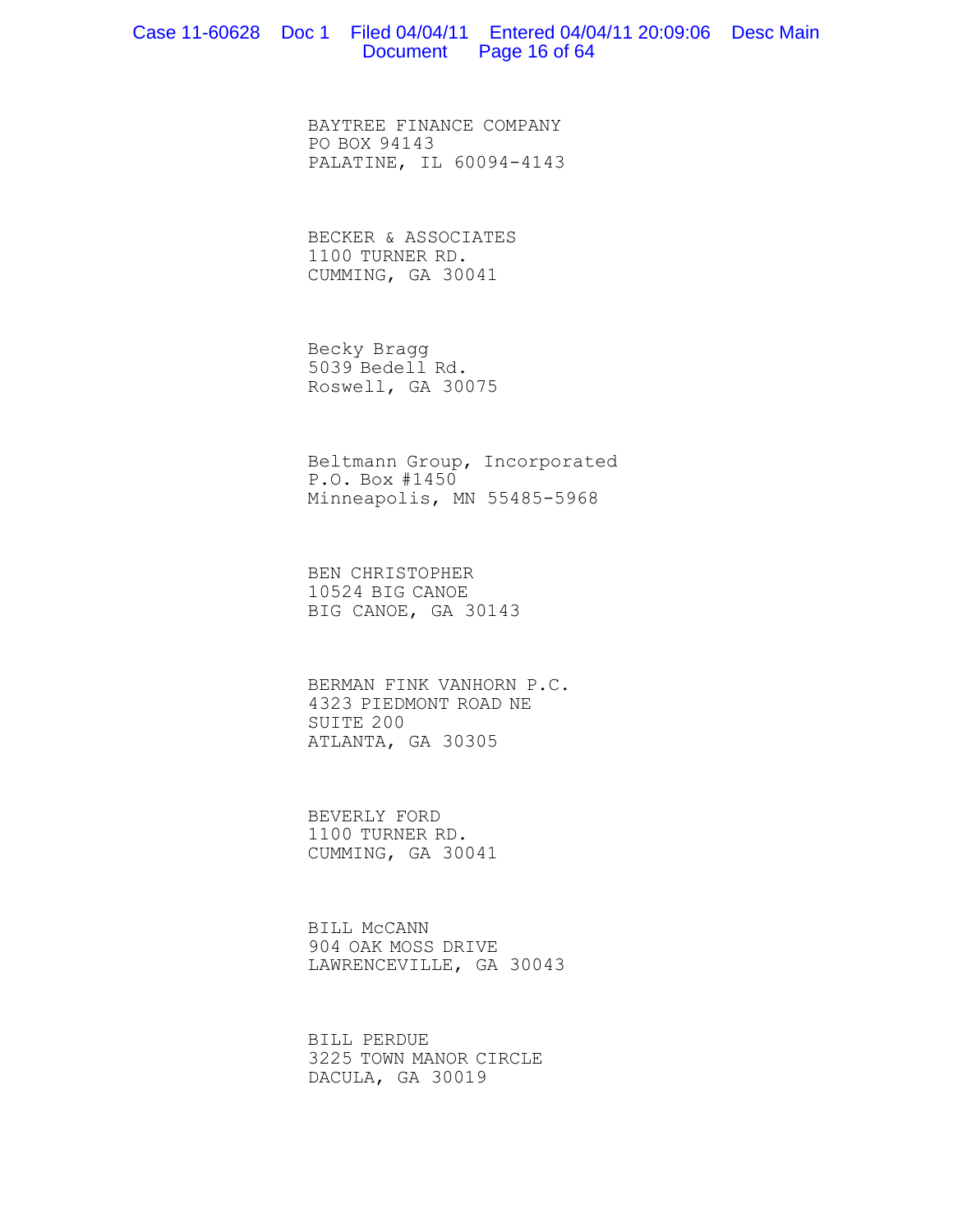## Case 11-60628 Doc 1 Filed 04/04/11 Entered 04/04/11 20:09:06 Desc Main Document Page 17 of 64

BILLY SPAIN 5490 CHESTWICK PLACE CUMMING, GA 30040

BRIAN ROBINSON 3093 SHADOW WALK LANE TUCKER, GA 30084

BRIGHT LITE SIGNS, INC. P.O. BOX 726 LOGANVILLE, GA 30052

BUILDING PARTNERS 564 RIVER OVERLOOK RD DAWSONVILLE, GA 30534

Building Partners, LLC 2050 Roswell Rd., NE Marietta, GA 30062

C&J SERVICES 3203 LITTLE JOHN WAY DORAVILLE, GA 30340

C.W. AUSTIN PO BOX 224 AUSTELL, GA 30168

CALL LINK COMMUNICATION PO BOX 2544 NORCROSS, GA 30091

CANON BUSINESS SOLUTIONS 15004 COLLECTIONS CENTER DRIVE CHICAGO, IL 60693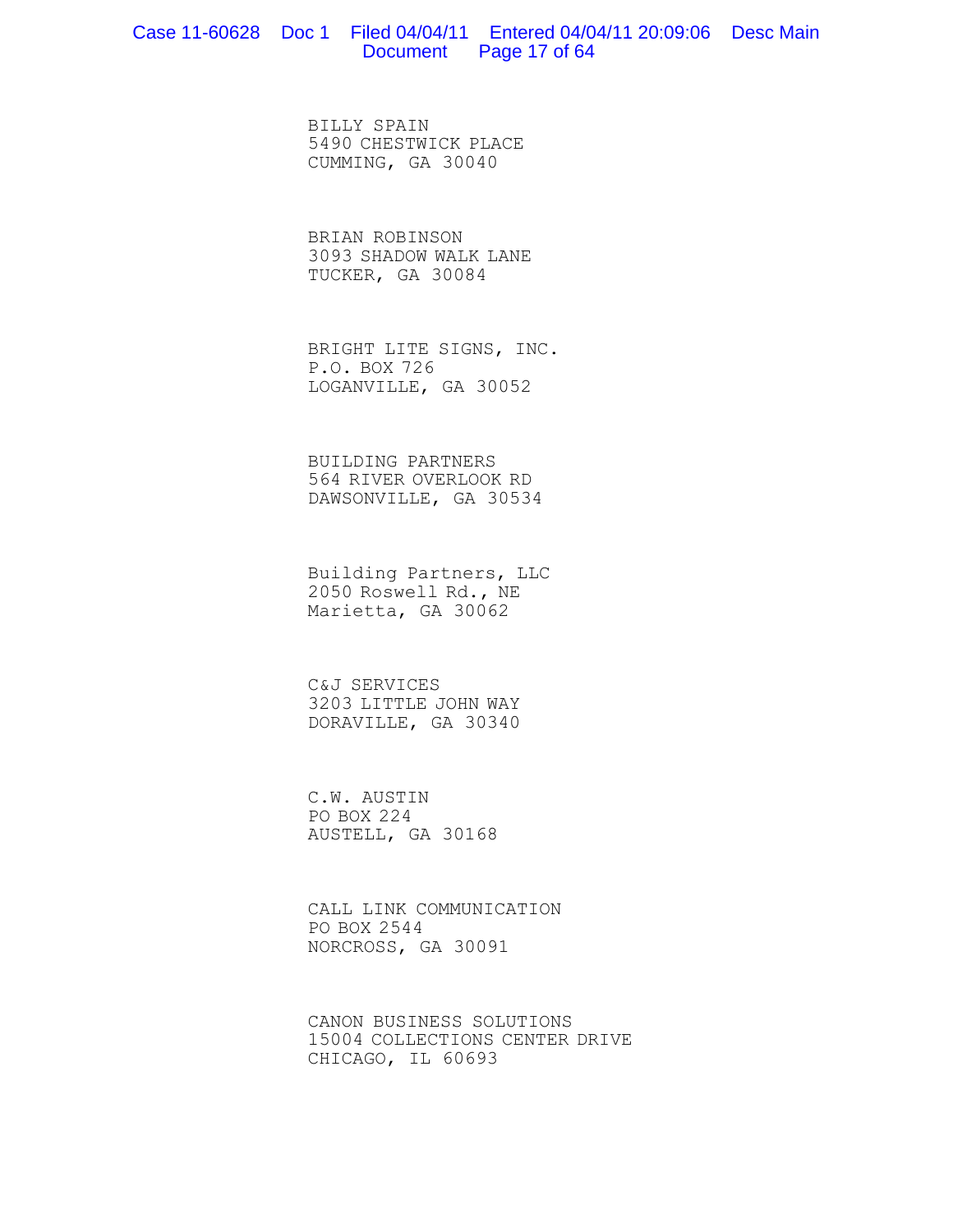## Case 11-60628 Doc 1 Filed 04/04/11 Entered 04/04/11 20:09:06 Desc Main Document Page 18 of 64

CAROL BROCKSMITH 5535 CHELSEN WOOD DRIVE DULUTH, GA 30097

CAROL MASON 2050 ROSWELL ROAD MARIETTA, GA 30062

Carolina Rustica 325 McGill Ave. - Suite 175 Concord, NC 28027

CATALINA, INC. 2645 SAMPLES ROAD CUMMING, GA 30041

CDW DIRECT PO BOX 75723 CHICAGO, IL 60675-5723

Central Fire Protection, Inc. 1760 Old Covington Road NE Conyers, GA 30013-5006

CENTURY 21 CLICKIT, INC. 1780 OAK ROAD, SUITE C SNELLVILLE, GA 30078

CENTURY CONSTRUCTION, INC PO BOX 1144 ALPHARETTA, GA 30009-1144

CENTURY FIRE PROTECTION, LLC 2625-F PINEMEADOW COURT DULUTH, GA 30096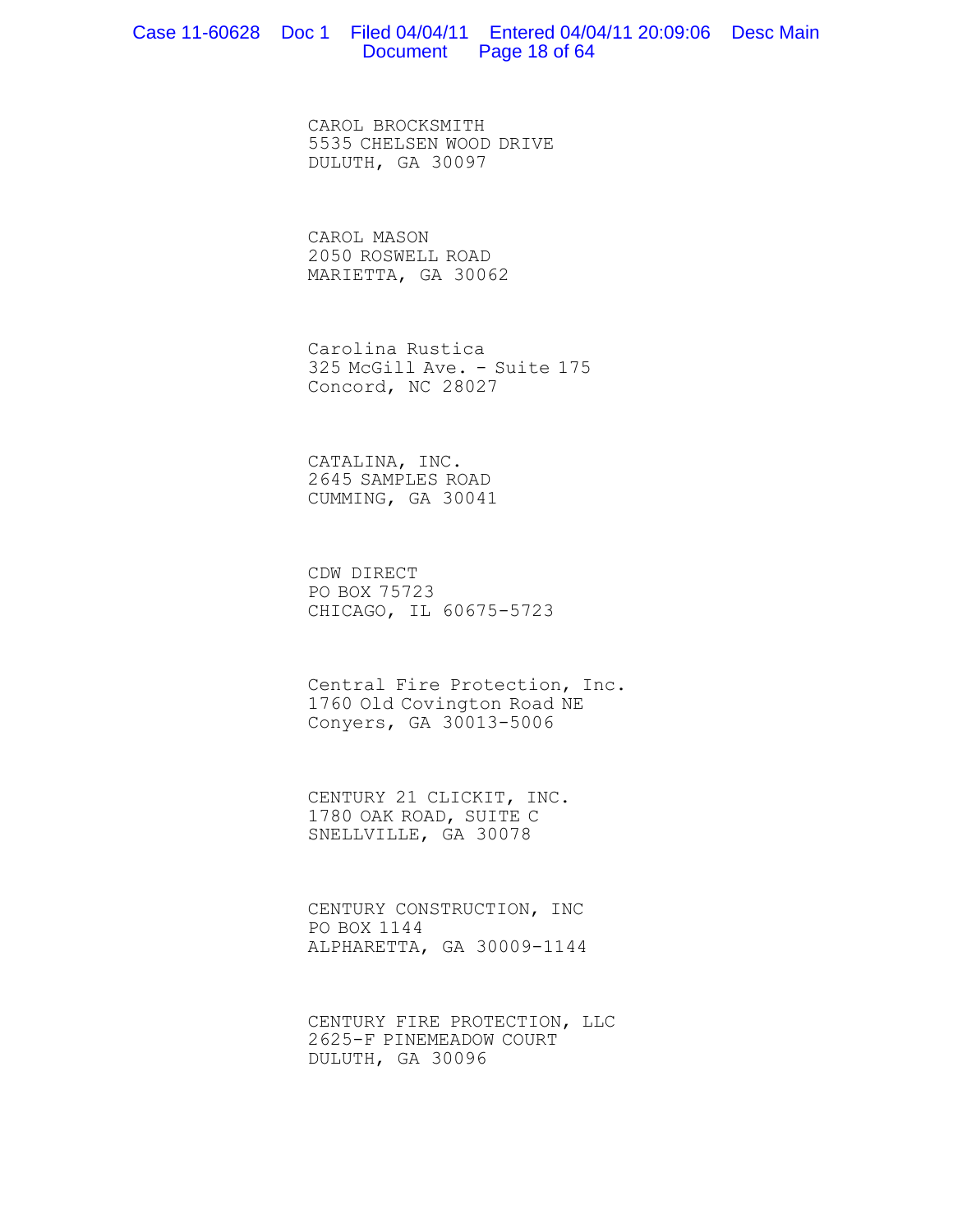## Case 11-60628 Doc 1 Filed 04/04/11 Entered 04/04/11 20:09:06 Desc Main Document Page 19 of 64

Chamblee Dunwoody Partners LLC 2915 Webb Road Alpharetta, GA 30004

CHERRI DALLAS 1637 ATHENS HIGHWAY GRAYSON, GA 30017

CHILDRENS MIRACLE NETWORK PO BOX 49245 ATLANTA, GA 30359

CHRIS BALLARD 1924 Piedmont Road Atlanta, GA 30324

CINTAS FIRE PROTECTION 1705 CORPORATE DRIVE SUITE 440 NORCROSS, GA 30093

Cisco Systems Capital Corp De Lage Landen Financial Serv 1111 Old Eagle School Road Wayne, PA 19087

CISCO SYSTEMS CAPITAL CRP PO BOX 41602 PHILADELPHIA, PA 19101-1602

CITY OF ATLANTA BUSINESS TAX DIVISION 55 TRINITY AVENUE ATLANTA, GA 30303

City of Atlanta Dept of Watershed 7300 PO BOX 105275 ATLANTA, GA 30348-5275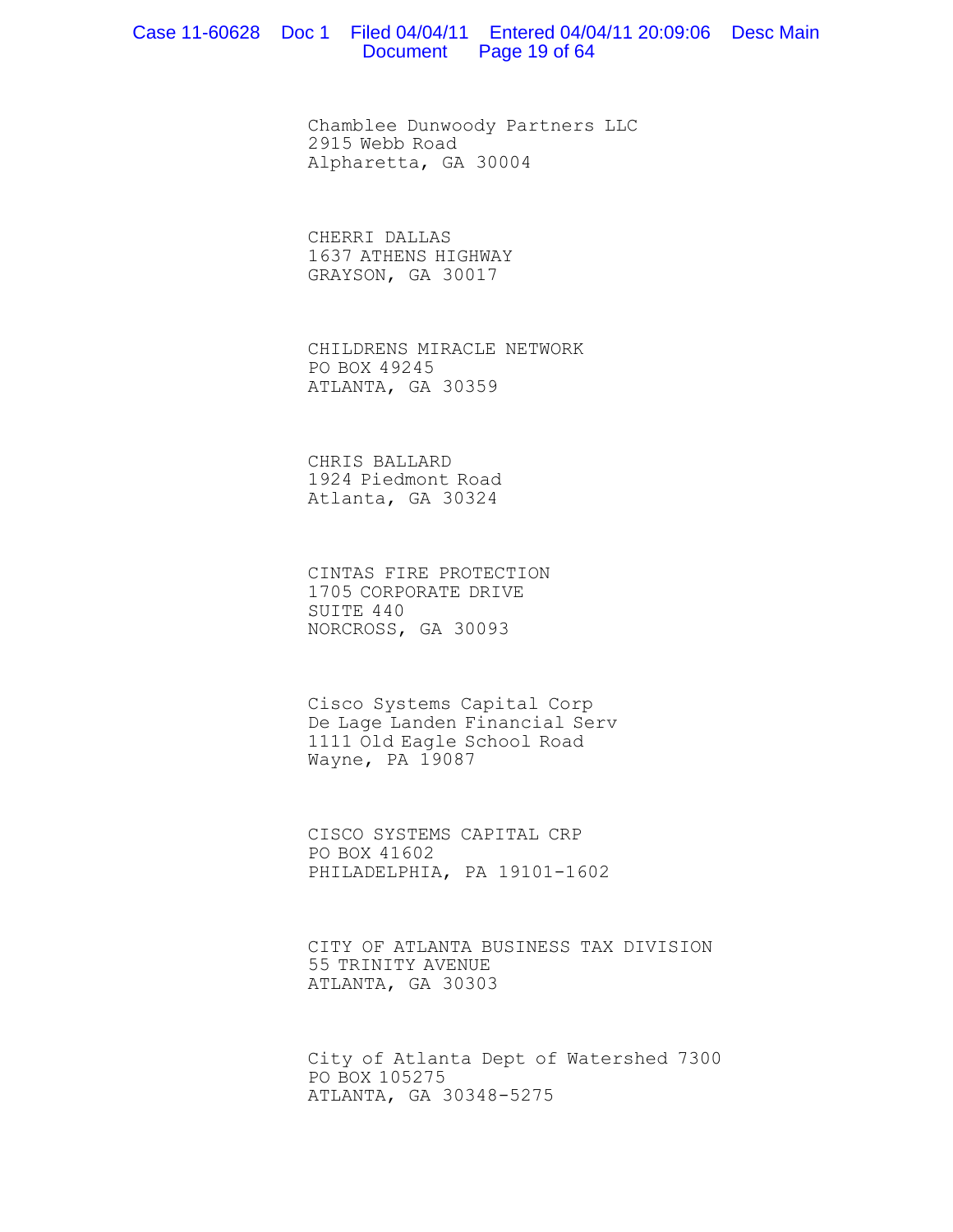## Case 11-60628 Doc 1 Filed 04/04/11 Entered 04/04/11 20:09:06 Desc Main Document Page 20 of 64

City of Atlanta Dept. of Watershed 0300 P.O. Box 105275 Atlanta, GA 30348-5275

CITY OF ATLANTA POLICE DEPT. 675 PONCE DE LEON AVE., NE ATLANTA, GA 30308

CITY OF BUFORD 2300 BUFORD HIGHWAY BUFORD, GA 30518-6144

CITY OF CUMMING WATER DEPARTMENT PO BOX 669 CUMMING, GA 30028

CITY OF DUNWOODY 41 PERIMETER CENTER EAST SUITE 250 DUNWOODY, GA 30338

CITY OF JOHNS CREEK 12000 FINDLEY ROAD SUITE 400 JOHNS CREEK, GA 30097

CITY OF LAWRENCEVILLE PO BOX 2200 LAWRENCEVILLE, GA 30046-2200

CITY OF ROSWELL 38 HILL STREET SUITE 130 ROSWELL, GA 30075

City of Roswell - Utility Payments P.O. Box 100090 Roswell, GA 30077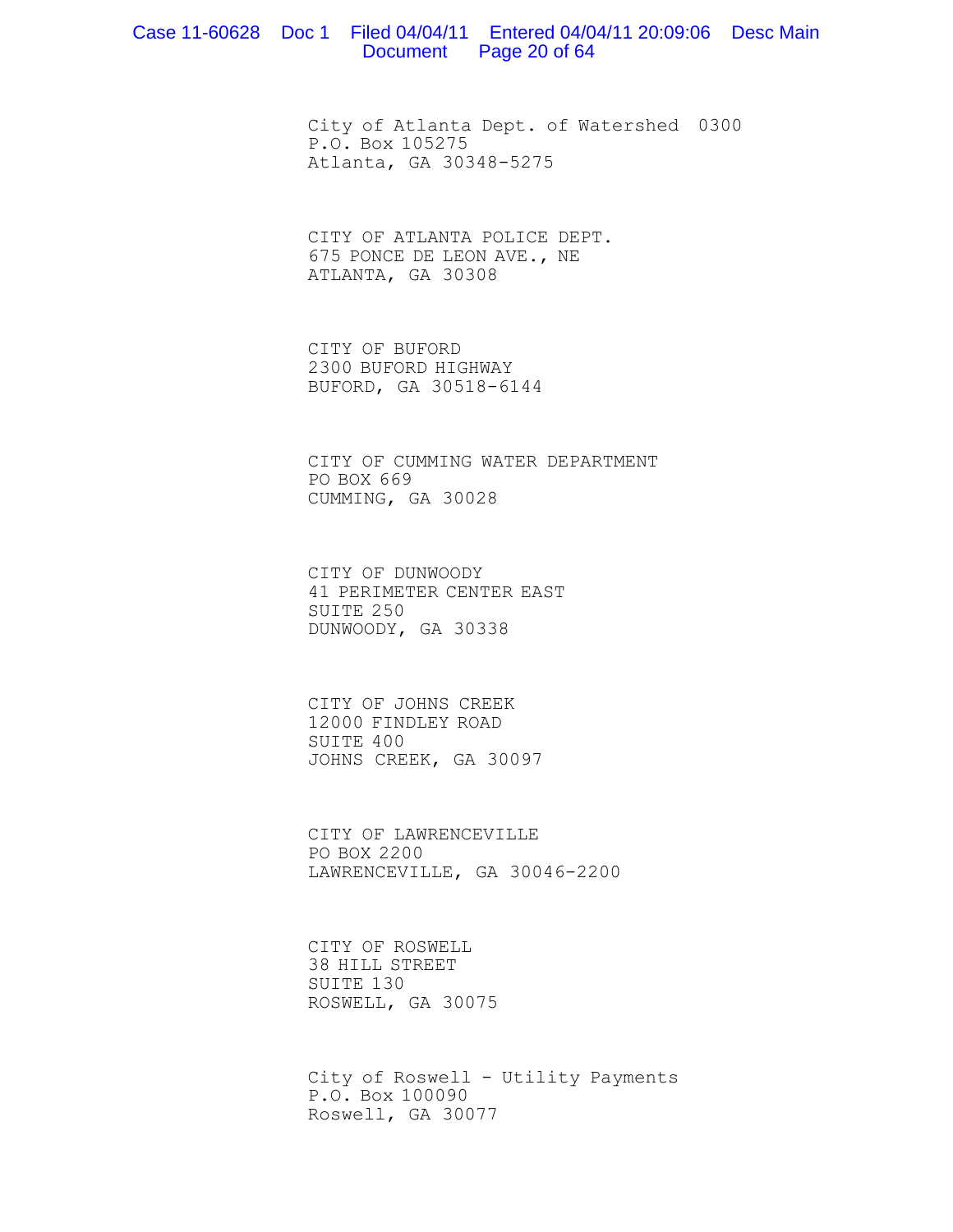## Case 11-60628 Doc 1 Filed 04/04/11 Entered 04/04/11 20:09:06 Desc Main Document Page 21 of 64

CITY OF ROSWELL FINANCIAL SERVICES PO BOX 100080 ROSWELL, GA 30077

CITY OF SANDY SPRINGS 7840 ROSWELL ROAD BUILDING 500 SANDY SPRINGS, GA 30328

CLEAR CHOICE TELEPHONES, INC. 1165 HEMBREE ROAD SUITE 110 ROSWELL, GA 30076

COBB ASSOCIATION OF REALTORS 444 MANGET STREET SUITE 100 MARIETTA, GA 30060

COBB COUNTY BUSINESS LICENSE DIVISION 191 LAWRENCE STREET MARIETTA, GA 30060-1692

COBB COUNTY TAX COMMISSIONER PO BOX 100127 MARIETTA, GA 30061-7027

COBB COUNTY WATER SYSTEM PO BOX 580440 CHARLOTTE, NC 28258-0440

COBB ENERGY PO BOX 369 MARIETTA, GA 30061-0369

COCA-COLA ENTERPRISES PO BOX 403390 ATLANTA, GA 30384-3390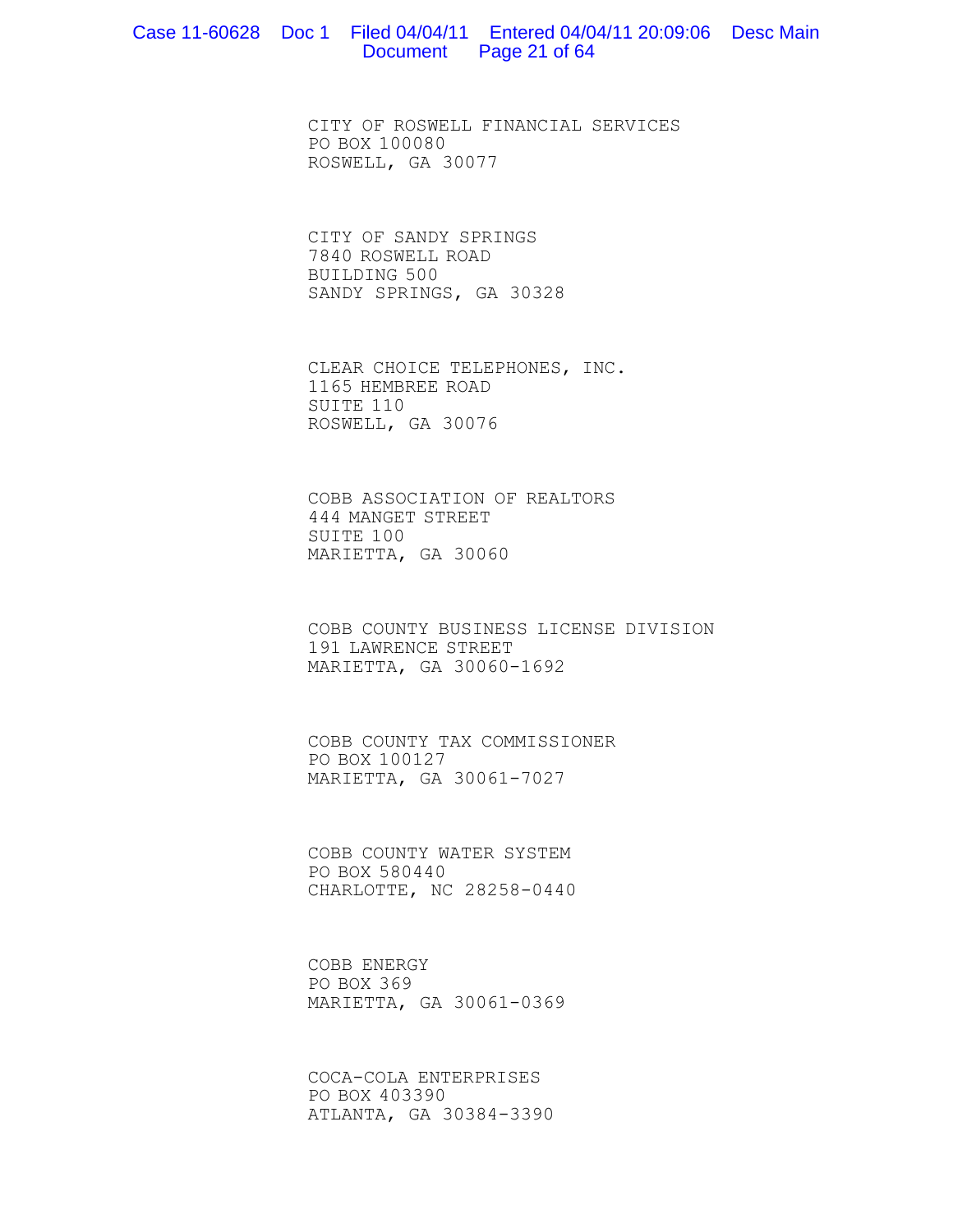## Case 11-60628 Doc 1 Filed 04/04/11 Entered 04/04/11 20:09:06 Desc Main Document Page 22 of 64

COMMERCIAL TAX NETWORK 12615 JONES ROAD SUITE 204 HOUSTON, TX 77070

COMMISSION EXPRESS 5784 LAKE FORREST DR. STE 220 ATLANTA, GA 30328

COMMUNITY COFFEE PO BOX 60141 NEW ORLEANS, LA 70160

COMMUNITY COFFEE COMPANY PO BOX 791 BATON ROUGE, LA 70821

Conder Flags of Atlanta 4275 Creek Park Dr. Suite 300 Suwanee, GA 30024

CONSUMER SECURITY SERVICES INC 8851 GURLEY ROAD DOUGLASVILLE, GA 30134

Core Logic Information Solutions, Inc. 5550 Peachtree Parkway Ste 600 Attn: Redlink/MDC Products NORCROSS, GA 30092

COSTAR GROUP, INC P.O. BOX 79982 BALTIMORE, MD 21279-0982

COSTAR GROUP, INC. P.O. BOX 791123 BALTIMORE, MD 21279-1123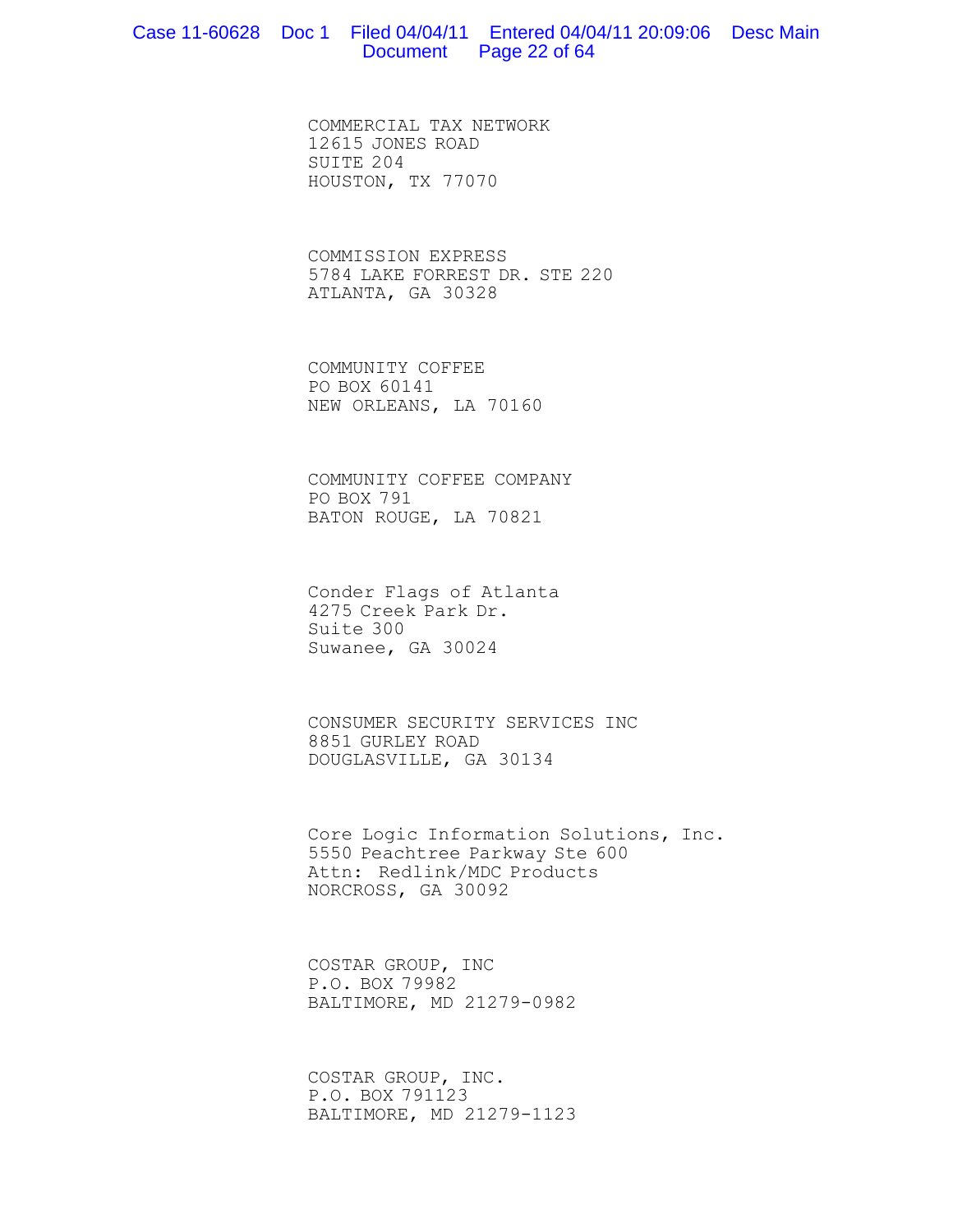## Case 11-60628 Doc 1 Filed 04/04/11 Entered 04/04/11 20:09:06 Desc Main Document Page 23 of 64

COURIER EXPRESS/ATLANTA 2051 FRANKLIN WAY MARIETTA, GA 30067-8712

Cowan & Assoc Contractors 165 Cedar Trace Roswell, GA 30075

CROWN LIGHT FINANCIAL, INC. 1100 TURNER RD. CUMMING, GA 30041

CRYSTAL SPRINGS PO BOX 660579 DALLAS, TX 75266-0579

CSS SERVICES, INC. 2785 LAWRENCEVILLE HIGHWAY #204 DECATUR, GA 30033

DALE JOHNSON 1924 PIEDMONT ROAD SUITE 100 ATLANTA, GA 30324

DANA BAUGUSS 1605 BUFORD DRIVE LAWRENCEVILLE, GA 30043

DARRELL GIBSON 200 COLONIAL HOMES DR. #1011 ATLANTA, GA 30309

Data Intelligence Corporation 945 E Paces Ferry Rd, Ste 2240 Atlanta, GA 30326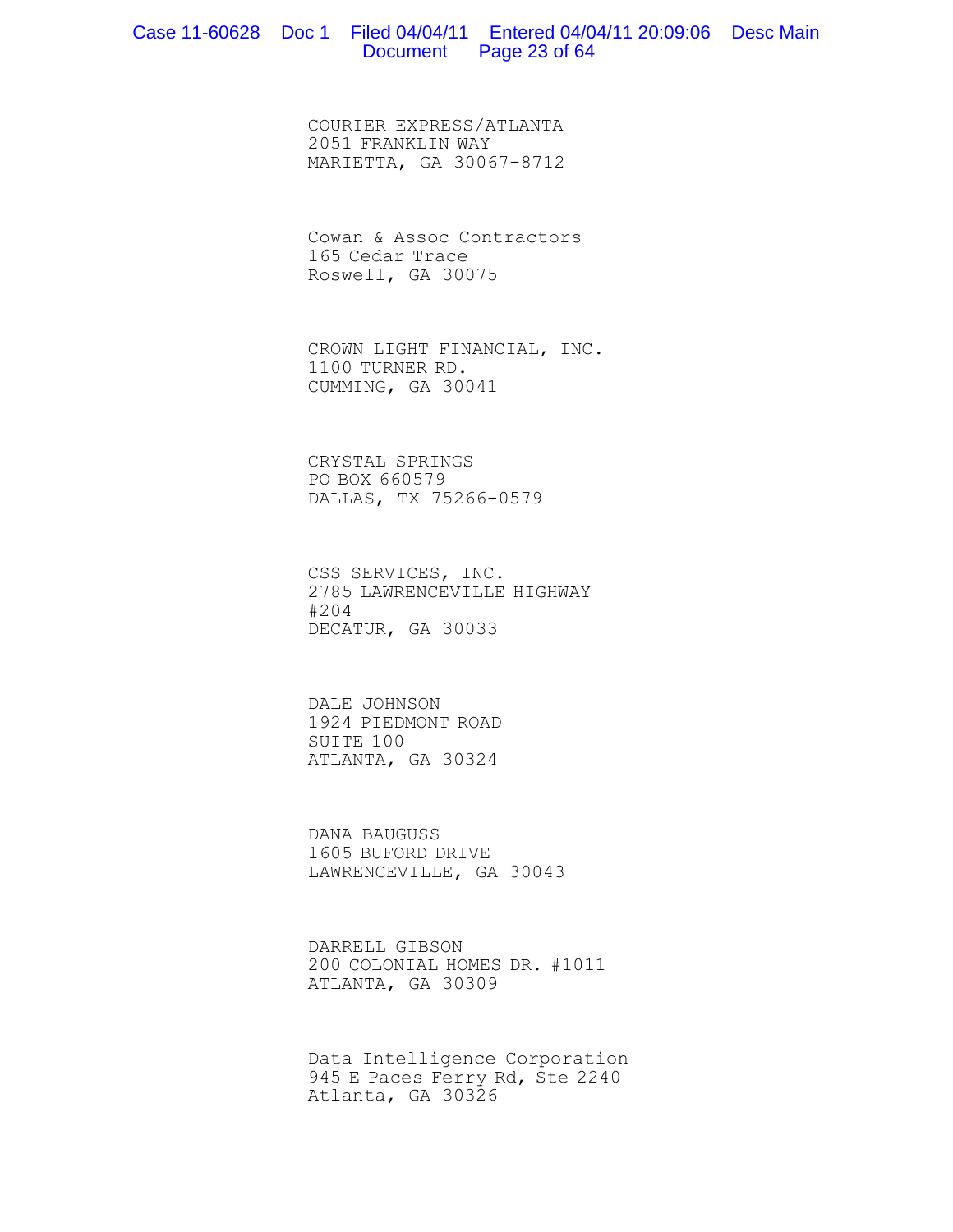## Case 11-60628 Doc 1 Filed 04/04/11 Entered 04/04/11 20:09:06 Desc Main Document Page 24 of 64

DAVIS SECURITY 9334 MAIN STREET WOODSTOCK, GA 30188

DEBBIE CATO 11170 QUAILBROOK CHASE DULUTH, GA 30097

DEBBIE LARSON 2050 ROSWELL ROAD MARIETTA, GA 30062

DEKALB ASSOCIATION OF REALTORS 1414 MONTREAL ROAD TUCKER, GA 30084

DEKALB COUNTY TAX COMMISSIONER PO BOX 100004 DECATUR, GA 30031-7004

DEKALB COUNTY WATERSHED MANAGEMENT PO BOX 1027 DECATUR, GA 30031-1027

Dell Marketing L.P. P.O. Box 534118 Atlanta, GA 30353-4118

DIANE GALLAGHER 4427 KINGSFIELD CT DUNWOODY, GA 30338

DIANE KAPLAN 1861 BRIARCLIFF CR APT C ATLANTA, GA 30029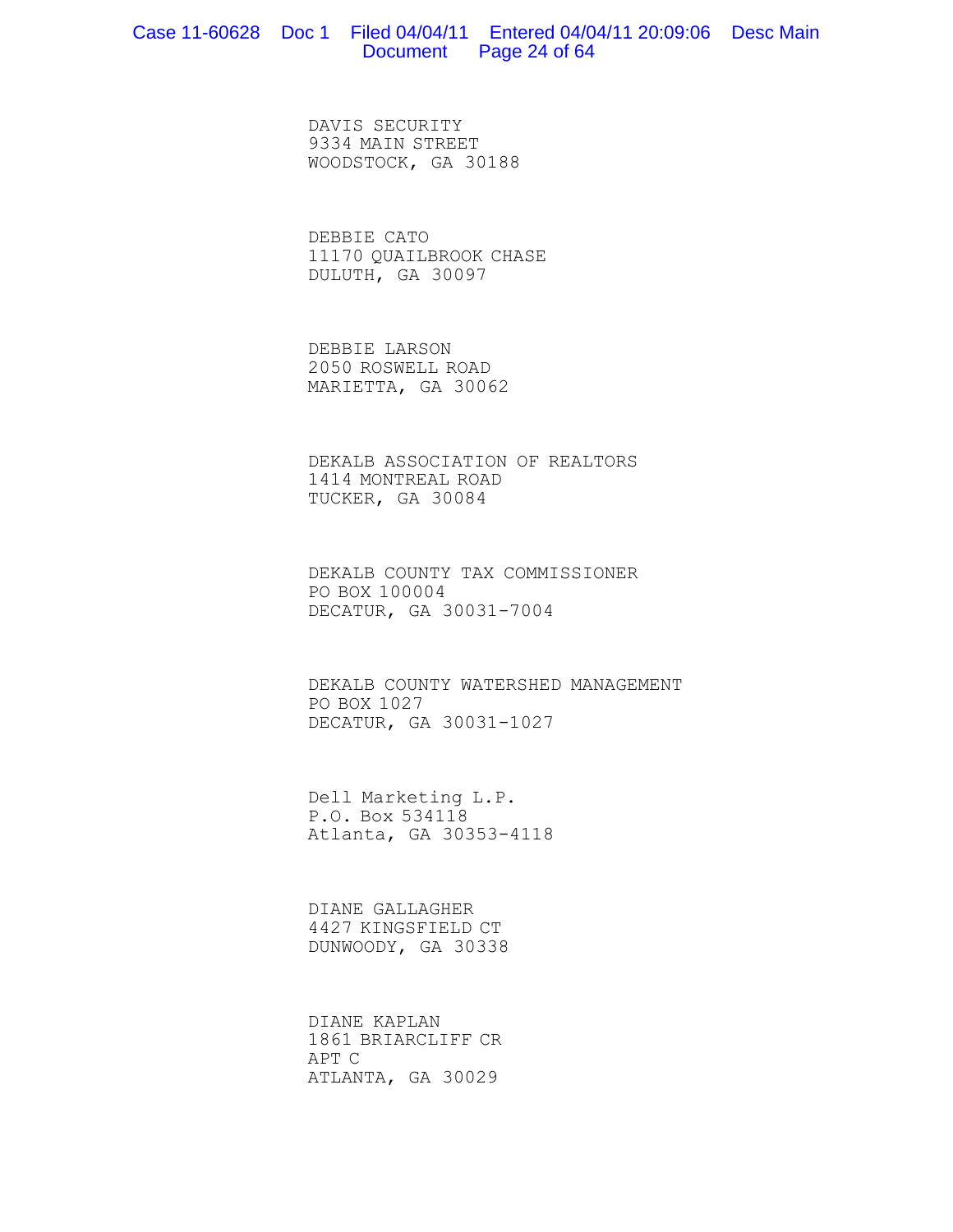## Case 11-60628 Doc 1 Filed 04/04/11 Entered 04/04/11 20:09:06 Desc Main Document Page 25 of 64

Dick Runstadler 7820 Floyd Lane Gainesville, GA

DIGITEL 2600 SCHOOL DRIVE ATLANTA, GA 30360-3158

DISH NETWORK DEPT 0063 PALATINE, IL 60055-0063

DIVYESH PATEL 1585 ROSWELL ROAD ROSWELL, GA 30076

DOCUTEAM PO BOX 2153 BIRMINGHAM, AL 35287-3180

Docuteam Dept 3180 P.O. Box 2153 Birmingham, AL 35287

DPD International 19700 Fairchild, Suite 300 Irvine, CA 92612

DR. ROOF ATLANTA, INC. 1460 WOODSTOCK ROAD ROSWELL, GA 30075

DUNWOODY CENTER PHASE I 699 EAST AVENUE MADISON, GA 30650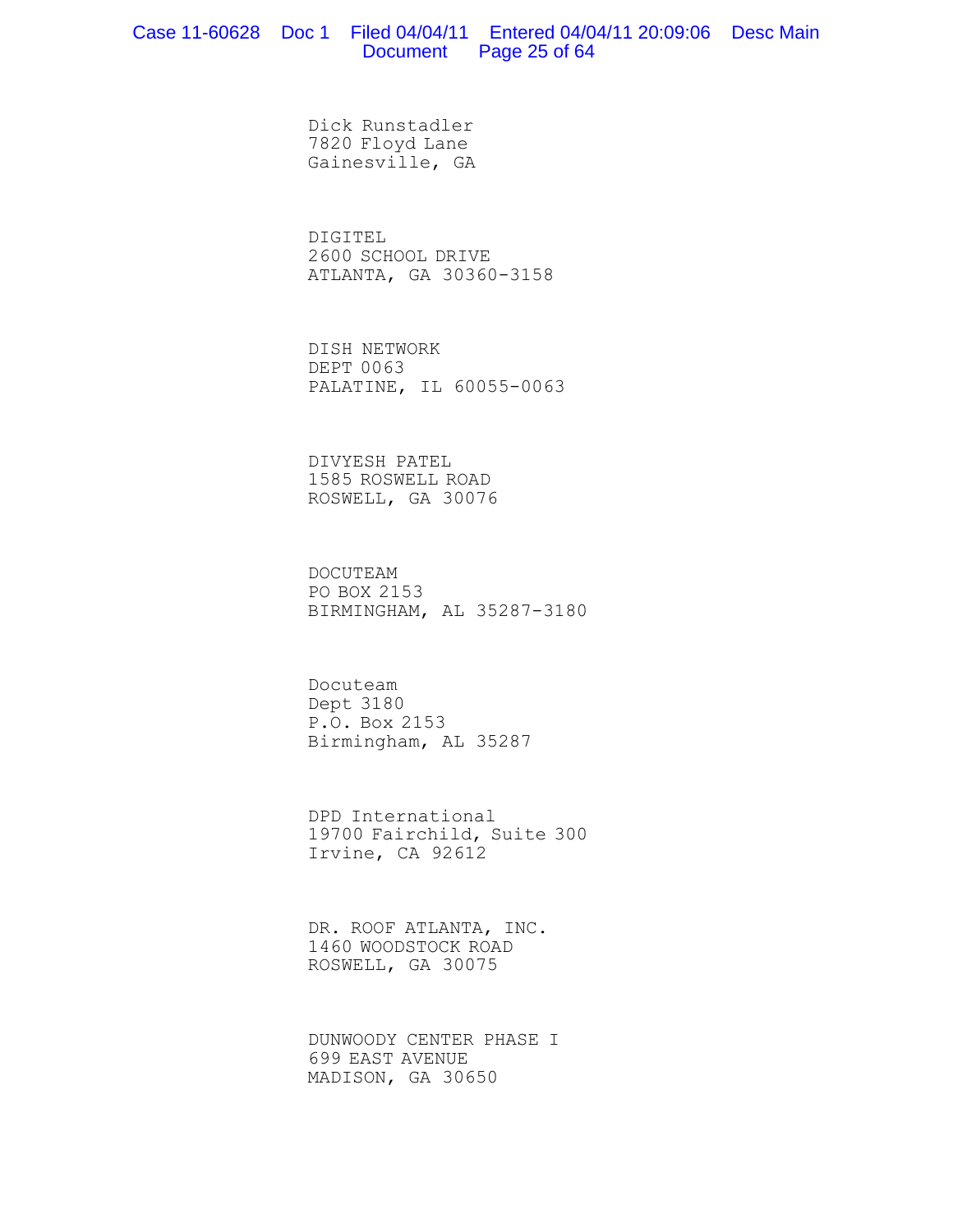## Case 11-60628 Doc 1 Filed 04/04/11 Entered 04/04/11 20:09:06 Desc Main Document Page 26 of 64

DUNWOODY COUNTRY CLUB 1600 DUNWOODY CLUB DRIVE DUNWOODY, GA 30338

DYNAMEX, INC. P. O. BOX 7565 MARIETTA, GA 30065

E COMMISSION FINANCIAL SERVICES 5914 WEST COURTYARD DRIVE SUITE 320 AUSTIN, TX 78730

E. SMITH HEATING & AIR 964 INDUSTRIAL PARK DRIVE MARIETTA, GA 30062

EDWARD MCCUSKER 120 MAGIC LILY DR. GRIFFIN, GA 30223

Electromech Services, Inc. 1659 Damon Ct. Dunwoody, GA 30338

Electronic Detection Systems, Inc. 2166 Northlake Parkway Tucker, GA 30084

EMILY FU 4239 NOBLEMAN POINT DULUTH, GA 30097

ENVIRONMENT CONTROL 3180 PRESIDENTIAL DRIVE SUITE F ATLANTA, GA 30341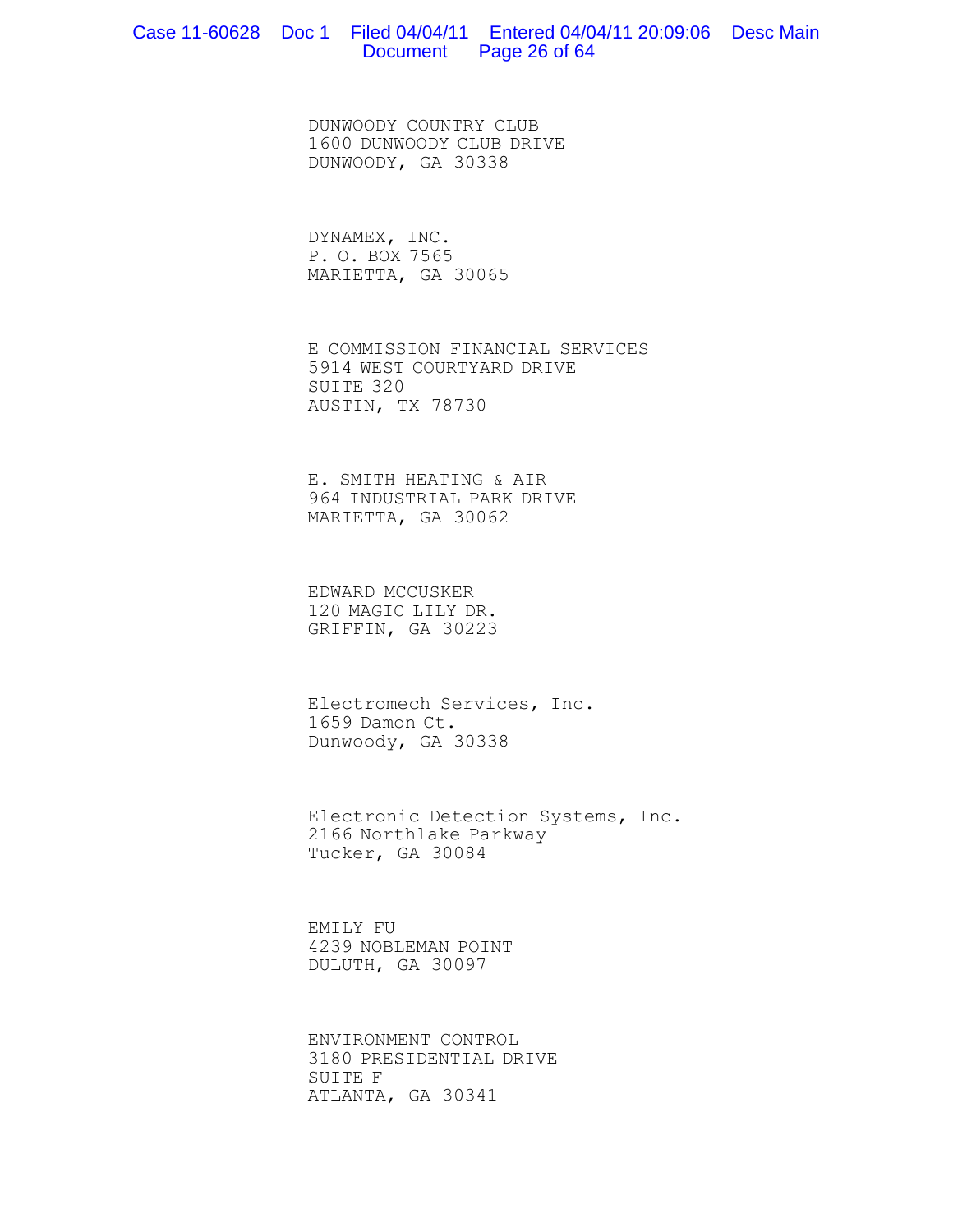## Case 11-60628 Doc 1 Filed 04/04/11 Entered 04/04/11 20:09:06 Desc Main Document Page 27 of 64

ERROLD JONES 4204 PANOLA LAKE CIR. LITHONIA, GA 30038

Everbank Commercial Finance, Inc. DEPT# 1608 DENVER, CO 80291-1608

EVERS & FOX, P.C. 900 CIRCLE 75 PARKWAY SUITE 1235 ATLANTA, GA 30339

Facility Repair Services 3401 Northside Parkway Suite 210 Atlanta, GA 30327

FEDEX PO BOX 660481 DALLAS, TX 75266-0481

FIDELITY NATIONAL REAL ESTATE SOLUTIONS FILE 56967-440242 LOS ANGELES, CA 90074-6967

Fieros, Inc. 3526 Midvale Cove Tucker, GA 30084

FIRST ADVANTAGE PO BOX 31462 TAMPA, FL 33631-3462

FIRST CITIZENS BANK 11575 Haynes Bridge Rd Alpharetta, GA 30004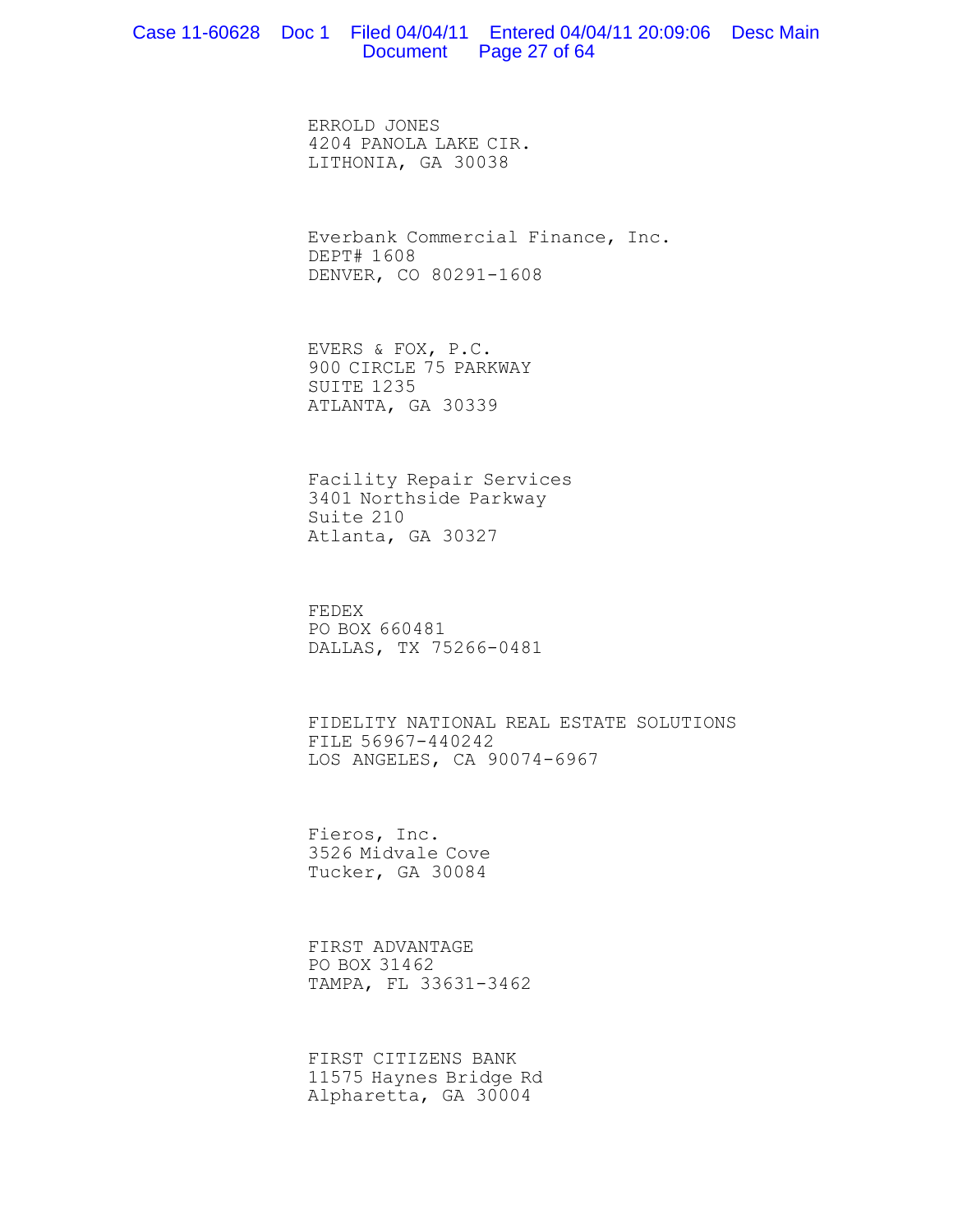## Case 11-60628 Doc 1 Filed 04/04/11 Entered 04/04/11 20:09:06 Desc Main Document Page 28 of 64

First Citizens Bank 79 West Paces Ferry Road Atlanta, GA 30305

First Citizens Bank of Georgia 70 Carlisle Rd. Attn: Mike Underwood Dawsonville, GA 30534

First Multiple Listing Service 5457 Roswell Rd. Suite 208 Atlanta, GA 30342

FIRST MULTIPLE LISTING SVC, INC. P.O. BOX 420128 ATLANTA, GA 30342

FLAGSOURCE SOUTHEAST 1956 LOWER ROSWELL RD SUITE B MARIETTA, GA 30068

FLAT IRON CAPITAL DEPT 2195 DENVER, CO 80271-2195

FORECLOSED LIQUIDATORS, LLC 6470 BROOKLINE CT CUMMING, GA 30040

FORSYTH CO. OFFICE OF TAX COMMISSIONER 1092 TRIBBLE GAP ROAD CUMMING, GA 30040

FORSYTH COUNTY BUSINESS LICENSE 110 E MAIN STREET SUITE 100 CUMMING, GA 30040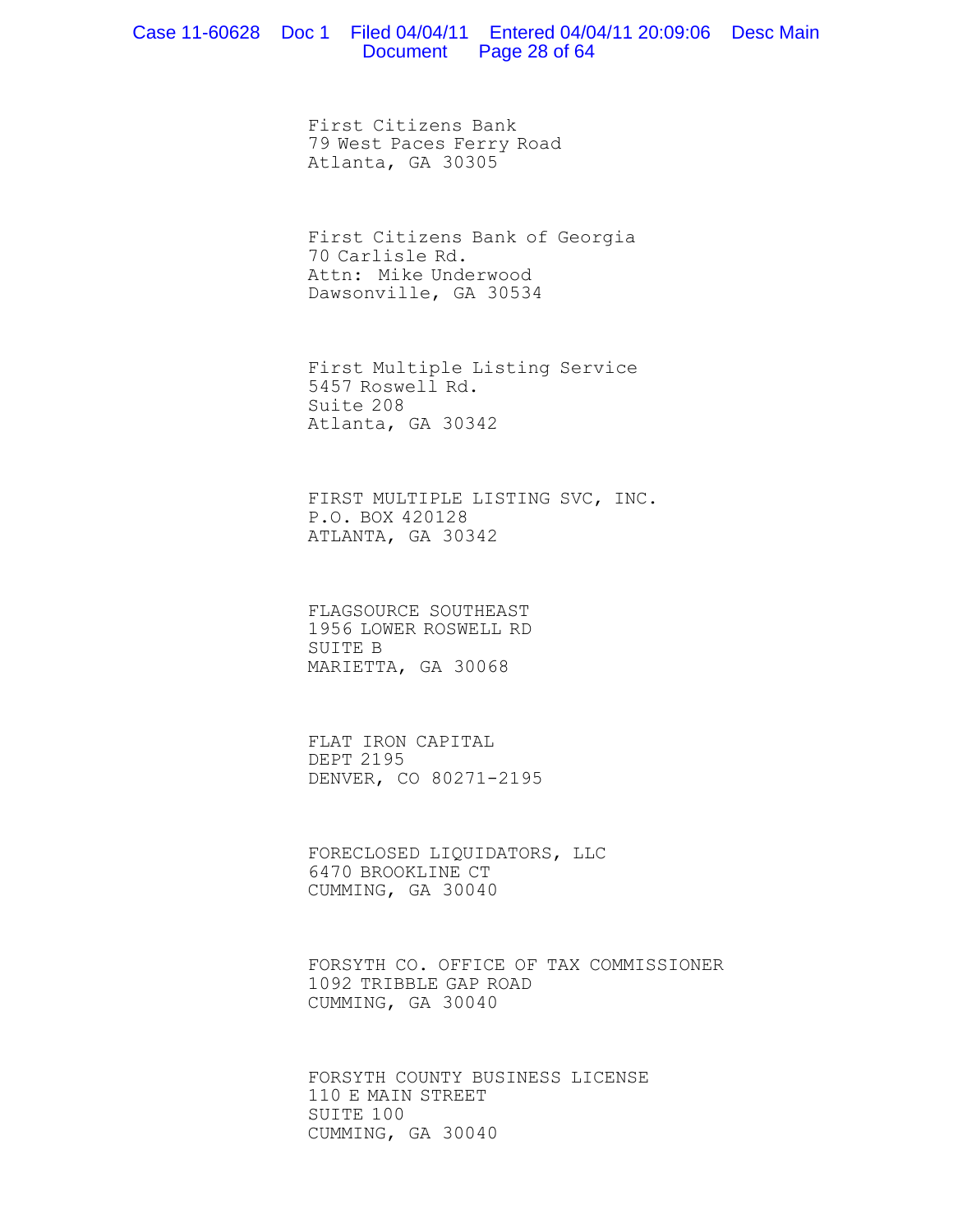## Case 11-60628 Doc 1 Filed 04/04/11 Entered 04/04/11 20:09:06 Desc Main Document Page 29 of 64

Forsyth County Water P.O. Box 100003 Cumming, GA 30028-8303

FRAMM ENTERPRISES 5860 WILDLIFE TRAIL ACWORTH, GA 30101

FRANCOTYP-POSTALIA, INC. DEPT. 4272 CAROL STREAM, IL 60122-4272

FRANK MEARS SEMINARS, INC P.O. BOX 14548 AUGUSTA, GA 30919

FULTON COUNTY FINANCE DEPARTMENT PO BOX 105300 ATLANTA, GA 30348

FULTON COUNTY TAX COMMISSIONER PO BOX 105052 ATLANTA, GA 30348-5052

GA. DEPT. OF LABOR- SAFETY ENGINEERING 1700 CENTURY CIRCLE, NE ATLANTA, GA 30345-3020

GE CAPITAL PO BOX 740441 ATLANTA, GA 30374-0441

GE Capital 1010 Thomas Edison Blvd, SW Cedar Rapids, IA 52404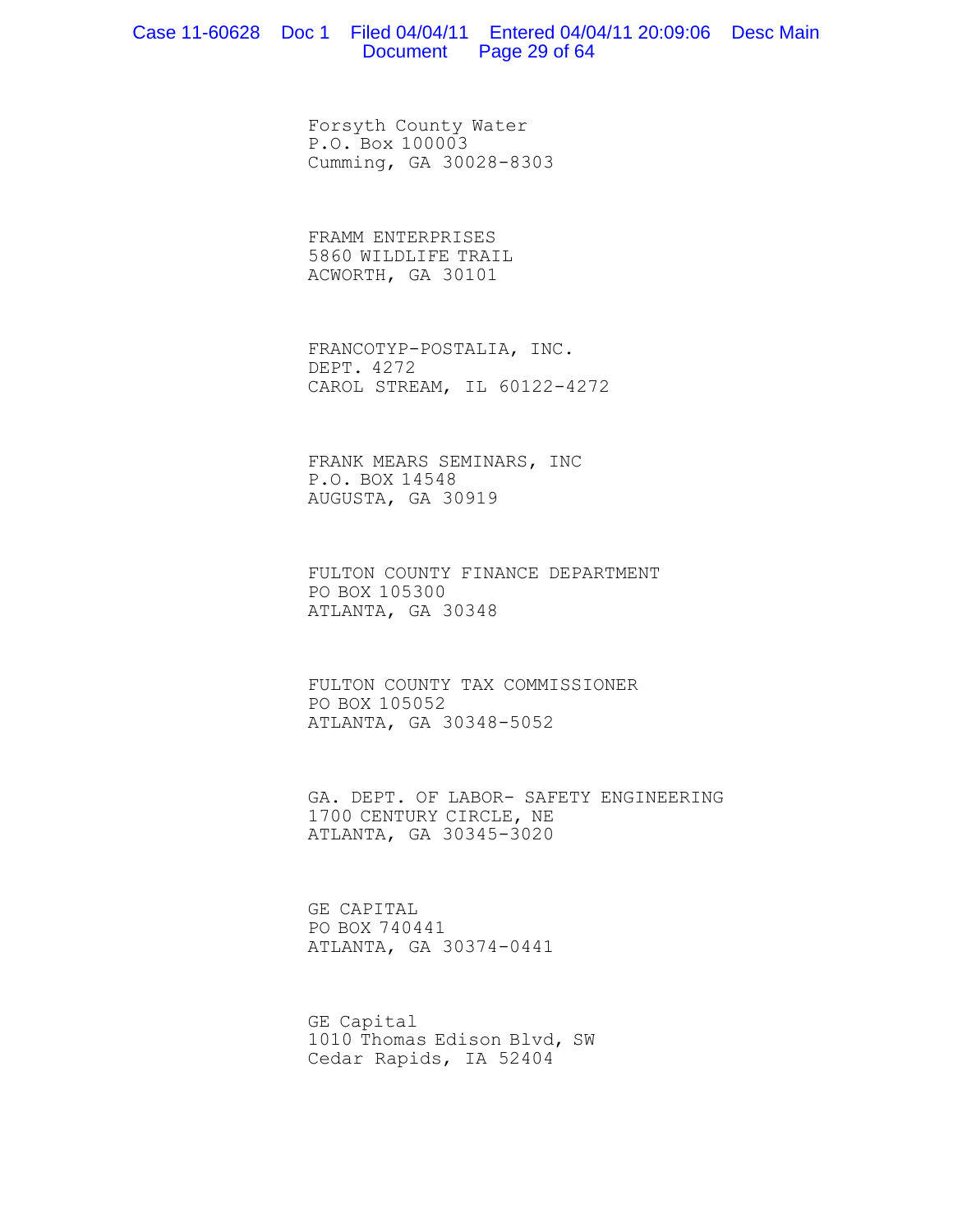## Case 11-60628 Doc 1 Filed 04/04/11 Entered 04/04/11 20:09:06 Desc Main Document Page 30 of 64

GEORGIA ASSOCIATION OF REALTORS 3200 PRESIDENTIAL DRIVE ATLANTA, GA 30340

GEORGIA DEPARTMENT OF LABOR 1700 CENTURY CIRCLE NE ATLANTA, GA 30345-3020

GEORGIA DEPARTMENT OF REVENUE P.O. BOX 740317 ATLANTA, GA 30374-0317

GEORGIA DUPLICATING PRODUCTS PO BOX 3547 MACON, GA 31205

Georgia MLS 1414 Montreal Road Tucker, GA 30084

Georgia Natural Gas 1649495 P.O. Box 105445 Atlanta, GA 30348-5445

GEORGIA NATURAL GAS SYSTEM 0542388 PO BOX 105445 ATLANTA, GA 30348-5445

Georgia Power 96 Annex Atlanta, GA 30396-0001

Georgia Power 01044 96 Annex Atlanta, GA 30395-0001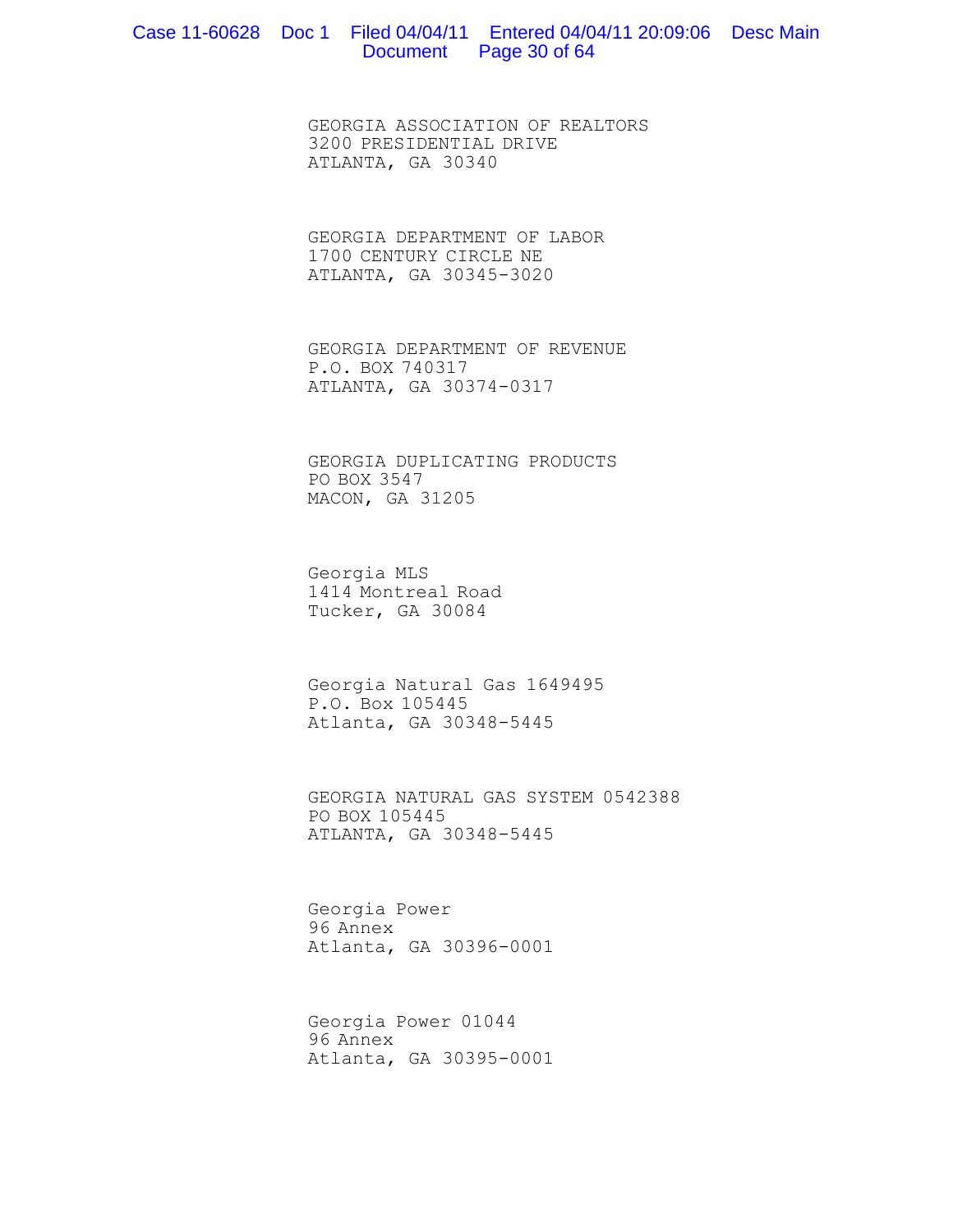## Case 11-60628 Doc 1 Filed 04/04/11 Entered 04/04/11 20:09:06 Desc Main Document Page 31 of 64

GEORGIA POWER 01053 96 ANNEX ATLANTA, GA 30396-0001

Georgia Power 07004 96 Annex Atlanta, GA 30396-0001

Georgia Power 26015 96 Annex Atlanta, GA 30396-0001

Georgia Power 83005 96 Annex Atlanta, GA 30396-0001

Georgia Power 97008 96 Annex Atlanta, GA 30396-0001

GEORGIA REAL ESTATE COMMISSION 229 PEACHTREE STREET, N.E. SUITE 1000 INTERNATIONAL TOWER ATLANTA, GA 30303-1605

GILDA BANKARD 5591 CHAMBLEE DUNWOODY ROAD ATLANTA, GA 30338

GLORIA BARGHI 270 BROADMEADOW COVE ROSWELL, GA 30075

Gloria Buice, Inc. 125 Pine Lake Court Cumming, GA 30040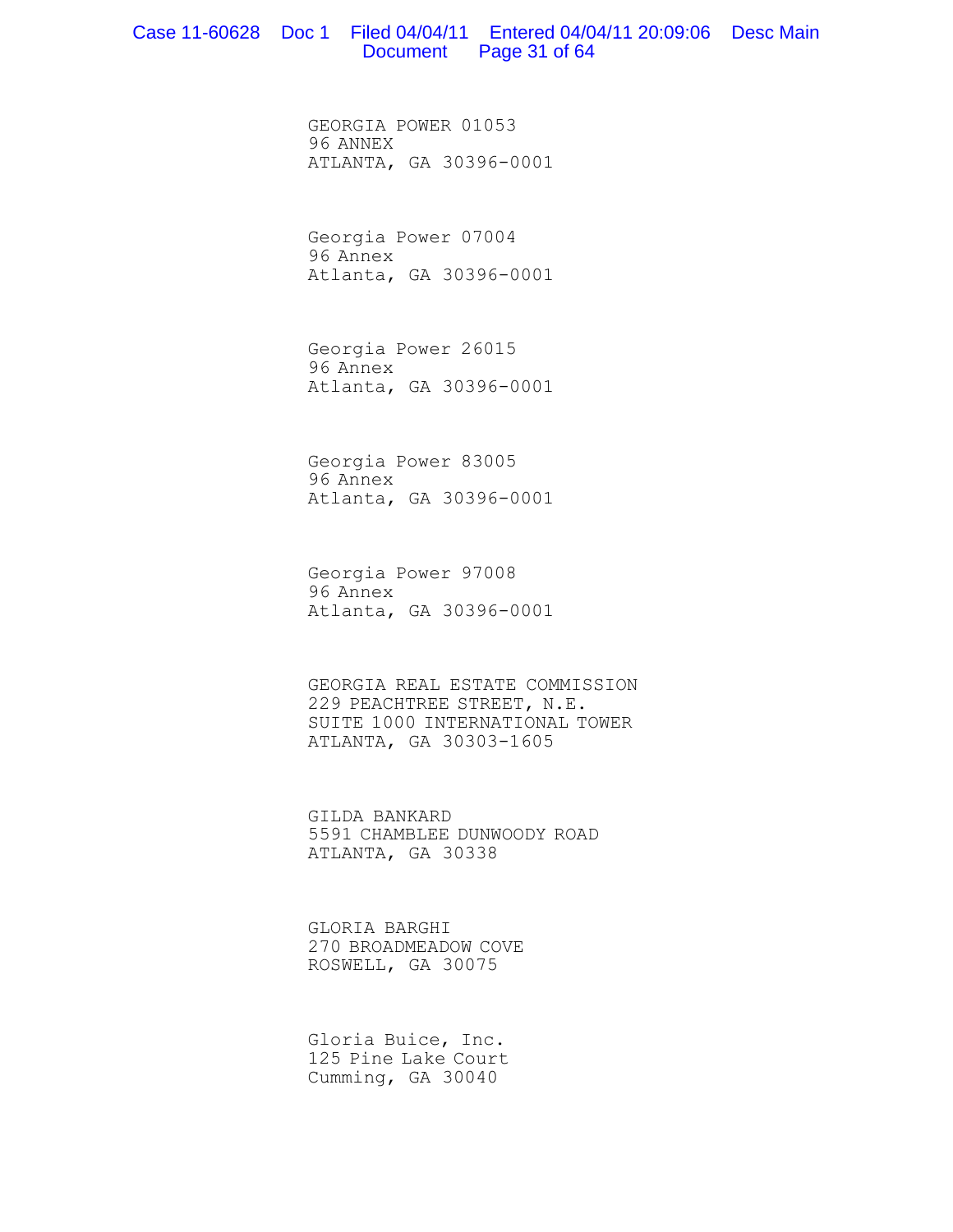## Case 11-60628 Doc 1 Filed 04/04/11 Entered 04/04/11 20:09:06 Desc Main Document Page 32 of 64

Gloria Ward Lambardo 3482 Keith Bridge Rd, #111 Cumming, GA 30041

Grace Goodwin 212 Dunmoore Chase Johns Creek, GA 30022

GRAPHIC ENGRAVING 6061 BUFORD HIGHWAY ATLANTA, GA 30340-1305

GREATER ATLANTA SIGNS 2164 Marietta Blvd. Atlanta, GA 30318

Gregory Williams 2728 Farmstead Ct. Grayson, GA 30017

GSC LAWNCARE 2105 DIGBY COURT CONYERS, GA 30013

GUARDIAN PO BOX 530157 Atlanta, Ga 30353-0157

Gwinnett C. Water Resources 20087311 PO BOX 530575 ATLANTA, GA 30353-0575

GWINNETT CHAMBER 6500 SUGARLOAF PARKWAY DULUTH, GA 30097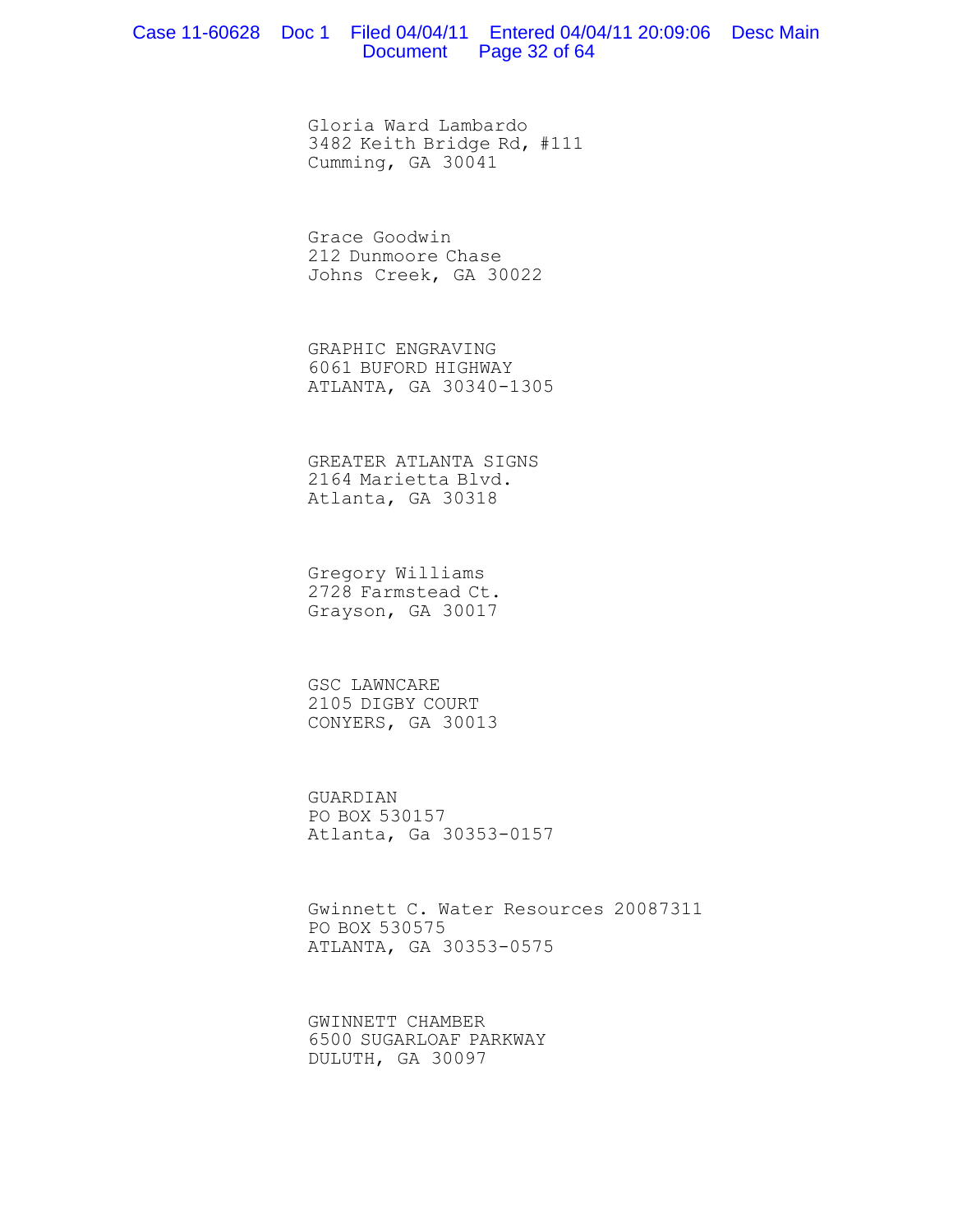## Case 11-60628 Doc 1 Filed 04/04/11 Entered 04/04/11 20:09:06 Desc Main Document Page 33 of 64

GWINNETT CO. LICENSE & REVENUE PO BOX 1045 LAWRENCEVILLE, GA 30046

Gwinnett Co. Water Resources 20087314 P.O. Box 530575 Atlanta, GA 30353-0575

Gwinnett Co. Water Resources 20216022 P.O. Box 530575 Atlanta, GA 30353-0575

GWINNETT COUNTY TAX COMMISSIONER POST OFFICE BOX 372 LAWRENCEVILLE, GA 30046

H&L LANDS, INC. 6059 N. MAIN STREET SE ACWORTH, GA 30101

HABIF, AROGETI & WYNNE LLP FIVE CONCOURSE PARKWAY SUITE 1000 ATLANTA, GA 30328

HAINES & COMPANY, INC. PO BOX 2117 NORTH CANTON, OH 44720-0117

HARDY PAINT CONTRACTORS 314 DOGWOOD LANE HIRAM, GA 30141

Harleysville Insurance P.O. Box 37712 Philadelphia, PA 19101-5012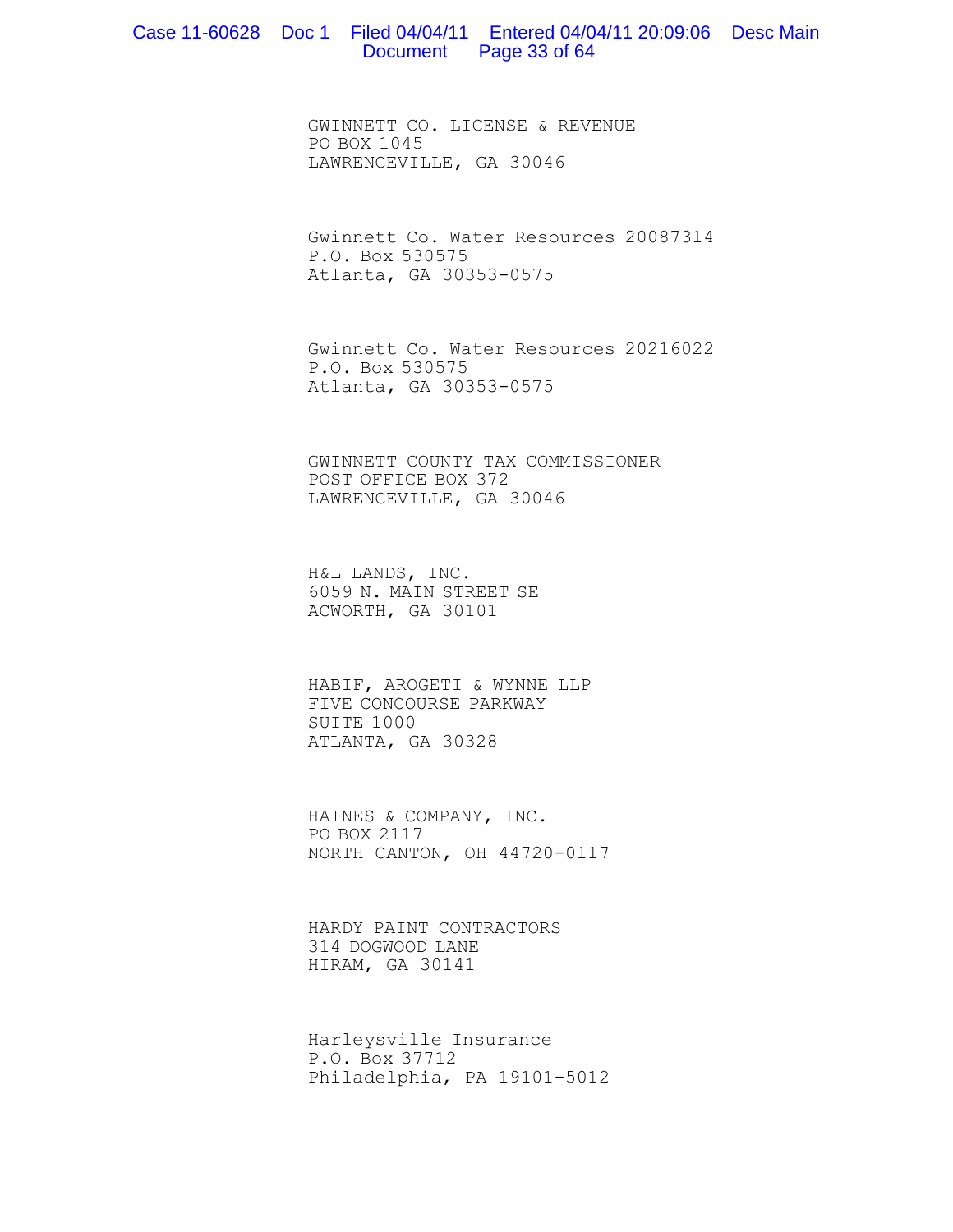## Case 11-60628 Doc 1 Filed 04/04/11 Entered 04/04/11 20:09:06 Desc Main Document Page 34 of 64

HARRY HONEYCUTT 6939 LAKEVIEW LANE DORAVILLE, GA 30360

Harry's Lock & Key P.O. Box 459 Lovejoy, GA 30250-0459

HASLER, INC. PO BOX 3808 MILFORD, CT 06460-8708

HELEN CROW 3132 BIRCH BARK LANE OKLAHOMA CITY, OK 73120-5357

Herbert Conn P.O. Box 521 Ballground, GA 30107

HI TECH PLUMBING 11475 WEST ROAD ROSWELL, GA 30075

HIGHER TECH REALTY, INC. 6470 BROOKLINE COURT Cumming, GA 30040

HJ'S CLEANING SERVICE 6540 FLEMING ROAD MORROW, GA 30260

HOLBROOK STORAGE 424 ATLANTA ROAD CUMMING, GA 30040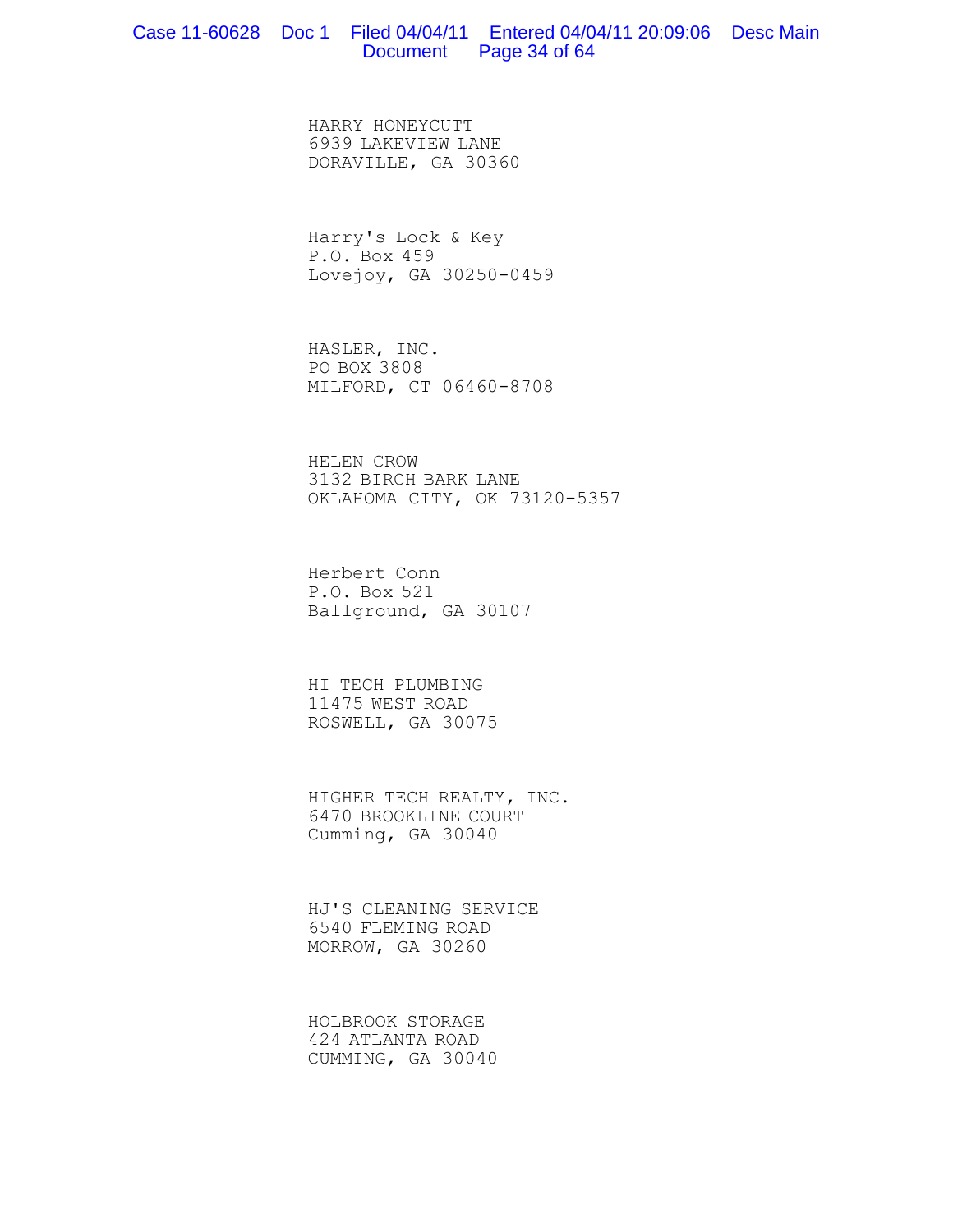## Case 11-60628 Doc 1 Filed 04/04/11 Entered 04/04/11 20:09:06 Desc Main Document Page 35 of 64

HUD 3525 PIEDMONT RD. BLDG. 5 SUITE 310 ATLANTA, GA 30305

IRON MOUNTAIN PO BOX 915004 DALLAS, TX 75391-5004

J. MICHAEL KAPLAN 165 NORTH MAIN STREET PO BOX 11569 ATLANTA, GA 30355

JACK MORTON 4010 Tullamore Way Cumming, GA 30040

JACKSON EMC PO BOX 100 JEFFERSON, GA 30549-0100

JACOB SWANSON 221 CRABAPPLE COURT POWDER SPRINGS, GA 30127

JACQUELYN DAIL 1261 BULOXI CT GRAYSON, GA 30017

Jae Zuelke 4060 Statewood Atlanta, GA 30342

Jamey McGinnis 3383 Tuggle Park Road Buford, GA 30519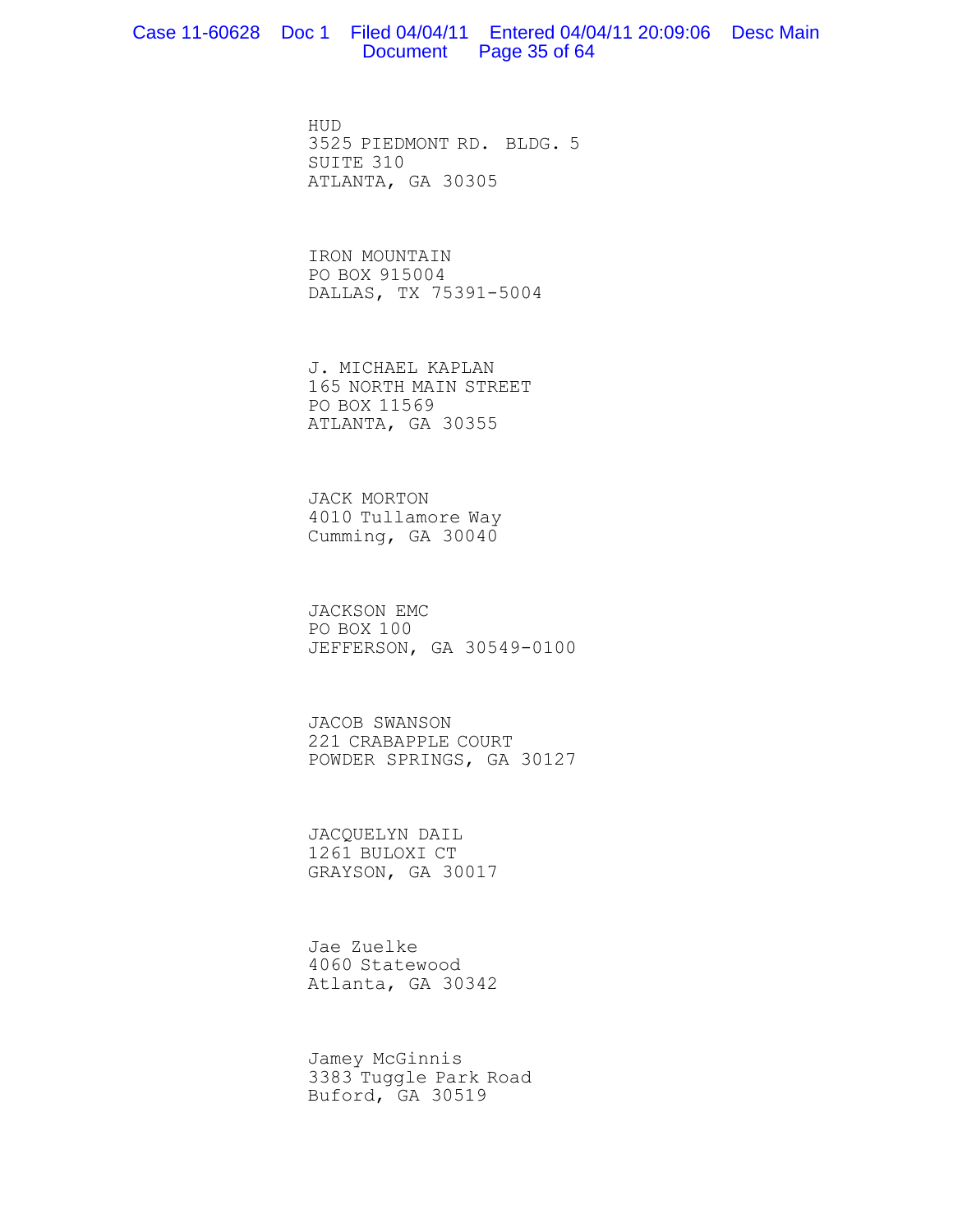## Case 11-60628 Doc 1 Filed 04/04/11 Entered 04/04/11 20:09:06 Desc Main Document Page 36 of 64

JANET ELLIOTT 5163 ROSWELL ROAD ATLANTA, GA 30342

JASON MOORE 10220 MEDLOCK BRIDGE RD. DULUTH, GA 30097

JEANETTE WALSH BLACKMER 1537 MILFORD PLACE MARIETTA, GA 30008

JEFFERY M STAMPFLI 4868 AMSTERDAM LANE FLOWERY BRANCH, GA 30542

JENNIFER WISE 2868 WATER WHEEL CT. NE MARIETTA, GA 30062

JILL VAUGHAN 901 SOMERTON PLACE CUMMING, GA 30040

Jimmy Barnett P.O. Box 598 Cumming, GA 30130

JOE FEDERICO 136 ROYAL WAY MCDONOUGH, GA 30252

Joe L. Fowler 2970 Clairmont Rd, Suite 220 Atlanta, GA 30329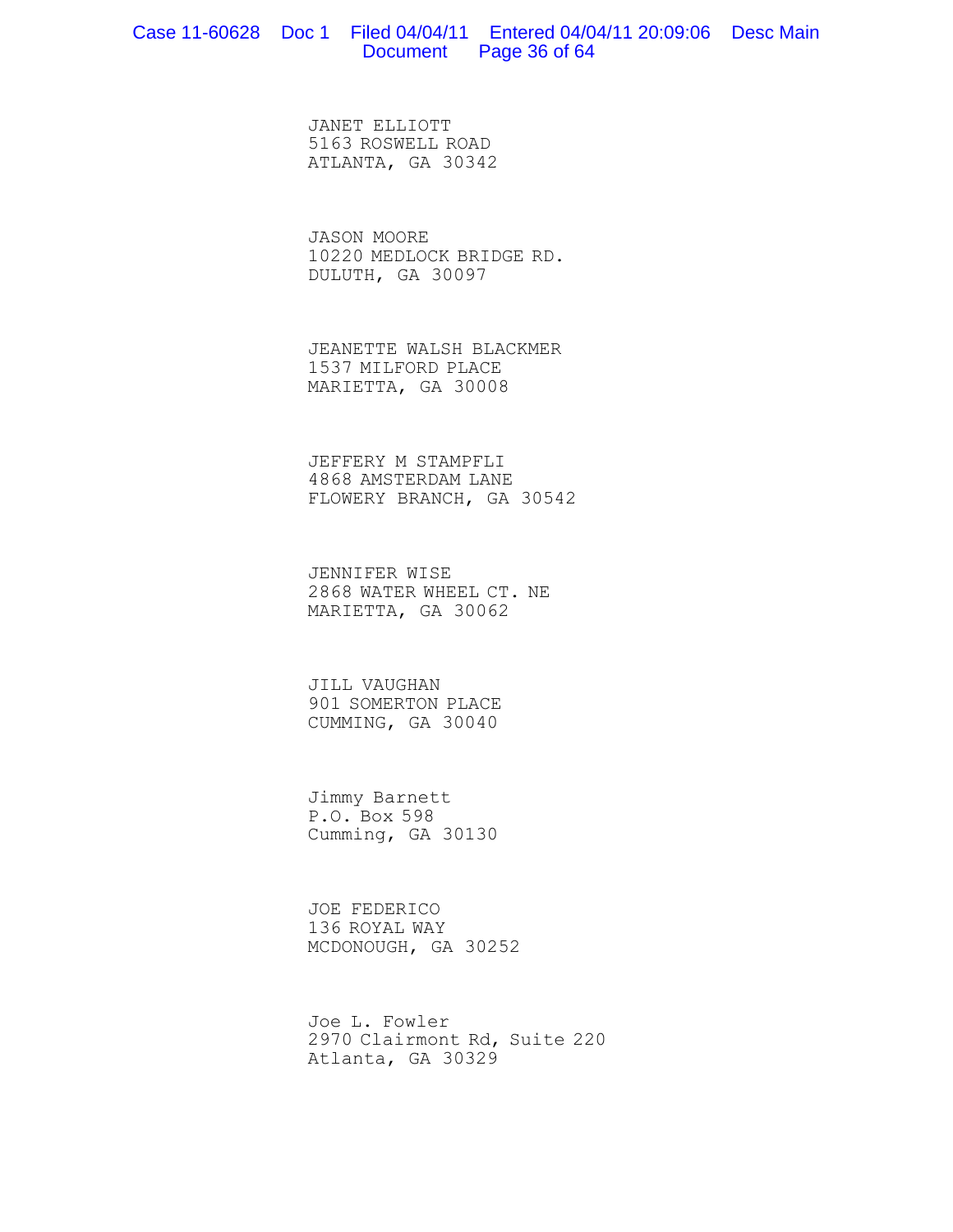## Case 11-60628 Doc 1 Filed 04/04/11 Entered 04/04/11 20:09:06 Desc Main Document Page 37 of 64

John Norris 6217 Jane Rd. Doraville, GA 30340

JOHN WEBSTER REALTY 77 WOODS LANE HARTWELL, GA 30643

JOSHUA T. FU 4239 NOBLEMAN POINT DULUTH, GA 30097

JTL LANDSCAPE SERVICES PO BOX 907 ROSWELL, GA 30077

JUDY GOODMAN P O BOX 956366 DULUTH, GA 30095

JW, LLC 77 Woods Lane Hartwell, GA 30643

KAISER PERMANENTE PO BOX 403012 ATLANTA, GA 30384-3012

KAUFMAN, MILLER & SIVERTSEN 8215 ROSWELL RD., BLDG 800 ATLANTA, GA 30350

KAY HOLLINGSWORTH MARKETING, INC. 2917 CATHY DRIVE LOGANVILLE, GA 30052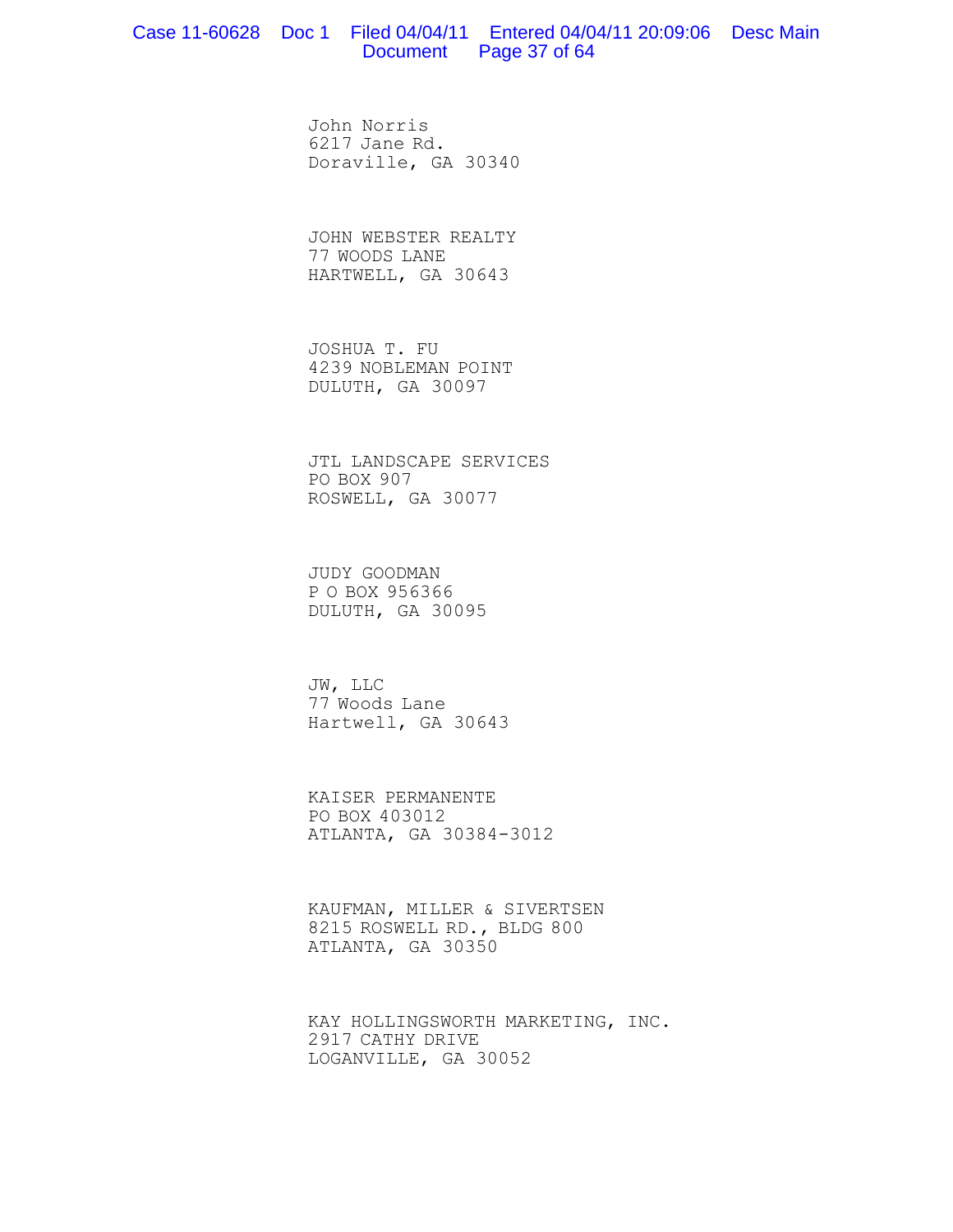## Case 11-60628 Doc 1 Filed 04/04/11 Entered 04/04/11 20:09:06 Desc Main Document Page 38 of 64

KENDALL ELECTRICAL SERVICES 1200 WILLIAMS DRIVE SUITE 1202 MARIETTA, GA 30066-2798

KENNETH FARMER 2397 CHURCH ROAD SMYRNA, GA 30080

KEVIN MCHAM 1924 Piedmont Road Atlanta, GA 30324

KEVIN MEDVED 4103 TANBARK DRIVE MARIETTA, GA 30066

KEVIN O'GRADY 2135 CLEMENTINE DRIVE NE MARIETTA GA 30066, GA

KEY EQUIPMENT FINANCE P.O. BOX 74713 CLEVELAND, OH 44194-0796

KIMBERLY SMITH 985 LILAC ARBOR ROAD DACULA, GA 30019

KREVOLIN HORST, LLC 1201 West Peachtree St. NW Ste #320 Atlanta, GA 30309

KRG HOME REPAIRS 256 HILLCRESY RIDGE CANTON, GA 30115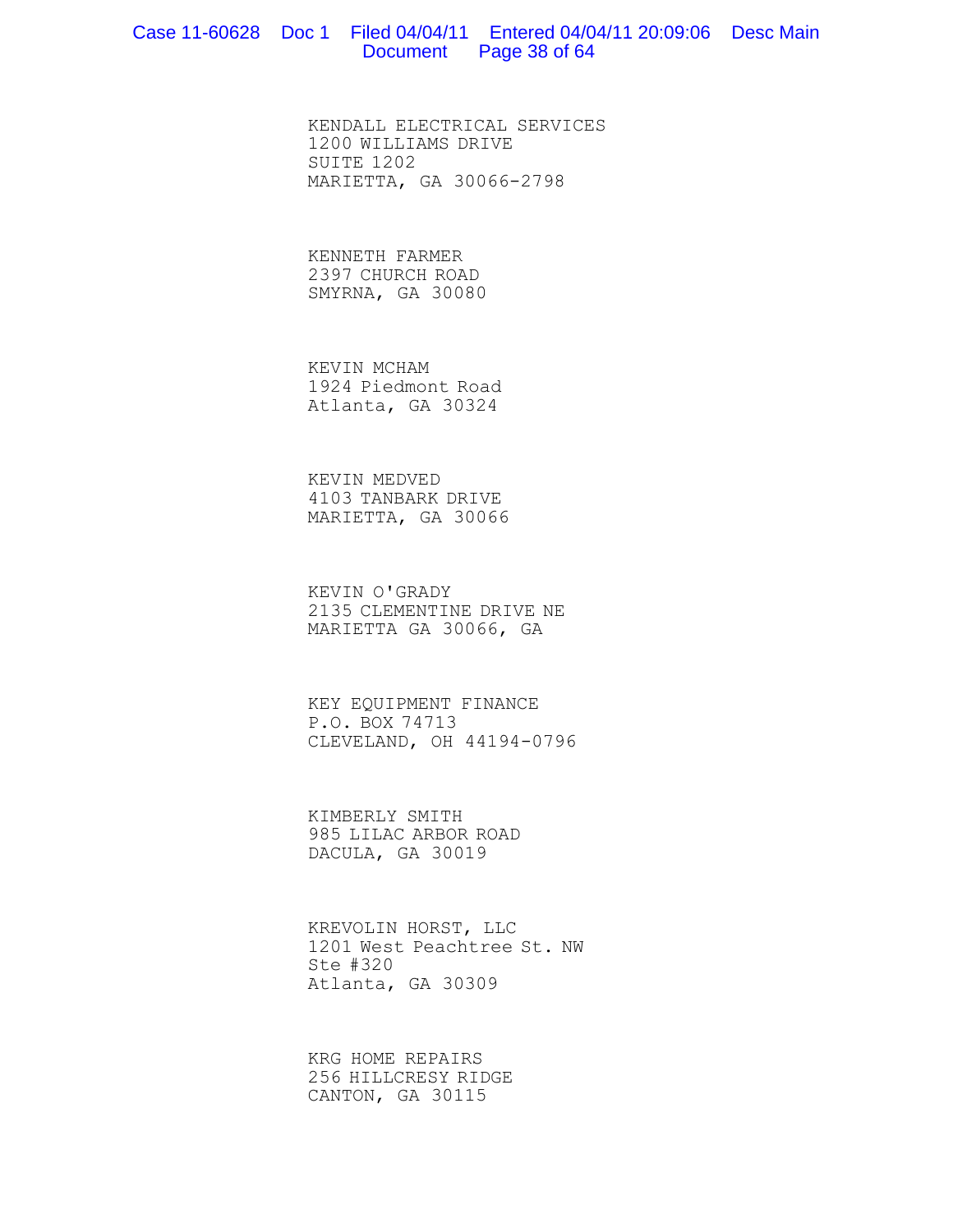## Case 11-60628 Doc 1 Filed 04/04/11 Entered 04/04/11 20:09:06 Desc Main Document Page 39 of 64

LAKESIDE SIGNS 4844 LAWRENCEVILLE HIGHWAY LILBURN, GA 30047

Lamar Bailey 7505 Lanier Drive Cumming, GA 30041

LARISSA KIRVES-BENSON 281 MARANATHA TR. LAWRENCEVILLE, GA 30045

LAW OFFICES OF JAMES K. CREASY LLC 2 RAVINIA DRIVE SUITE 650 ATLANTA, GA 30346

Lee Finch 3815 Pinewood Ct. Cumming, GA 30041

LEE SUDDATH 5635 VININGS PLACE TRAIL MABLETON, GA 30126

Lesley Ramsey 5734 Alabama Street Austell, GA 30106

LEWIS HTG & AIR COND. CO., INC PO BOX 490986 COLLEGE PARK, GA 30349

LIBERTY FIRE PROTECTION P.O. BOX 536998 ATLANTA, GA 30353-6998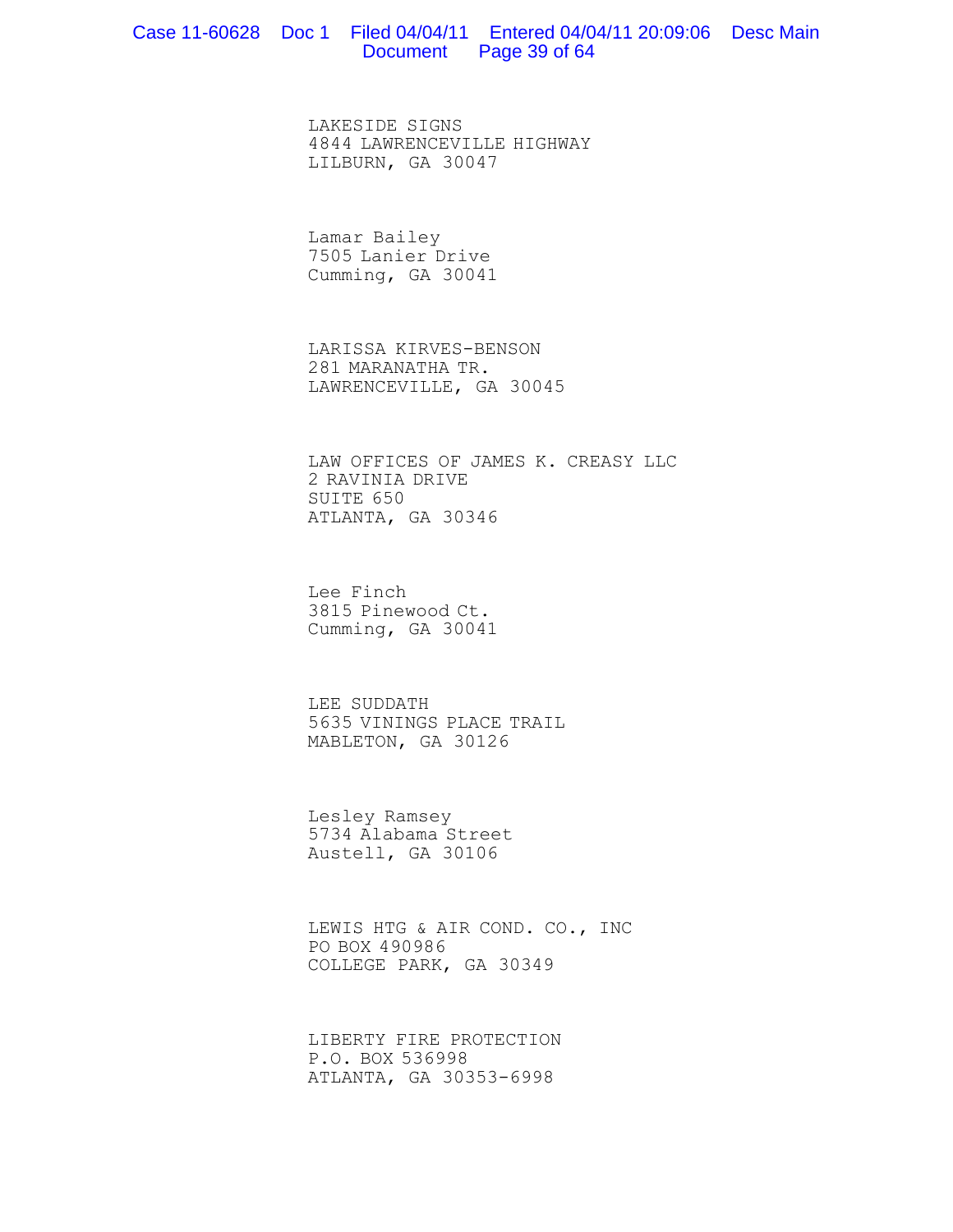## Case 11-60628 Doc 1 Filed 04/04/11 Entered 04/04/11 20:09:06 Desc Main Document Page 40 of 64

LINDA RENTZ 6340 BLACK ROCK LANE HOSCHTON, GA 30548

LINDER SECURITY MONITORING GROUP, INC. 300 ATLANTA TECHNOLOGY CENTER ATLANTA, GA 30318-4208

Lone Wolf Real Estate Technologies 231 Shearson Crescent Suite 310 CAMBRIDGE, ON N1T 1J5

LOUD SECURITY MONITORING, INC. 975 COBB PLACE BLVD. SSTE. 317 KENNESAW, GA 30144

LOUD SECURITY SYSTEMS, INC. 975 Cobb Place Blvd. Suite 317 Kennesaw, GA 30144

LPS ASSET MANAGEMENT SOLUTIONS 10385 WESTMOOR DIRVE SUITE 100 WESTMINSTER, CO 80021

LPS REAL ESTATE GROUP FILE 56967-440242 LOS ANGELES, CA 90074-6967

LPS Real Estate Group 5 Peters Canyon Road Suite 300 Irvine, CA 92606

LTR Associates, LLC 160 Bayway Circle Berkeley Lake, GA 30096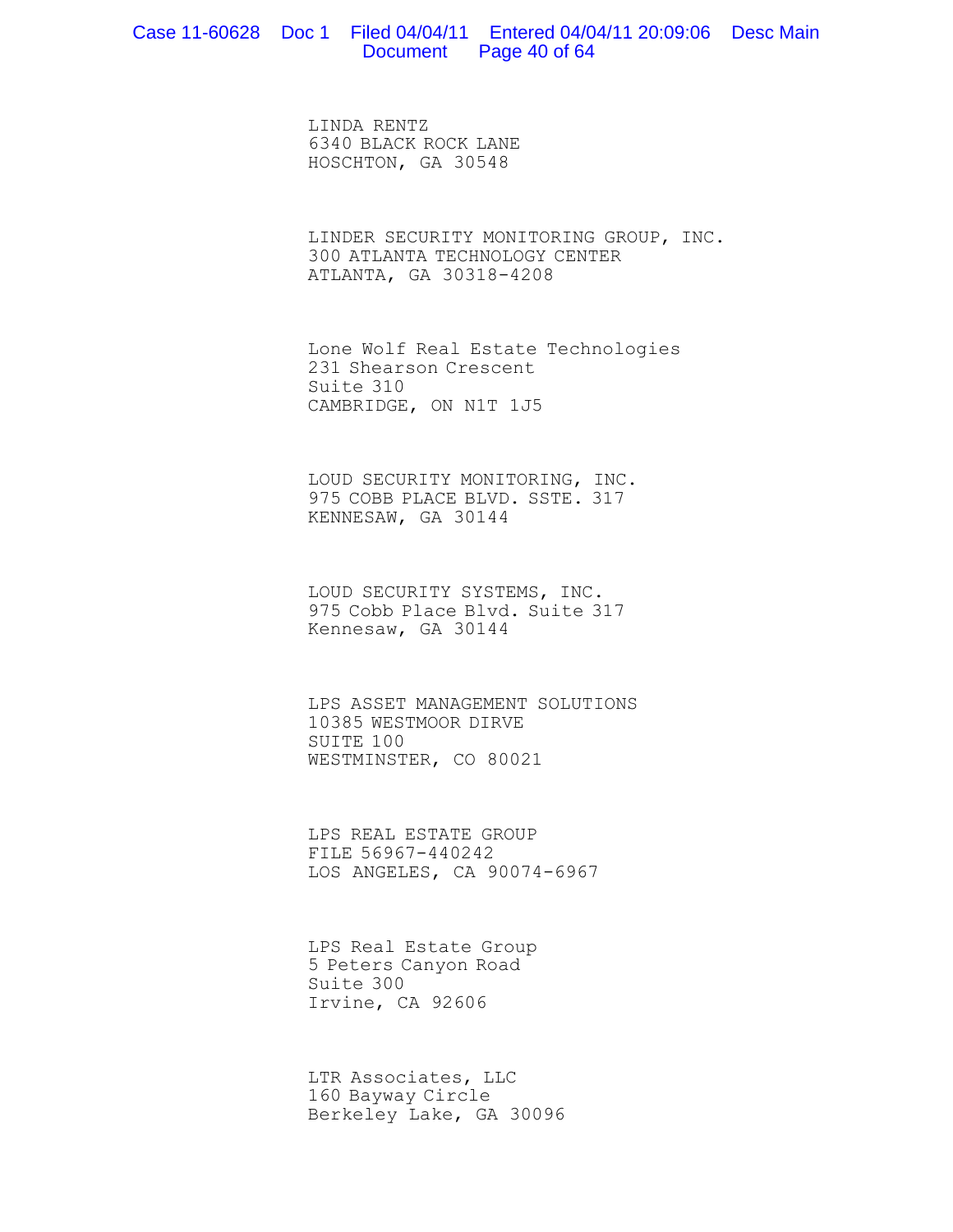## Case 11-60628 Doc 1 Filed 04/04/11 Entered 04/04/11 20:09:06 Desc Main Document Page 41 of 64

LUCY REEVES 9945 GROOMSBRIDGE ROAD ALPHARETTA, GA 30022

LYNN LECRAW 350 FALLING CREEK BEND DULUTH, GA 30097

Macey, Wilensky, Kessler & Hennings, LLC 230 Peachtree Street, N.W. Suite 2700 Atlanta, GA 30303-1561

MACKE WATER SYSTEMS P.O. BOX 545 WHEELING, IL 60090-0545

MAGGIE MORGAN P. O. BOX 145 SUWANEE, GA 30024

Maintenance Services of Georgia, Inc. 661 Liberty Hill Rd. Canton, GA 30115

MARGARET HOCK 4840 Roswell Rd. Bldg. E, Ste. 300 ATLANTA, GA 30342

MARGARET MCCLATCHEY 335 EPPINGTON DRIVE ATLANTA, GA 30327

MARILYN McCRANEY 2168 STEPHENS WALK DUNWOODY, GA 30338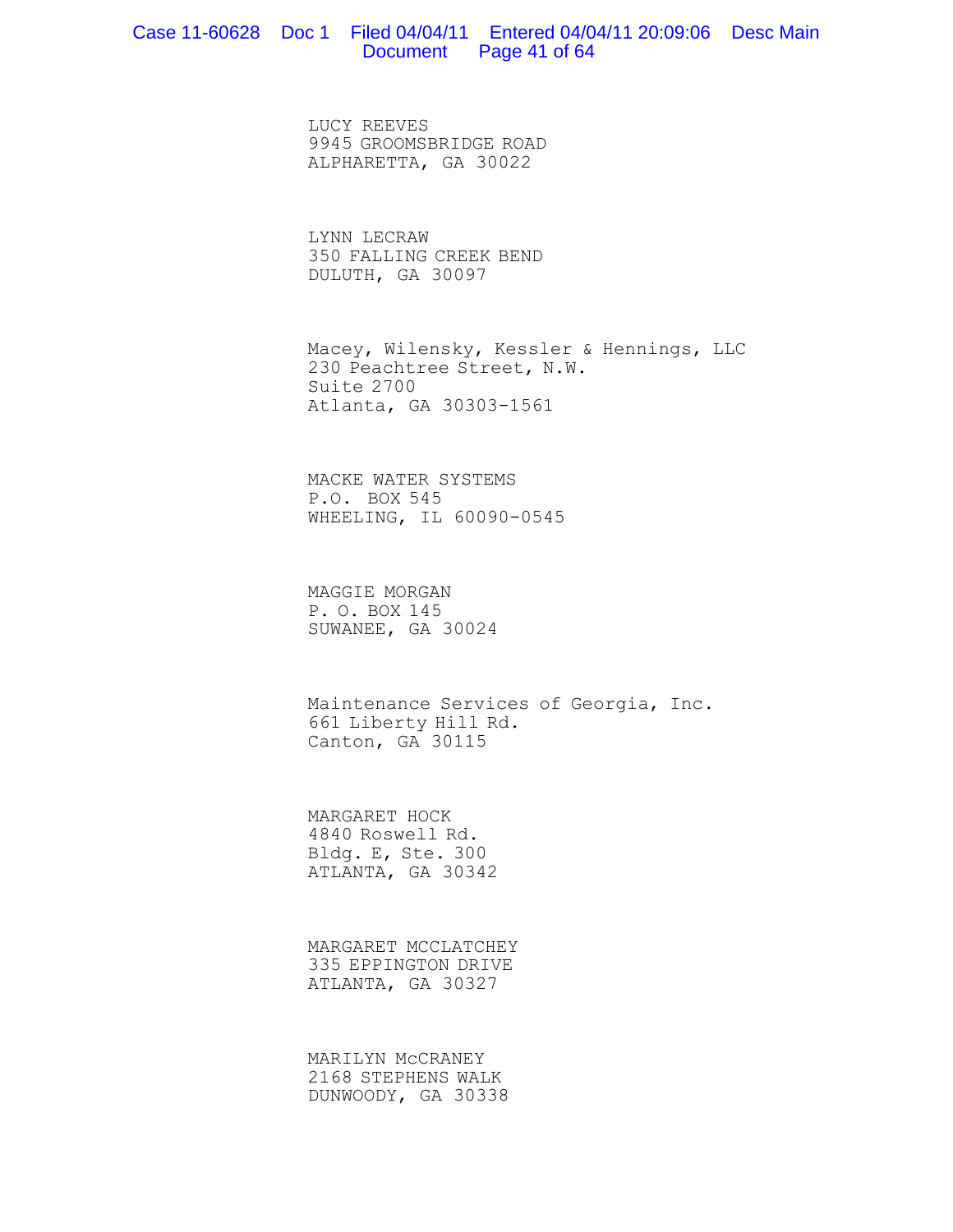## Case 11-60628 Doc 1 Filed 04/04/11 Entered 04/04/11 20:09:06 Desc Main Document Page 42 of 64

MARIO FIGUEROA 723 Smith Road Ball Ground, GA 30107

MARY ANNE FROLIK 5591 CHAMBLEE DUNWOODY ROAD ATLANTA, GA 30338

Mary Anne Frolik 1069 Oakland Trace Atlanta, GA 30319

MARY DOWLING 2106 Pawnee Drive MARIETTA, GA 30067

MATTHEW BENDER & CO., INC. PO BOX 7247-0178 PHILADELPHIA, PA 19170-0178

MATTHEW HESTER 2689 SHADOW BLUFF MARIETTA, GA 30062

MCDOWELL PROJECTS 8575 HOPE MEWS COURT ATLANTA, GA 30350

MCKENNEY'S, INC. 1056 MORELAND INDUSTRIAL BLVD. ATLANTA, GA 30316-3296

MEER ELECTRIC 1100 OLD ELLIS ROAD STE.900 ROSWELL, GA 30077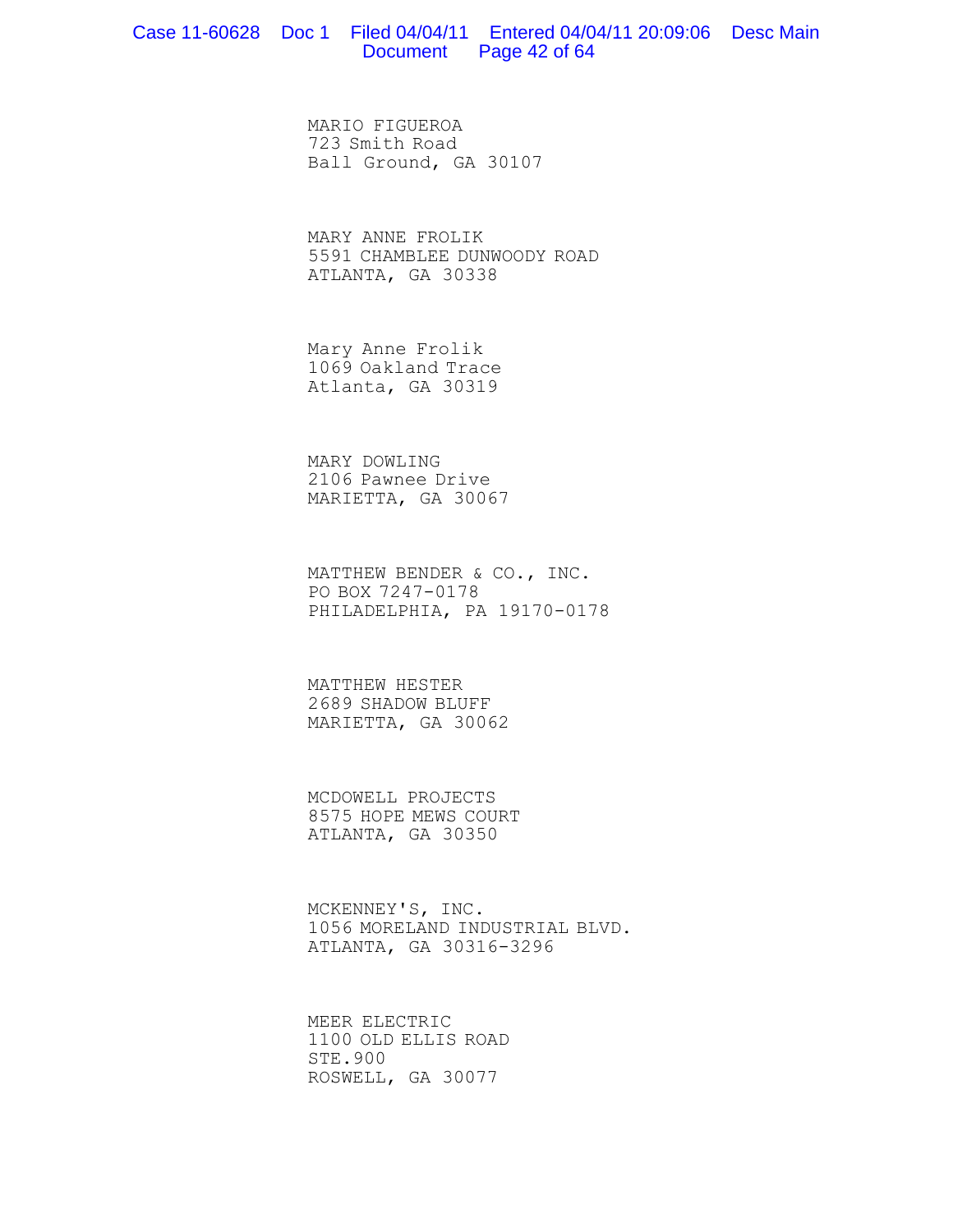## Case 11-60628 Doc 1 Filed 04/04/11 Entered 04/04/11 20:09:06 Desc Main Document Page 43 of 64

Melba Franklin 10220 Medlock Bridge Road Johns Creek, GA 30097

MELISSA SYBRANDT 13525 MOSHER CT BATON ROUGE, LA 70810

MERCANTILE ADJUSTMENT BUREAU, LLC P.O. BOX 9016 WILLIAMSVILLE, NY 14231-9016

MEREDITH CLEARY 1318 MARIETTA COUNTRY CLUB KENNESAW, GA 30152

METRO AWARDS 6354 ROSWELL ROAD ATLANTA, GA 30328

METRO ELECTRIC SUPPLIES, INC. 11460 MAXWELL ROAD SUITE B ALPHARETTA, GA 30009

MICHELLE DODD 2050 ROSWELL ROAD MARIETTA, GA 30062

MID SOUTH SECURITY 1732 SANDS PLACE MARIETTA, GA 30067

MIKE McCUSKER 120 MAGIC LILY DRIVE GRIFFIN, GA 30223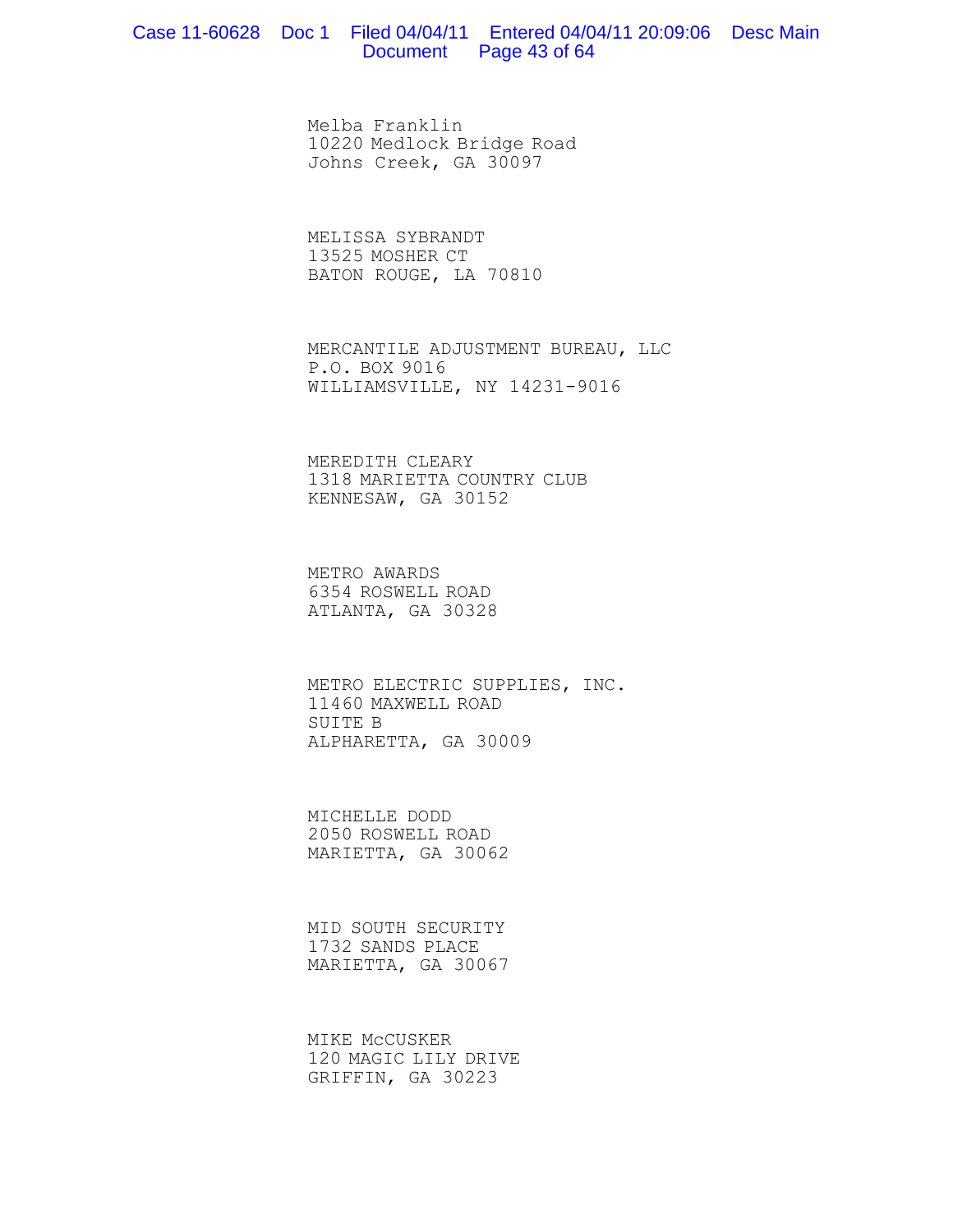## Case 11-60628 Doc 1 Filed 04/04/11 Entered 04/04/11 20:09:06 Desc Main Document Page 44 of 64

MILLER LANDSCAPE P.O. BOX 581 WOODSTOCK, GA 30188

MILLWOOD PLUMBING, INC. 70 KELLI CLARK COURT CARTERSVILLE, GA 30121

MITCH FALKIN 415 TAPESTRY TRAIL ROSWELL, GA 30076

MITCH KAMINER 1585 HOLCOMB BRIDGE ROAD ROSWELL, GA 30076

MITEC 4475 RIVER GREEN PARKWAY STE. 300 DULUTH, GA 30096

MITEL LEASING, INC. P.O. BOX 972448 DALLAS, TX 75397-2448

Mitel Leasing, Inc. 1140 West Loop North Houston, TX 77055

MITEL NET SOLUTIONS P.O. BOX 53230 PHOENIX, AZ 85072-3230

MONCRIEF HEATING & AIR CONDITIONING 935 CHATTAHOOCHEE AVE. ATLANTA, GA 30318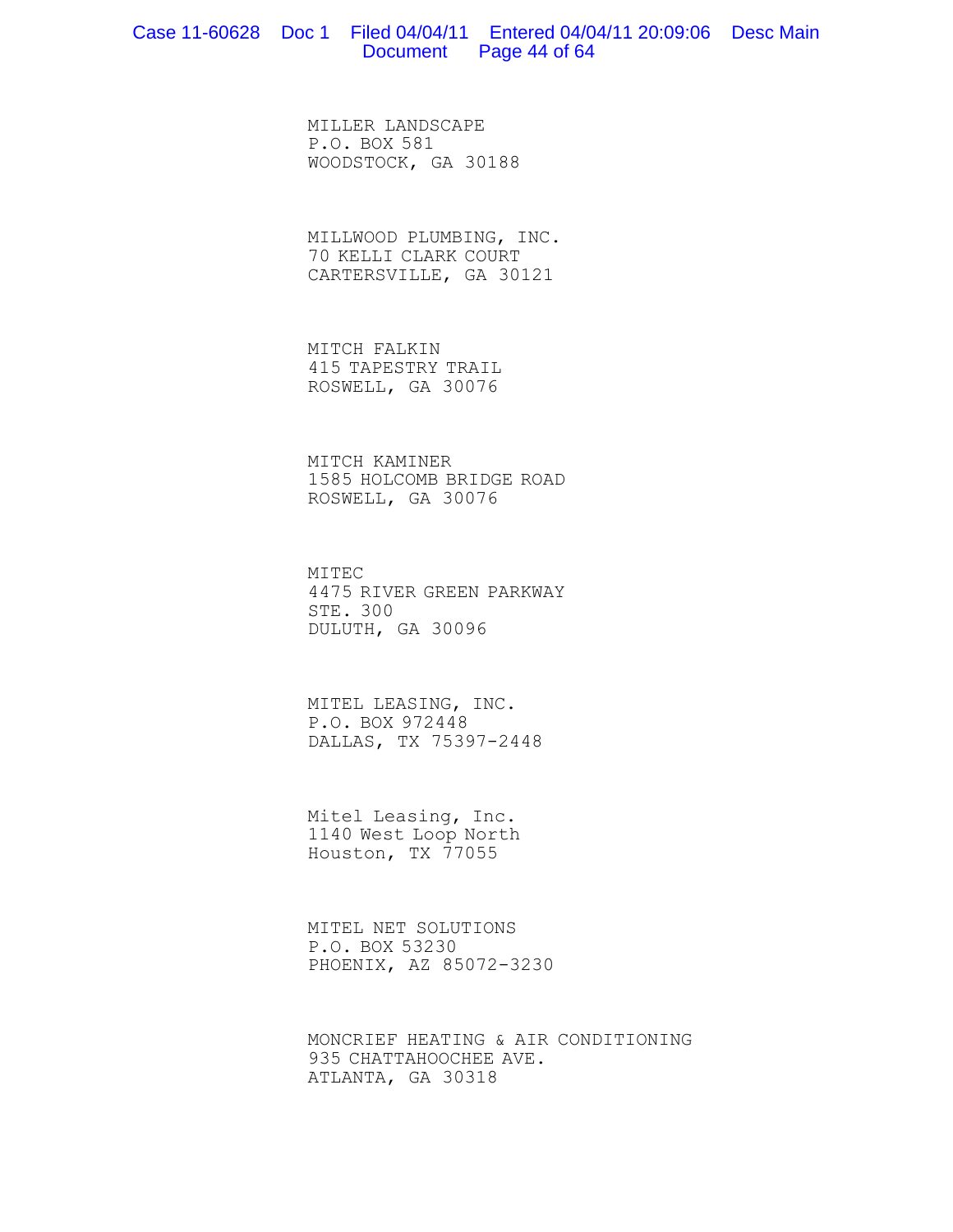## Case 11-60628 Doc 1 Filed 04/04/11 Entered 04/04/11 20:09:06 Desc Main Document Page 45 of 64

MONIQUE ACCETTA 1605 BUFORD DRIVE LAWRENCEVILLE, GA 30043

MOORE & CUBBEDGE, LLP 366 POWDER SPRINGS STREET MARIETTA, GA 30064

MORNINGSTAR SOFTWARE, INC. 1530 WOODSTOCK ROAD ROSWELL, GA 30075

MORRIS HARDWICK SCHNEIDER 1933 HIGHWAY THRITY FOUR EAST NEWNAN, GA 30265

MOSAIC CORPORATION 3250 PEACHTREE CORNERS CIRCLE SUITE H NORCROSS, GA 30092-4301

MOWREY ELEVATOR CO. 4518 LAFAYETTE STREET MARIEANNA, FL 32446

MRS LOCKSMITH INCORPORATED 155-A HAMMOND DRIVE SANDY SPRINGS, GA 30328

MULBERRY CENTRE 2970 CLAIRMONT RD SUITE 220 ATLANTA, GA 30329

MULTI-LINK COMMUNICATIONS, INC. 15110 DRAPER LANE HOUSTON, TX 77014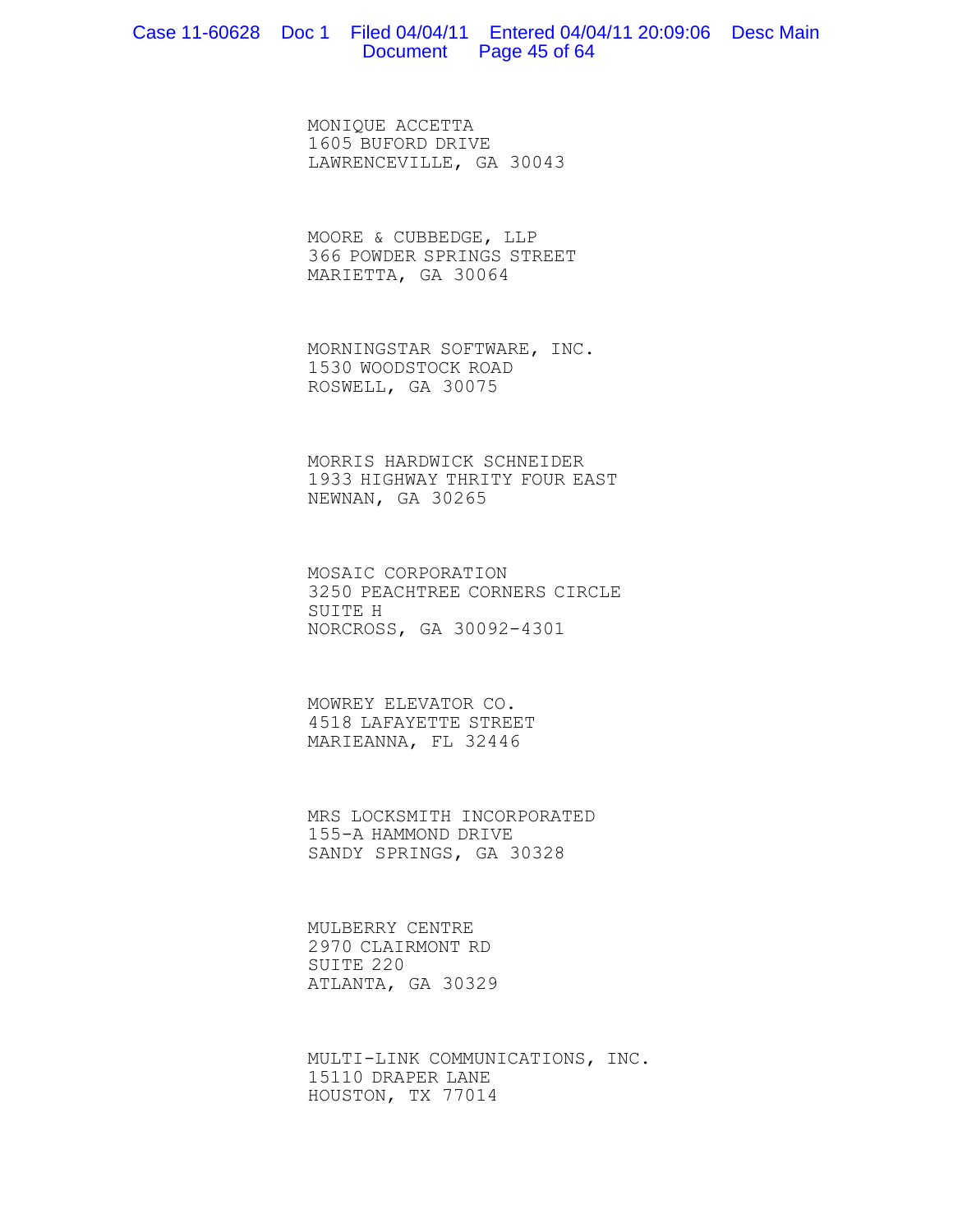## Case 11-60628 Doc 1 Filed 04/04/11 Entered 04/04/11 20:09:06 Desc Main Document Page 46 of 64

MXENERGY PO BOX 4911 Houston, TX 77210-4911

MY BUSINESS PARTNERS LLC 2840 FOREST CHASE DRIVE MARIETTA, GA 30066

Nassau Asset Management 100 Stonewll Blvd. Suite 105A Wrentham, MA 02093

NEIL DOW 10220 MEDLOCK BRIDGE ROAD JOHNS CREEK, GA 30097

NEIL SUTHERLAND 12215 KING CIRCLE ROSWELL, GA 30075

NETWORK COMMUNICATIONS, INC. PO BOX 935080 Atlanta, GA 31193-5080

Nexus Solutions 4148A STE-Catherine St. W Suite 118 Westmount, GA

NICOLE DAVIS 914 ASHFORD PARKWAY ATLANTA, GA 30338

NORTH FULTON PEST SOLUTIONS 142 MARIETTA STREET ALPHARETTA, GA 30009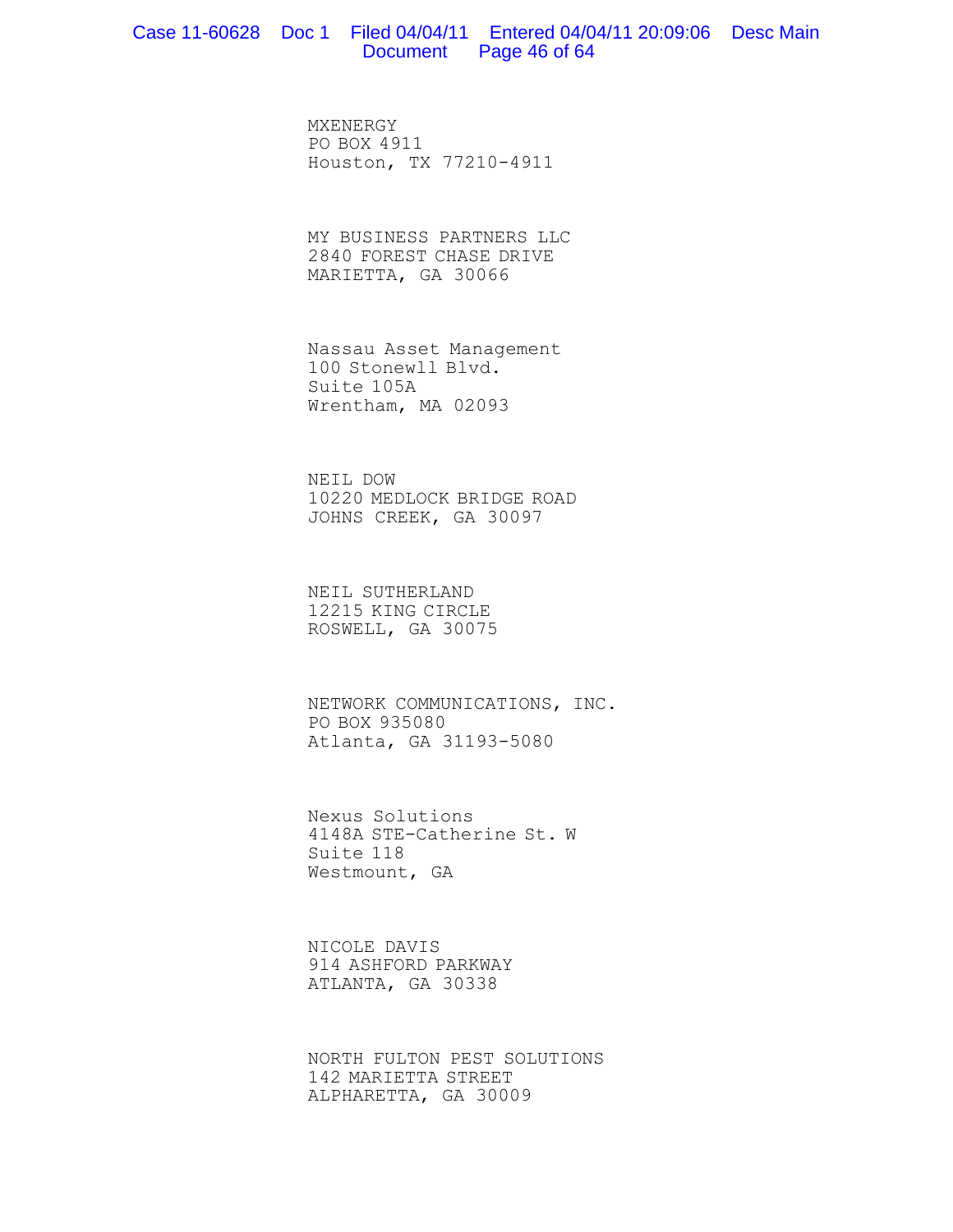## Case 11-60628 Doc 1 Filed 04/04/11 Entered 04/04/11 20:09:06 Desc Main Document Page 47 of 64

NORTH GEORGIA COMMERCIAL CLEANING 1943 EWING ESTATES DRIVE DACULA, GA 30019

NORTHEAST ATLANTA ASSOC. OF REALTORS 2145 DULUTH HIGHWAY DULUTH, GA 30097

NORTHSIDE GUTTER CLEANING, INC. 2194 WESLEY COURT NORCROSS, GA 30342

NORTHWEST EXTERMINATING 830 KENNESAW AVENUE MARIETTA, GA 30060

OFFICE MAX INCORPORATED P.O. BOX 101705 ATLANTA, GA 30392-1705

ONEBEACON INSURANCE PO BOX 4002 WOBURN, MA 01888-4002

OSBORN ELECTRIC 524 LINDSEY WAY SOCIAL CIRCLE, GA 30025

OTIS ELEVATOR COMPANY P.O. BOX 905454 CHARLOTTE, NC 28290-5454

OUTER SPACES LANDSCAPE & GARDEN DESIGN 3447 FIELDERS POINT DACULA, GA 30019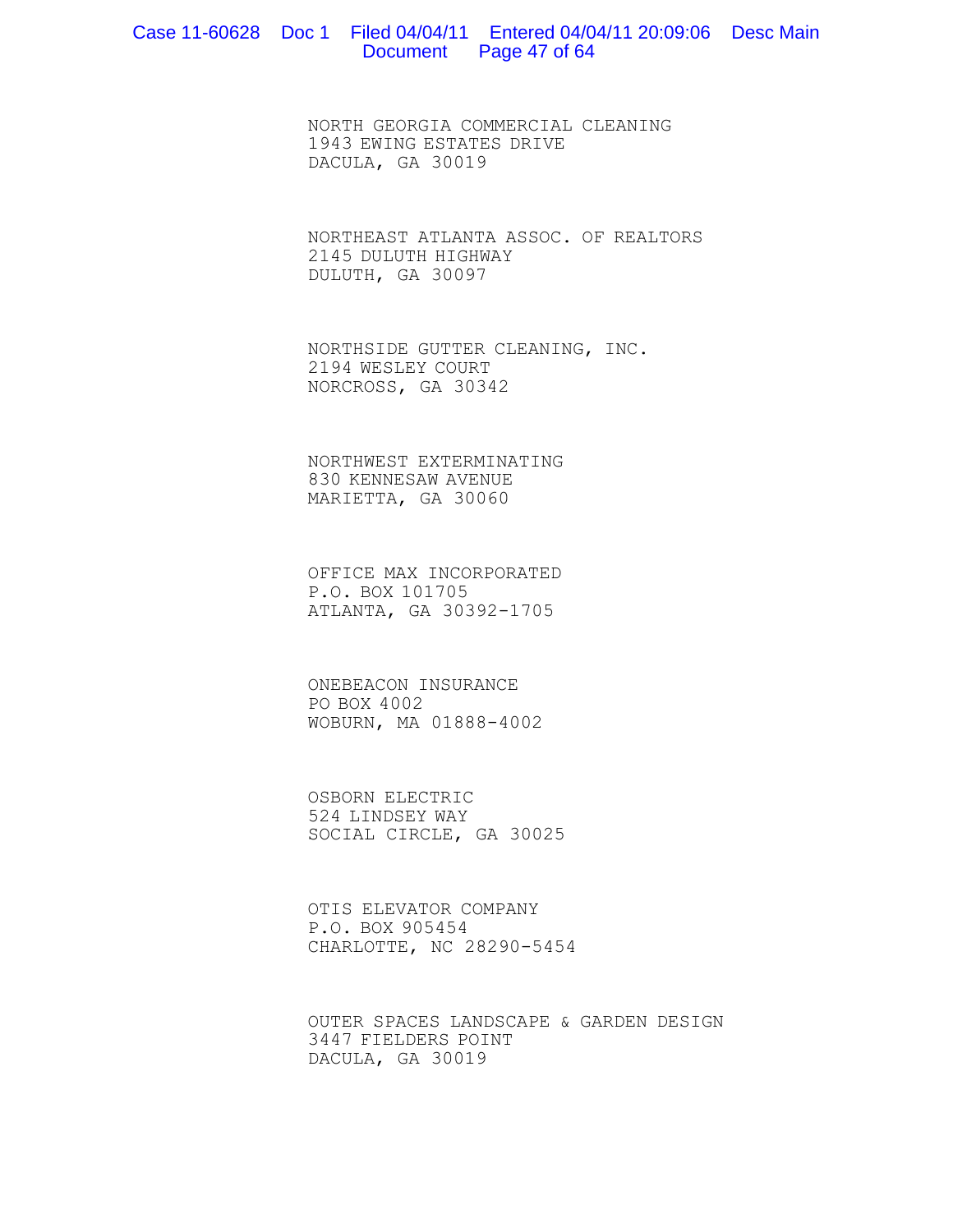## Case 11-60628 Doc 1 Filed 04/04/11 Entered 04/04/11 20:09:06 Desc Main Document Page 48 of 64

Paetec 61100154 P.O. Box 1283 Buffalo, NY 14240-1283

Paetec 61101684 P.O. Box 1283 Buffalo, NY 14240-1283

Paetec 61102212 P.O. Box 1283 Buffalo, NY 14240-1283

Paetec 61104822 P.O. Box 1283 Buffalo, NY 14240-1283

Paetec 61104825 P.O. Box 1283 BUFFALO, NY 14240-1283

Paetec 61104899 P.O. Box 1283 Buffalo, NY 14240-1283

Paetec 61105802 P.O. Box 1283 Buffalo, NY 14240-1283

Paetec 61105891 P.O. Box 1283 Buffalo, NY 14240-1283

Paetec 61116124 P.O. Box 1283 Buffalo, NY 14240-1283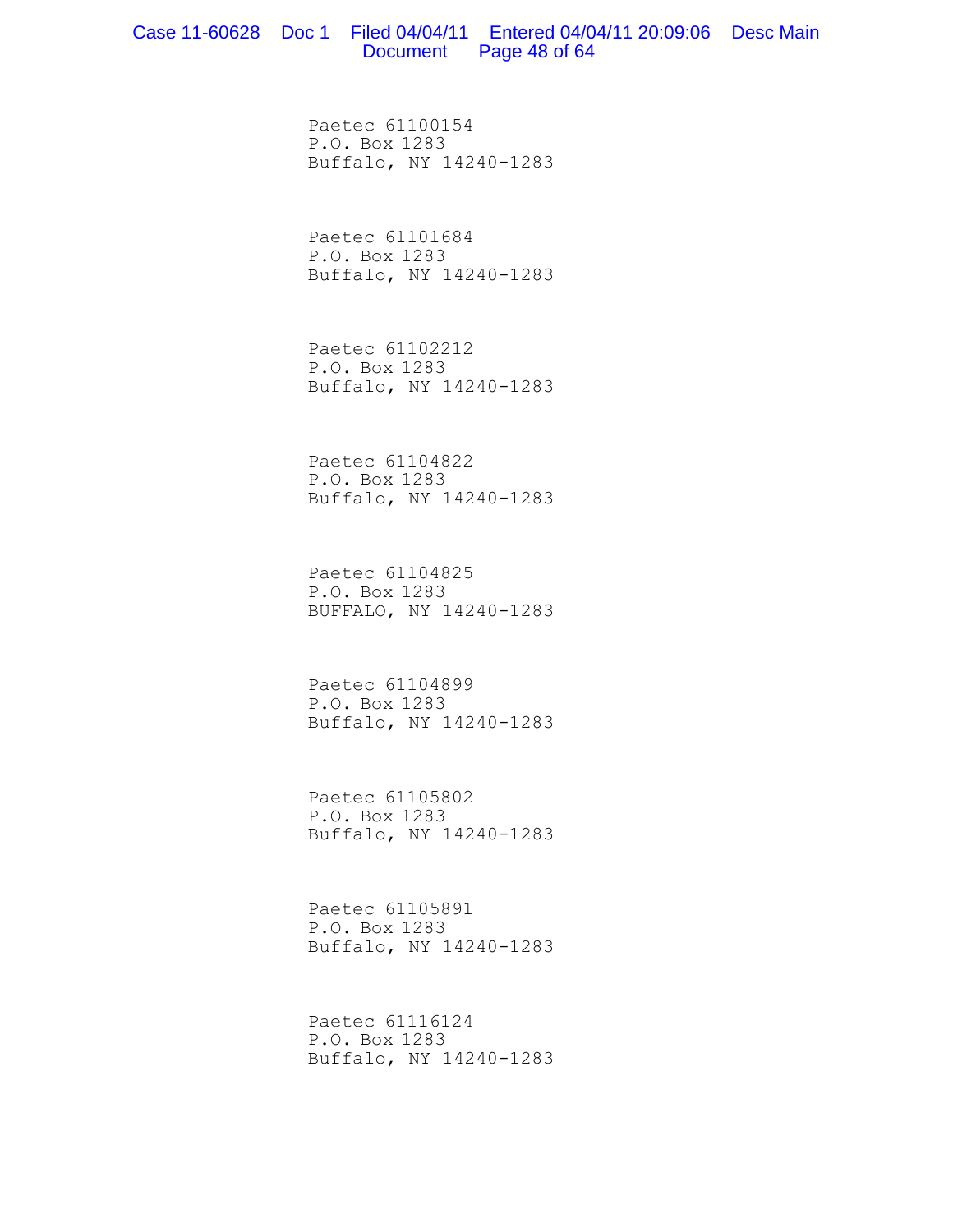## Case 11-60628 Doc 1 Filed 04/04/11 Entered 04/04/11 20:09:06 Desc Main Document Page 49 of 64

PAMELA ABERNATHY 4785 AGATE DRIVE ALPHARETTA, GA 30022

PAMELA REA 602 DATE STREET FERNANDINA BEACH, FL 32034

Patty Salerno 12540 Crabapple Tree Court Alpharetta, GA 30004

PAYCHEX 600 Town Park Lane Ste 200 Kennesaw, GA 30144

PEACHTREE PEST CONTROL 1394 INDIAN TRAIL ROAD BLDG. 100 NORCROSS, GA 30093

PECUNIA, INC. 5591 CHAMBLEE DUNWOODY ROAD ATLANTA, GA 30338

PEDATELA HOME CONTRACTORS 2631 OAK HILL DRIVE MARIETTA, GA 30062

Piedmont Village, LLC 4355 Cobb Pkwy., Suite J-308 Atlanta, GA 30339

PINERIDGE ENTERPRISES, LLC 5480 CHESTWICK PL. CUMMING, GA 30040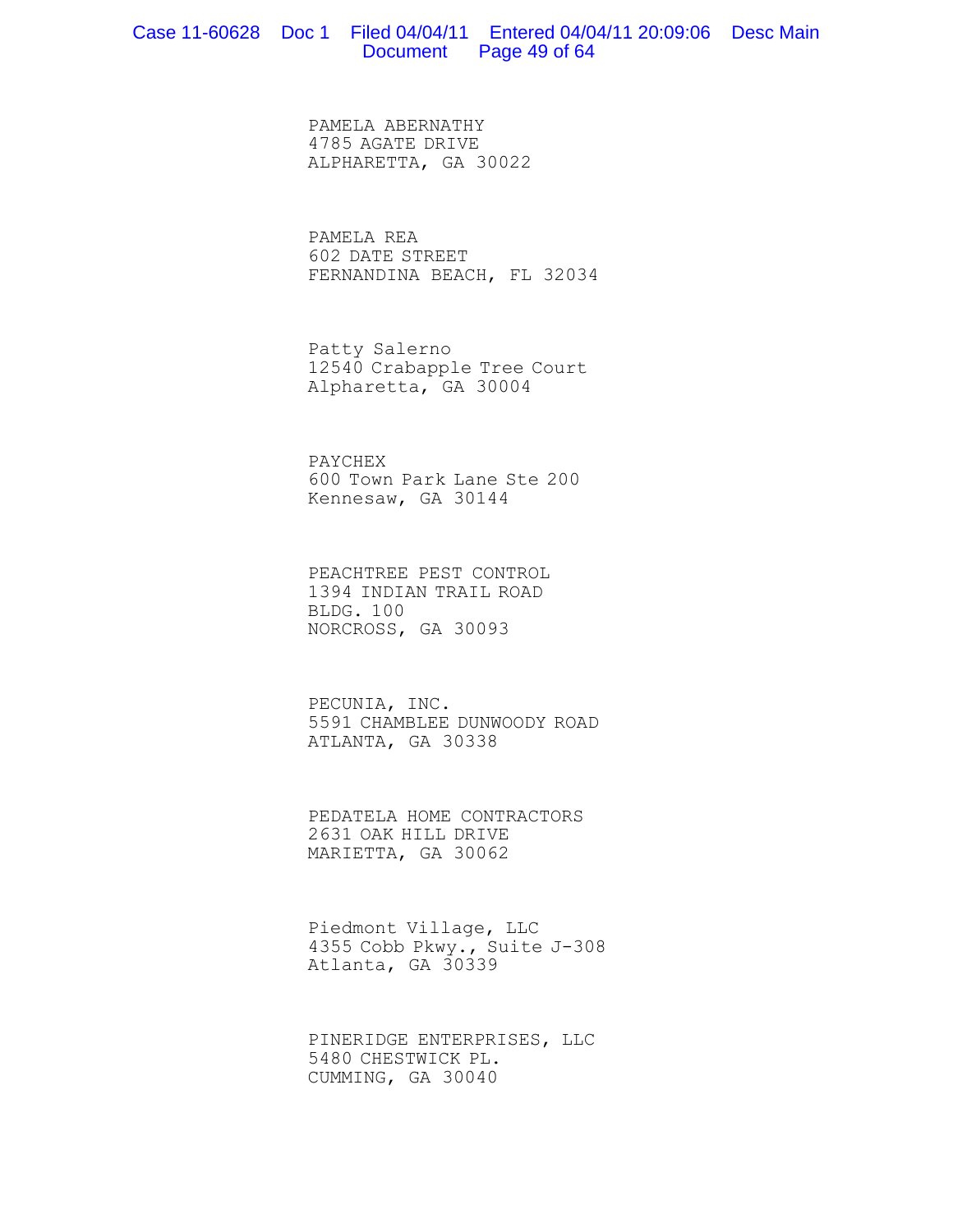## Case 11-60628 Doc 1 Filed 04/04/11 Entered 04/04/11 20:09:06 Desc Main Document Page 50 of 64

PINK PENGUIN, INC. 1605 BUFORD DR. LAWRENCEVILLE, GA 30043

PITNEY BOWES CREDIT CORPORATION P.O. BOX 856042 LOUISVILLE, KY 40285-6042

PITNEY BOWES GLOBAL FINANCIAL SVC., LLC. P.O. BOX 371887 Pittsburgh, PA 15250-7887

PITNEY BOWES PURCHASE POWER P.O. BOX 371874 Pittsburgh, PA 15250-7874

Poland Heating and Air 11098 Cumming Hwy. Canton, GA 30115

Prime Maintenance 766 Winding Grove Lane Loganville, GA 30052

PRINCIPAL FINANCIAL GROUP 111 WEST STATE STREET MASON CITY, IA 50401-3131

PRINT AUDIT SUITE 109, 5760 - 9TH STREET CALGARY AB, T2H-1Z9

PROPERTY TAX RELIEF, LLC 271 B CULVER STREET LAWRENCEVILLE, GA 30045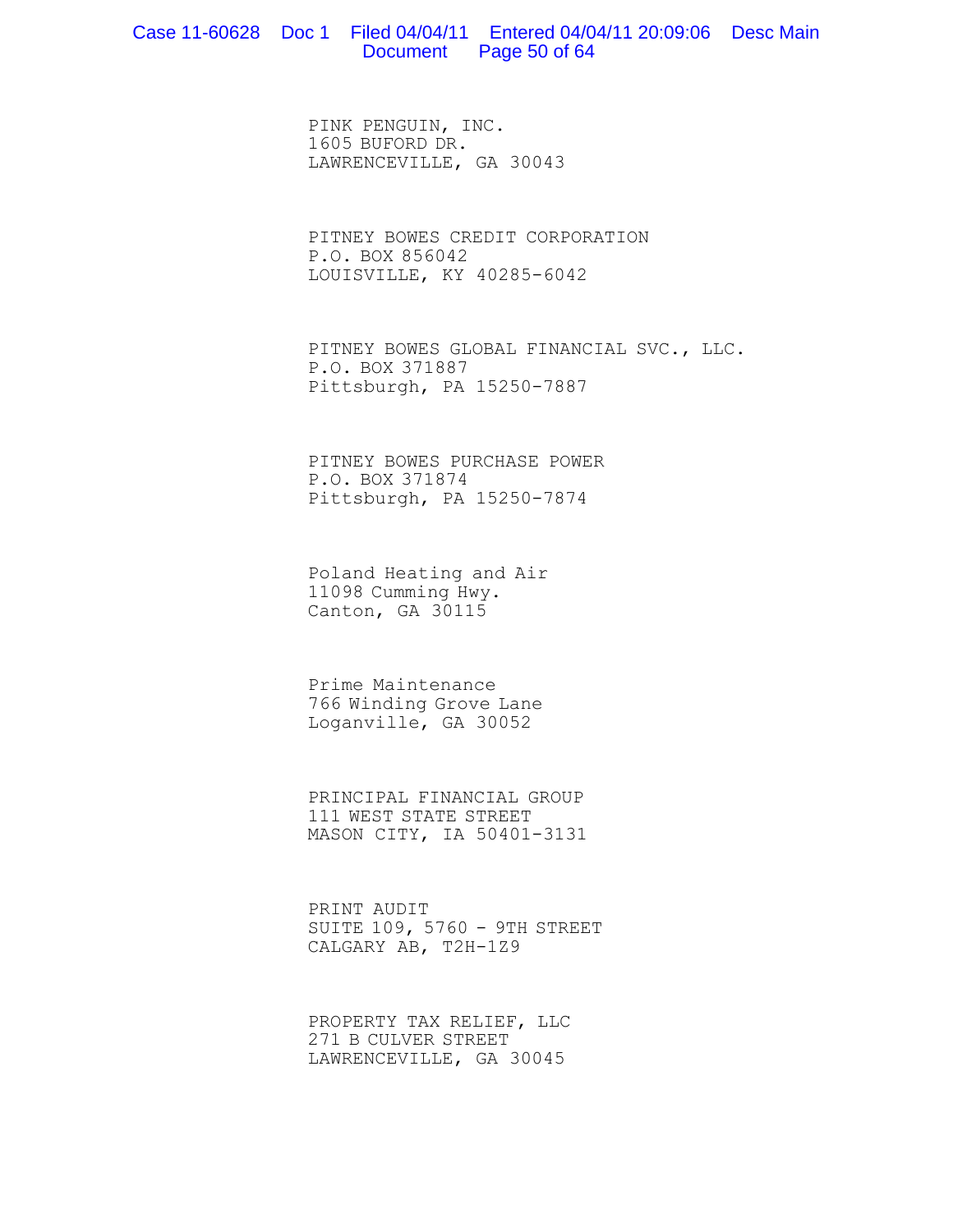## Case 11-60628 Doc 1 Filed 04/04/11 Entered 04/04/11 20:09:06 Desc Main Document Page 51 of 64

PsPRINT, LLC 2861 MANDELA PARKWAY OAKLAND, CA 94608

PUBLIC STORAGE 3550 PEACHTREE PARKWAY SUWANEE, GA 30024

PUBLIC STORAGE, INC. 1865 SAVOY DRIVE ATLANTA, GA 30341-1029

R.H. SERVICE COMPANY 1459 DOUGLAS DRIVE GAINESVILLE, GA 30504

Raymond Morris 160 Bayway Circle Berkeley Lake, GA 30096

RE/MAX CENTER 2700 BRASELTON HIGHWAY SUITE 1 DACULA, GA 30019

RE/MAX INTERNATIONAL, INC. P.O. BOX 3907 ENGLEWOOD, CO 80155-3907

RE/MAX of Buckhead Biggs Realty, Inc. 2575 Peachtree Road, Suite 9A Atlanta, GA 30305

RE/MAX of Georgia, Inc. 2050 Marconi Dr. Suite 160 Alpharetta, GA 30005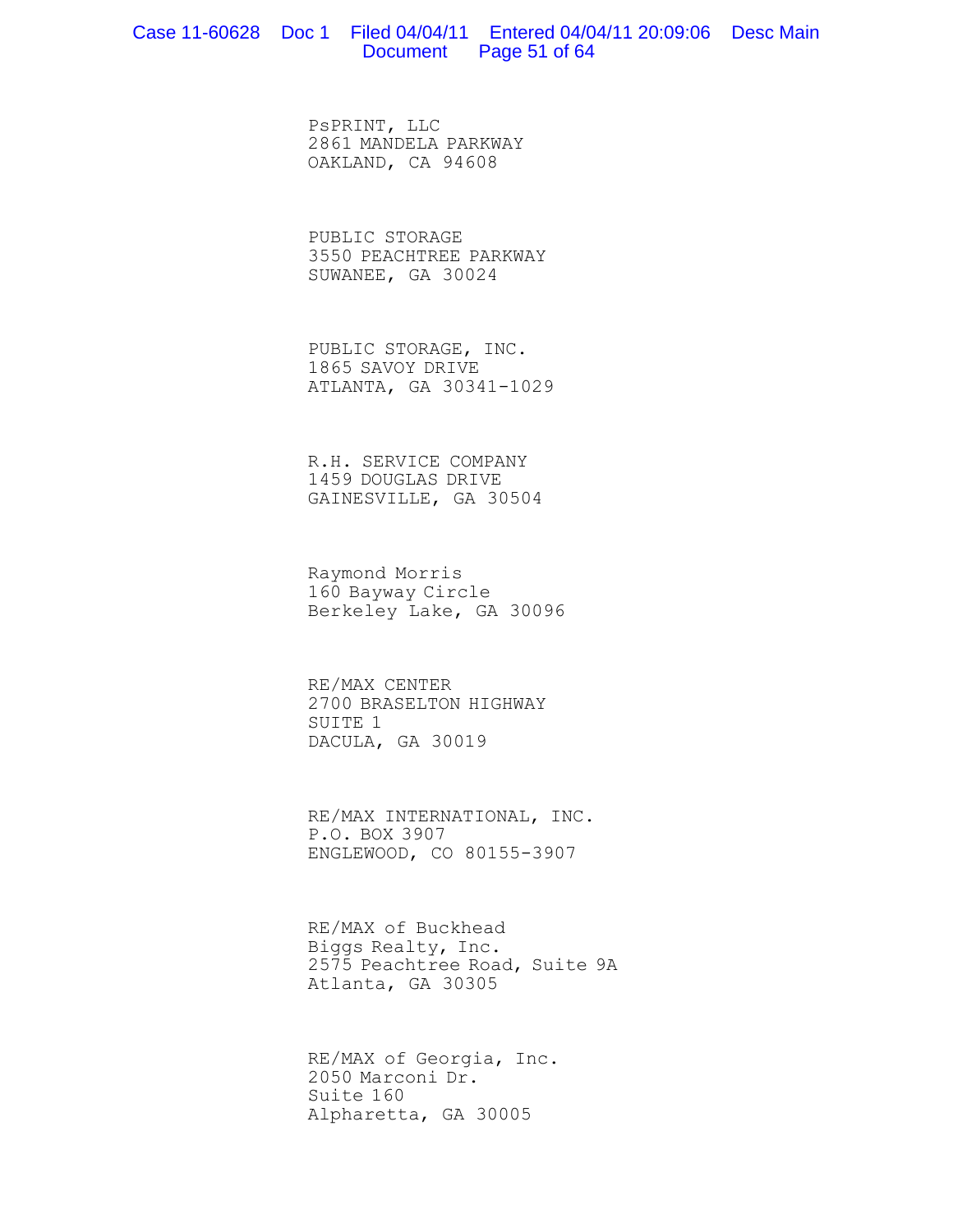## Case 11-60628 Doc 1 Filed 04/04/11 Entered 04/04/11 20:09:06 Desc Main Document Page 52 of 64

REAL COMMISSIONS LLC. 6100 LAKE FORREST DRIVE SUITE 330 ATLANTA, GA 30328

REBECA A. BRAGG 5039 BEDELL ROAD ROSWELL, GA 30075

Rebecca Volpp 10220 Medlock Bridge Road Johns Creek, GA 30097

REMATICS, LLC 1670 MAKALOA ST. #204 PMB 339 HONOLULA, HI 96814

REMAX OF GEORGIA 2050 MARCONI DRIVE SUITE 160 ALPHARETTA, GA 30005

REPORTER NEWSPAPERS 6065 ROSWELL ROAD STE. 225 SANDY SPRINGS, GA 30328

REPUBLIC SERVICES P. O. BOX 9001099 LOUISVILLE, KY 40290-1099

RESULTSMAIL 25862 OSO PARKWAY D-444 RANCHO SANTA MARGARITA, CA 92688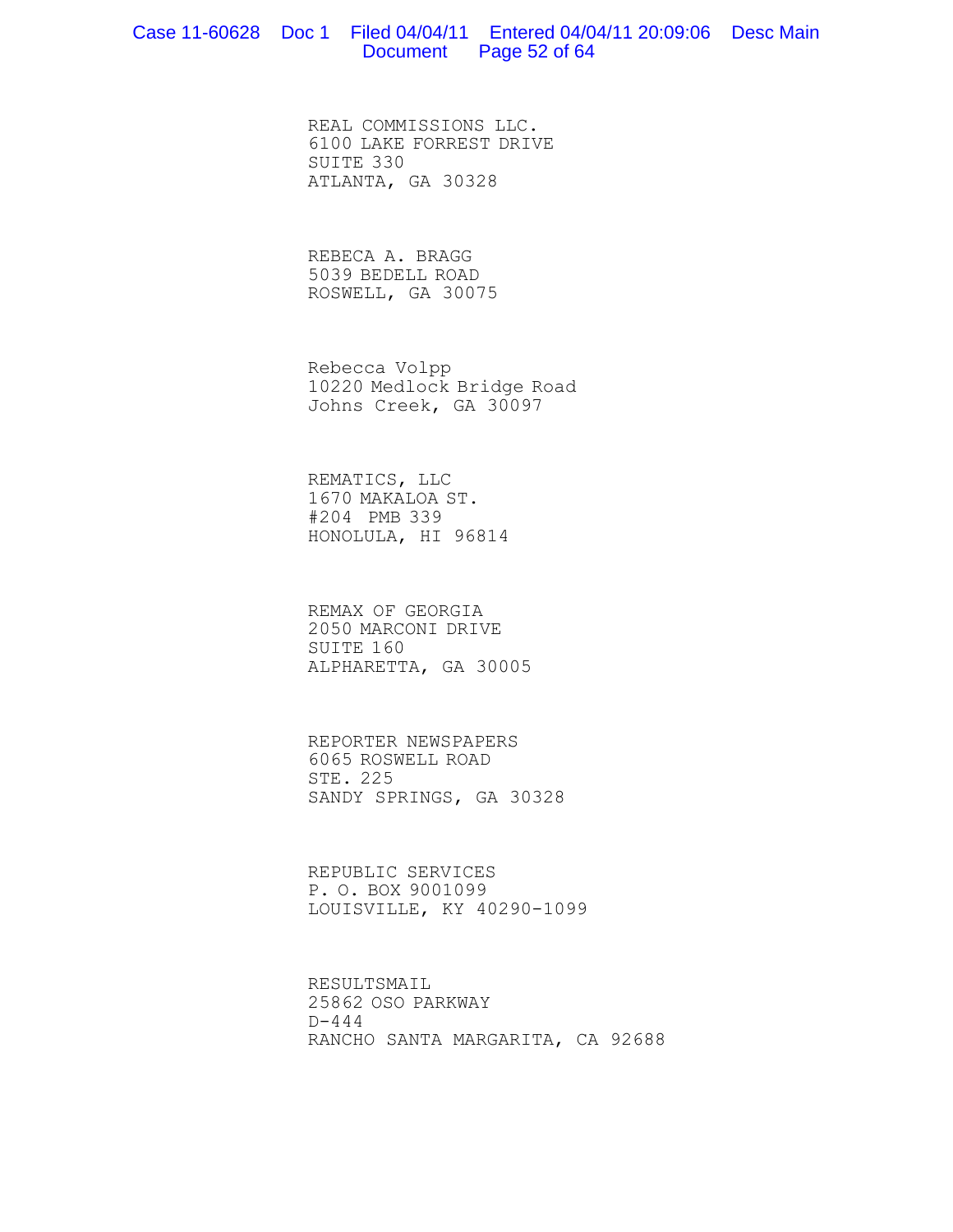## Case 11-60628 Doc 1 Filed 04/04/11 Entered 04/04/11 20:09:06 Desc Main Document Page 53 of 64

RH SERVICE COMPANY 1459 DOUGLAS DRIVE GAINESVILLE, GA 30504

RIORDAN TECHNOLOGIES, INC. 5665 ATLANTA HWY. STE. 103-369 ALPHARETTA, GA 30004

RMGA PROPERTIES, LLC 5591 CHAMBLEE DUNWOODY RD BLDG 1300 DUNWOODY, GA 30338

Robert Moon 2060 Oak Dr. Smyrna, GA 30082

ROSWELL OAKS, LLC 1000 Peachtree Industrial Blvd Suite 6-308 Suwanee, GA 30024

ROSWELL/NORTH FULTON FIRE EXTINGUISHER 1279 FICKLEN CHURCH WAY CANTON, GA 30114

Roto Rooter Services Co. 5672 Collection Center Dr. Chicago, IL 60693

RUSSELL WALKER 4103 GREGORY MANOR CIRLE SMYRNA, GA 30082

SALLY WHITE 5160 VERNON SPRINGS TRAIL ATLANTA, GA 30327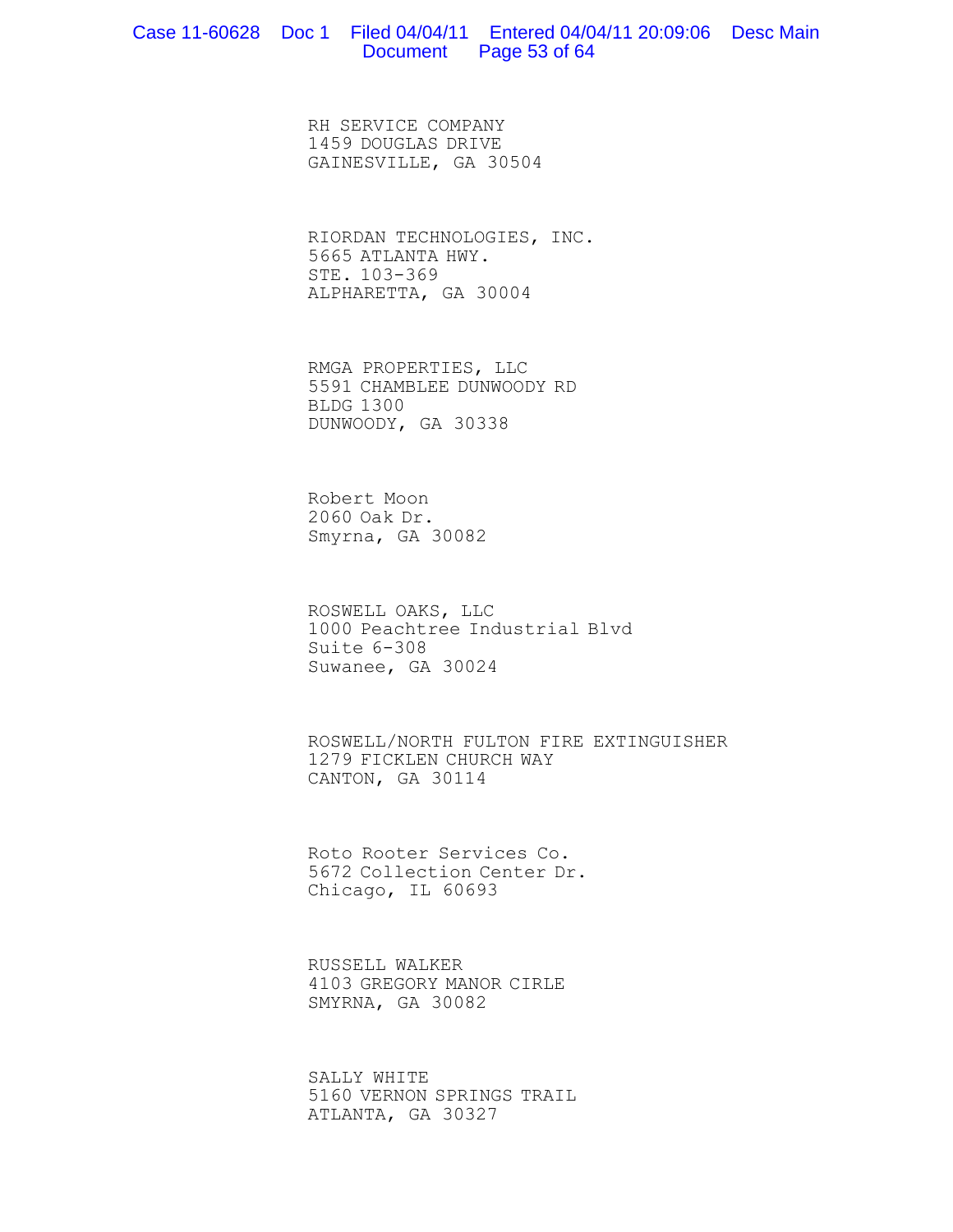## Case 11-60628 Doc 1 Filed 04/04/11 Entered 04/04/11 20:09:06 Desc Main Document Page 54 of 64

SANDY SPRINGS LOCKSMITHS 155 HAMMOND DRIVE SANDY SPRINGS, GA 30328

SAWNEE ELECTRIC MEMBERSHIP P.O. BOX 10002 CUMMING, GA 30028

SCOTT GLASS COMPANY, INC. 1971 OLD COVINGTON ROAD SUITE 114 CONYERS, GA 30013

SCROGGIN & COMPANY, PC 647 MIMOSA BLVD. ROSWELL, GA 30075

Seagraves Plumbing, Inc. P.O. Box 20439 Atlanta, GA 30325

SECURUS PROPERTIES LLC 7000 CENTRAL PARKWAY SUITE 650 ATLANTA, GA 30328

SELECTIVE INSURANCE COMPANY OF AMERICA ATTN.: BOX 371468 PITTSBURGH, PA 15250-7468

SERVICEMASTER P.O. BOX 392872 SNELLVILLE, GA 30039

SEYLER ELECTRIC 4755 VERONICA COURT SUWANEE, GA 30097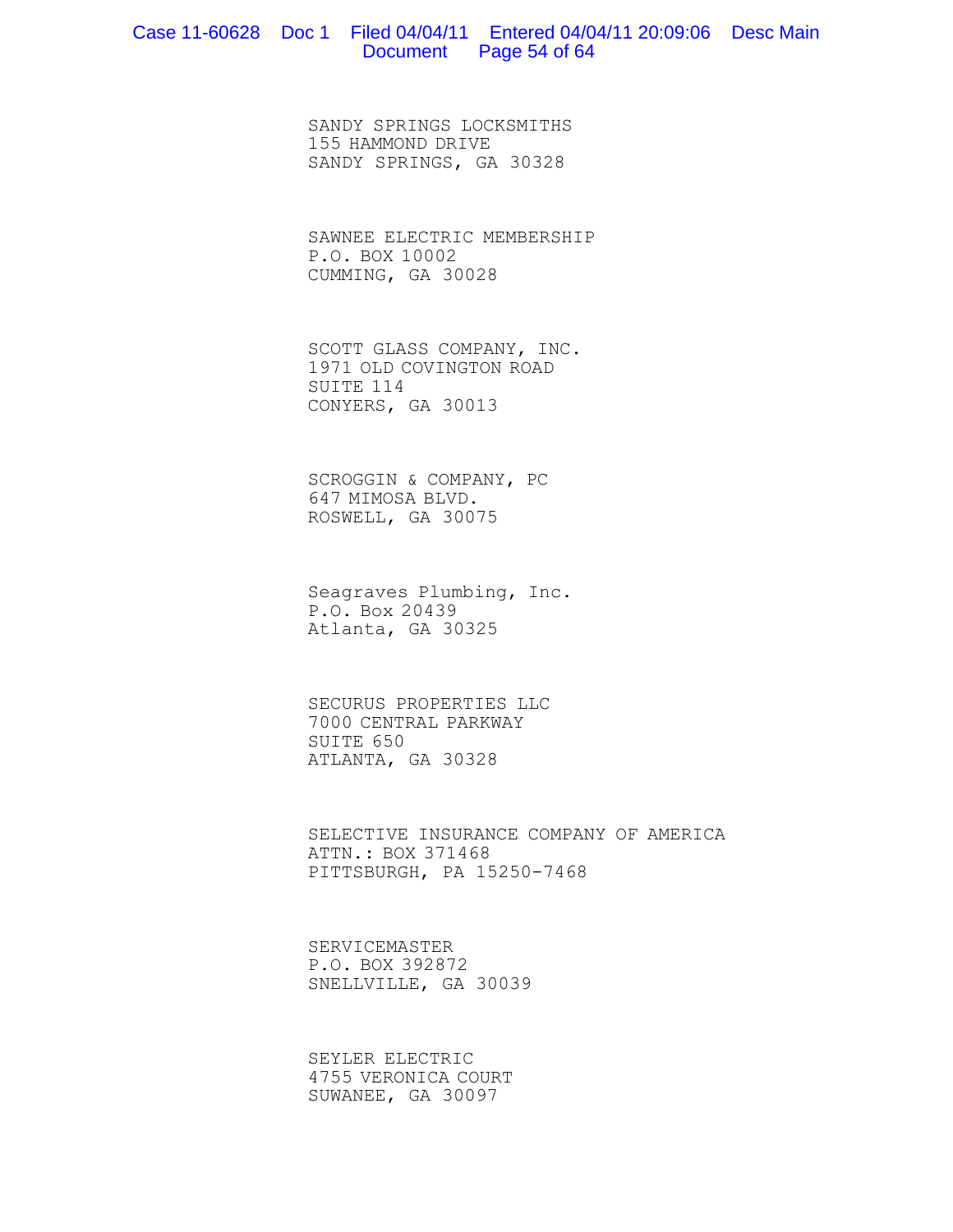## Case 11-60628 Doc 1 Filed 04/04/11 Entered 04/04/11 20:09:06 Desc Main Document Page 55 of 64

Shafer Heating & Air Conditioning, Inc. 664 Davis Road Jefferson, GA 30549-5612

SHARON PATTERSON 2050 ROSWELL ROAD MARIETTA, GA 30062

Sign A Rama 9425 Highway 92, Suite 166 Woodstock, GA 30188

SIGNATURE SIGNS 120 PARK 42 DRIVE SUITE B LOCUST GROVE, GA 30248

Signs By Tomorrow - Old Milton 3710 Old Milton, Ste. 108 Alpharetta, GA 30005

SIGNS BY TOMORROW - Peachtree Rd. 2221 PEACHTREE RD. NE SUITE G ATLANTA, GA 30342

SIMPLEXGRINNELL DEPT. CH 10320 PALATINE, IL 60055-0320

SMYRNA GLASS 2876 WOODRUFF DR. SMYRNA, GA 30080

Southern IH&S, LLC P.O. Box 2412 Alpharetta, GA 30023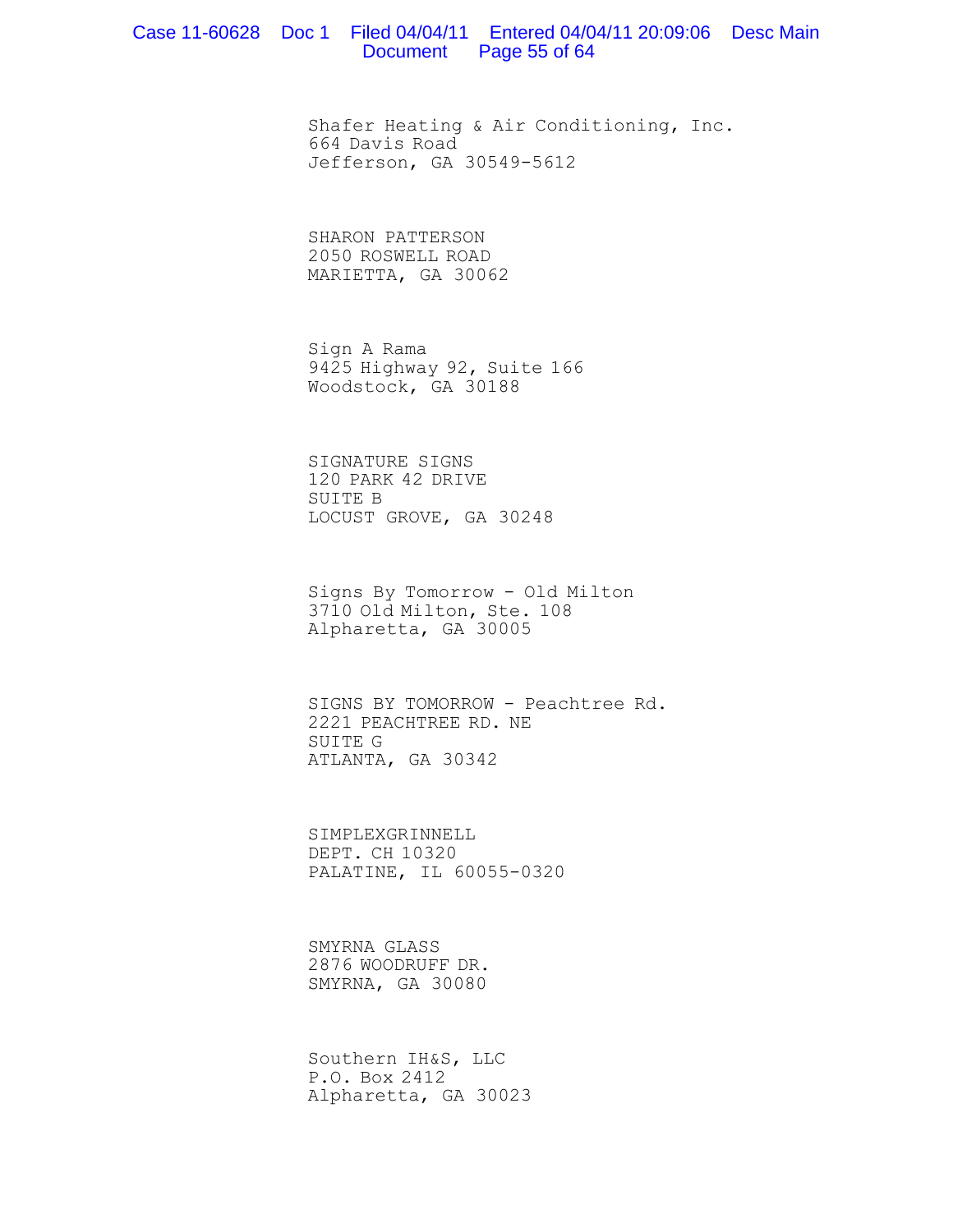## Case 11-60628 Doc 1 Filed 04/04/11 Entered 04/04/11 20:09:06 Desc Main Document Page 56 of 64

SOUTHERN SISTERS EMBROIDERY & GIFTS 1911 GRAYSON HIGHWAY SUITE 9 GRAYSON, GA 30017

Southern States Enterprises 1050 E. Piedmont Rd. Suite E-173 Marietta, GA 30062

SPENCER HEATING & AIR CONDITIONING 4708 SOUTH OLD PEACHTREE RD NORCROSS, GA 30071

SPRINT PO BOX 219623 KANSAS CITY, MO 64121-9623

SPRINT PO BOX 219100 KANSAS CITY, MO 64121-9100

Sprint Data Services P.O. Box 219623 Kansas City, MO 64121

STAN LYONS 2228 WALKER DRIVE LAWRENCEVILLE, GA 30043

STANDARD COFFEE SERVICE PO BOX 870 ROSWELL, GA 30077

STANDARD COFFEE SERVICE PO BOX 768861 ROSWELL, GA 30076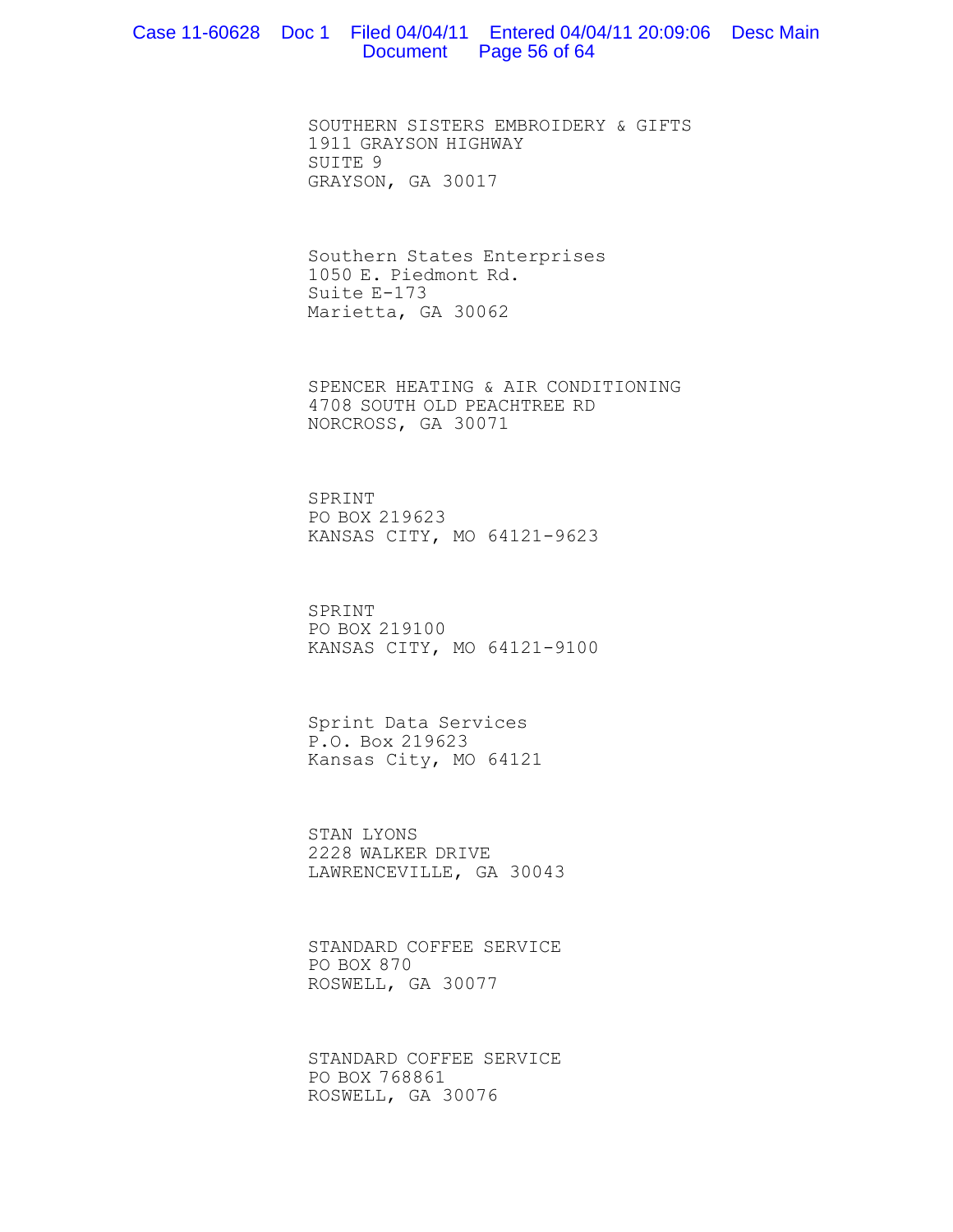## Case 11-60628 Doc 1 Filed 04/04/11 Entered 04/04/11 20:09:06 Desc Main Document Page 57 of 64

STANDGUARD PO BOX 974861 DALLAS, GA 75397-4861

STANDRIDGE PLUMBING CO., INC. 4137 SANDY BRANCH DRIVE BUFORD, GA 30519

STANLEY CONVERGENT SECURITY SOLUTIONS DEPT CH 10651 PALATINE, IL 60055

STAR SERVICES HEATING & AIR CONDITIONING 3482 KEITH BRIDGE RD. #212 CUMMING, GA 30041

STILL LAKE GREENHOUSES & FLORIST INC 745 SCENIC HIGHWAY LAWRENCEVILLE, GA 30045

Stout Atwood, LLC 990 Hammond Drive Suite 910 Atlanta, GA 30328

SunTrust Bank P.O. Box 4418 MC: 055 Attn: S. Perry Atlanta, GA 30302

SUPERIOR DOCUMENT SOLUTIONS, INC. 1925 BRCKENRIDGE PLAZA SUITE 160 DULUTH, GA 30096

SUPERIOR PROFESSIONAL SYSTEM 4371 ROSWELL RD. MARIETTA, GA 30062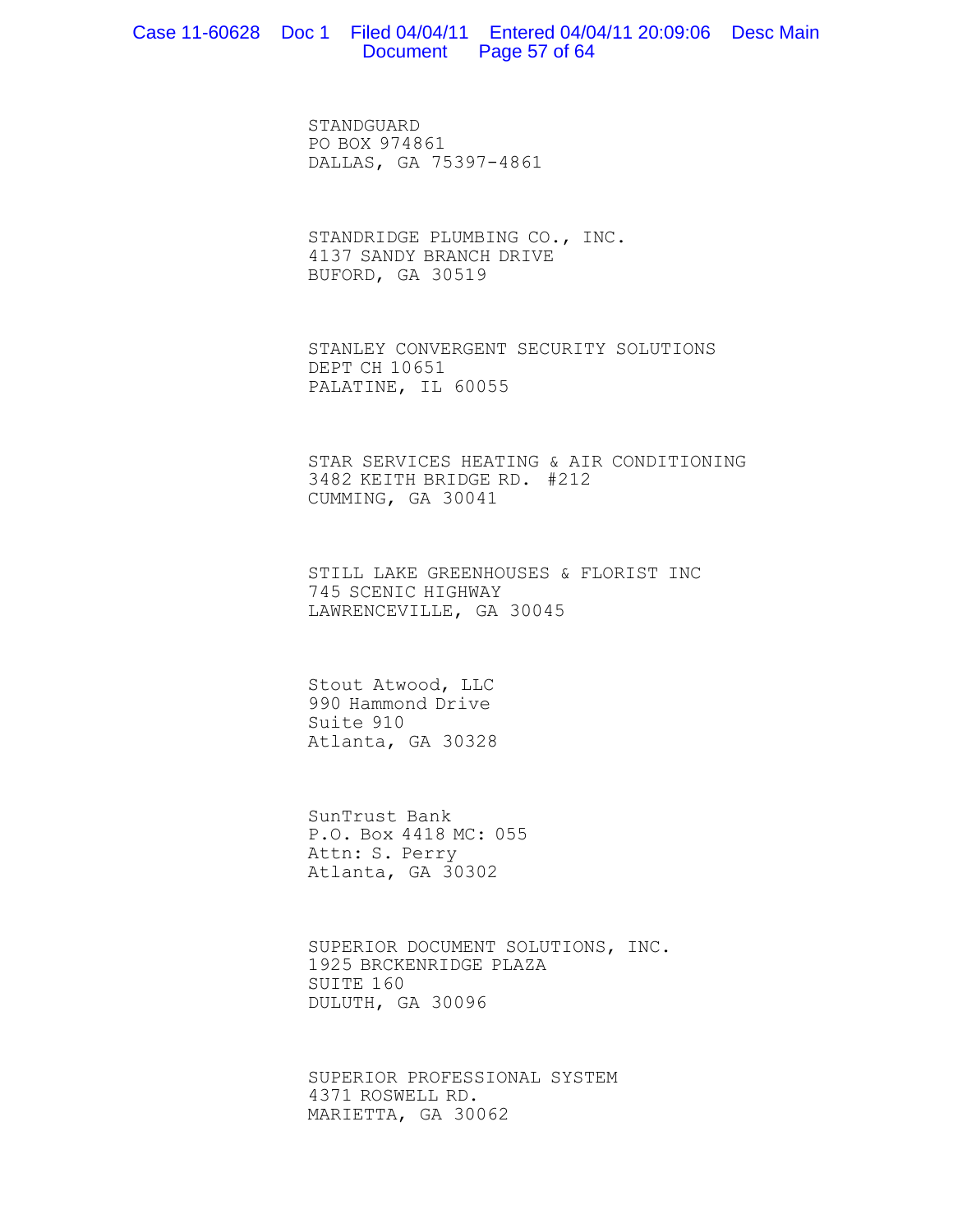## Case 11-60628 Doc 1 Filed 04/04/11 Entered 04/04/11 20:09:06 Desc Main Document Page 58 of 64

SUPRA, A DIVISION OF GE SECURITY PO BOX 660007 DALLAS, TX 75266

Systems by Crane, Inc. 2612 Summit Hills Lane Tucker, GA 30084

TAMMY HENSLEY 6930 Oak Brook Way Cumming, GA 30040

TARPLEY & UNDERWOOD, P.C. THREE RAVINA DRIVE SUITE 1550 ATLANTA, GA 30346

TDG PROPERTIES 3815 Pinewood Ct. Cumming, GA 30041

TDG Properties, LLC 3815 Pinewood Ct. Cumming, GA 30041

TELEADVICE INCORPORATED 1266 WEST PACES FERRY ROAD PMB 314 ATLANTA, GA 30327-2306

TERMINEX PROCESSING CENTER LLC PO BOX 742592 CINCINNATI, OH 45274-2592

TERRADATUM PO BOX 387 GLEN ELLEN, CA 95442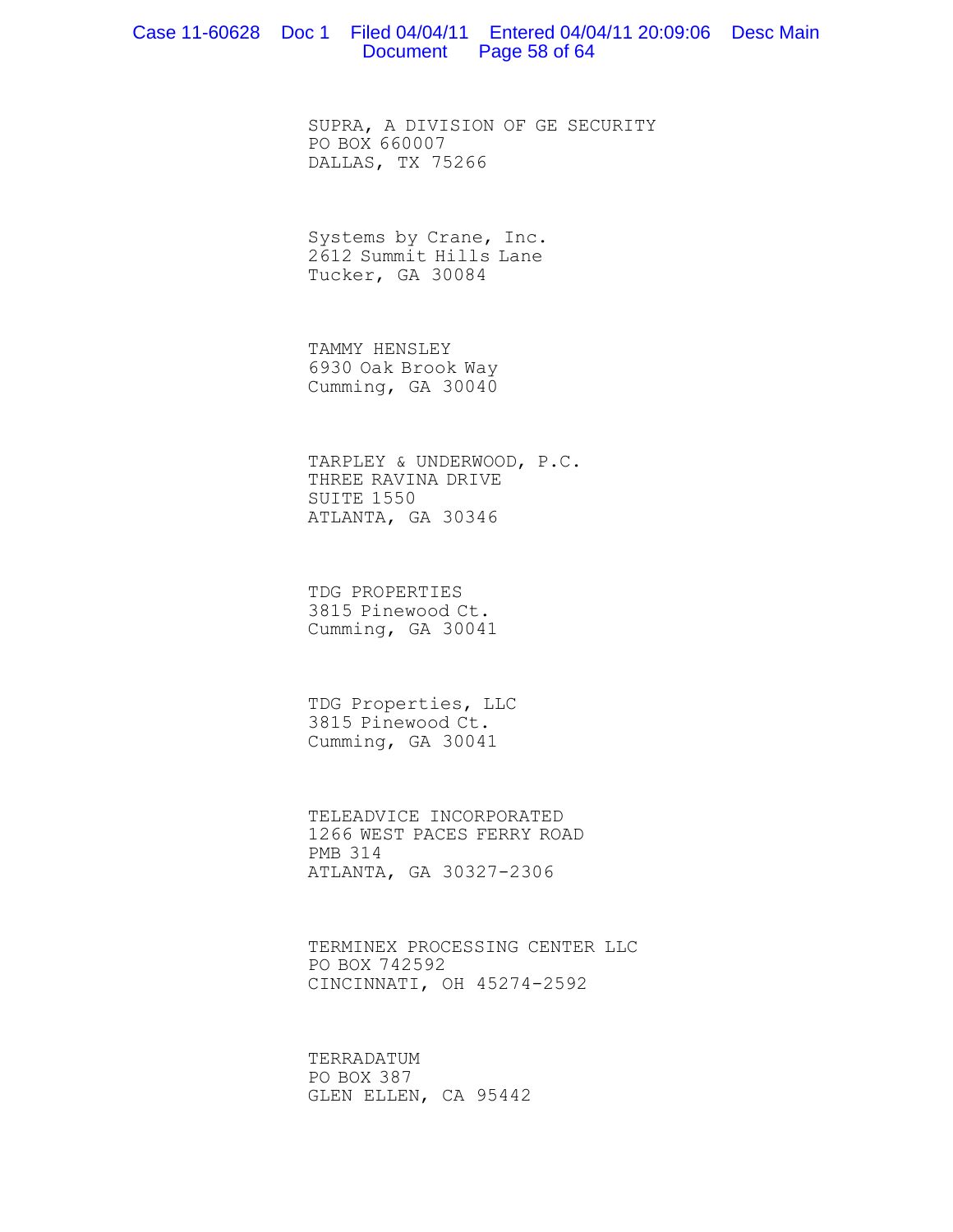## Case 11-60628 Doc 1 Filed 04/04/11 Entered 04/04/11 20:09:06 Desc Main Document Page 59 of 64

TERRY MORROW 5791 LAKESHORE DRIVE BUFORD, GA 30518

THE ASHFORD CLUB PO BOX 680788 MARIETTA, GA 30068-0014

THE ATLANTA JOURNAL-CONSTITUTION PO BOX 105375 ATLANTA, GA 30348-5375

The Forsyth Community Bank 1700 Market Place BLvd Cumming, GA 30041

THE GEORGIA SIGN & NEON CO., INC. 1889 BRANDY WOODS TRAIL CONYERS, GA 30013

THE GEORGIAN CLUB PO BOX 680788 MARIETTA, GA 30068-0014

THE HARTFORD PO BOX 2907 HARTFORD, CT 06104-2907

THE INFINITY GROUP 360 P.C. 137 JOHNSON FERRY ROAD SUITE 2140 MARIETTA, GA 30068

The Jon Shapiro Group, LLC 700 Park Regency Place #1602 Atlanta, GA 30326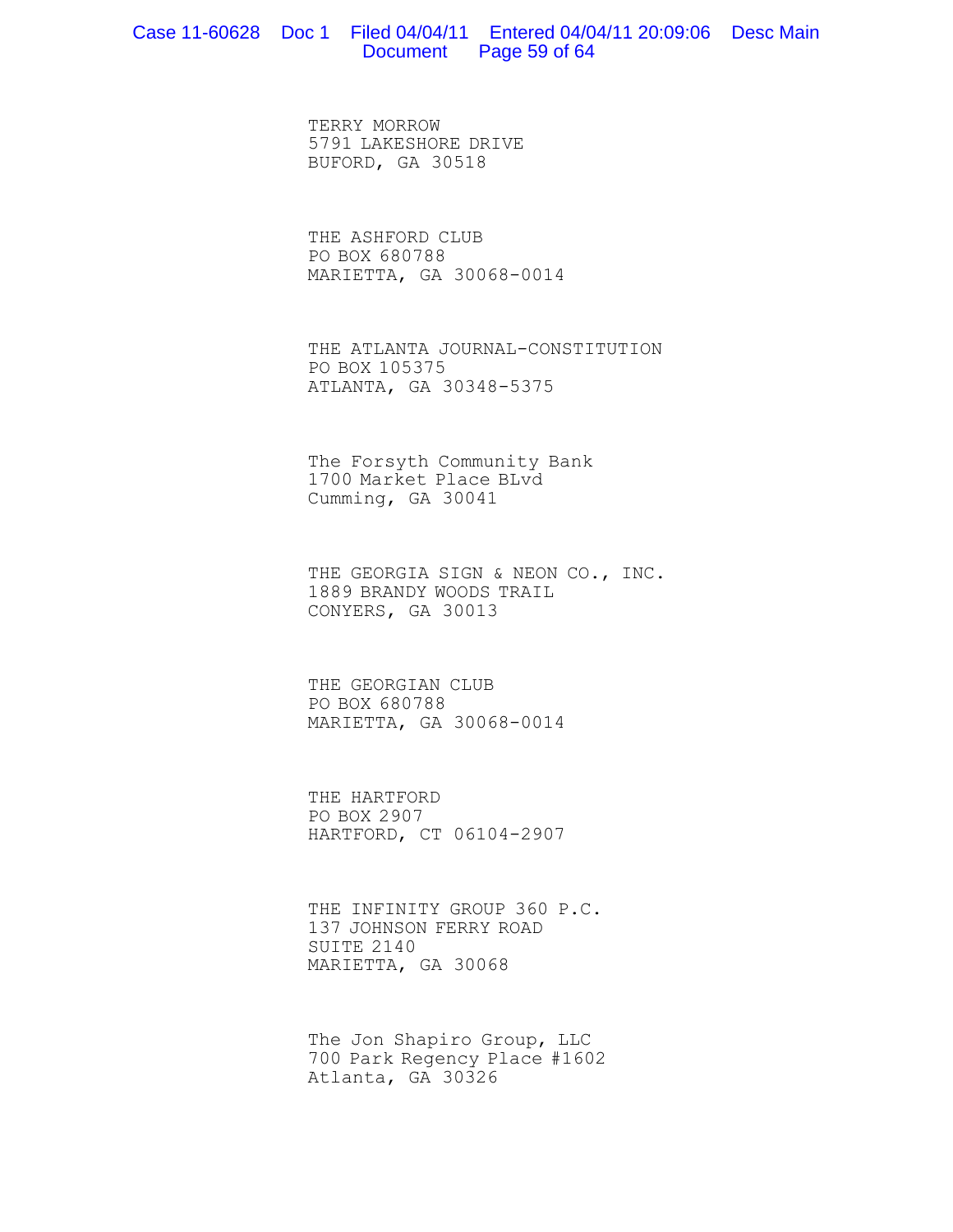## Case 11-60628 Doc 1 Filed 04/04/11 Entered 04/04/11 20:09:06 Desc Main Document Page 60 of 64

THE NORTON AGENCY 434 GREEN STREET GAINESVILLE, GA 30501

THE PETERS HOME TEAM, INC. 10220 MEDLOCK BRIDGE RD. JOHNS CREEK, GA 30097

THE PRINTING HOUSE 1400 S MARIETTA PKWY SUITE 105 MARIETTA, GA 30067

The Zac Team, LLC Ponce Realty 1057 Ponce de Leon Ave. Atlanta, GA 30306

Thomas King 935 Windsor Trail Roswell, GA 30076

THROWER ELECTRIC 165 MILL STREET LOGANVILLE, GA 30052

THYSSEN KRUPP ELEVATOR CORPORATION PO BOX 933004 ATLANTA, GA 31193-3004

TILLEY LANDSCAPES, INC. PO BOX 492 WOODSTOCK, GA 30188

TIM LENNON 1585 HOLCOMB BRIDGE ROAD ROSWELL, GA 30076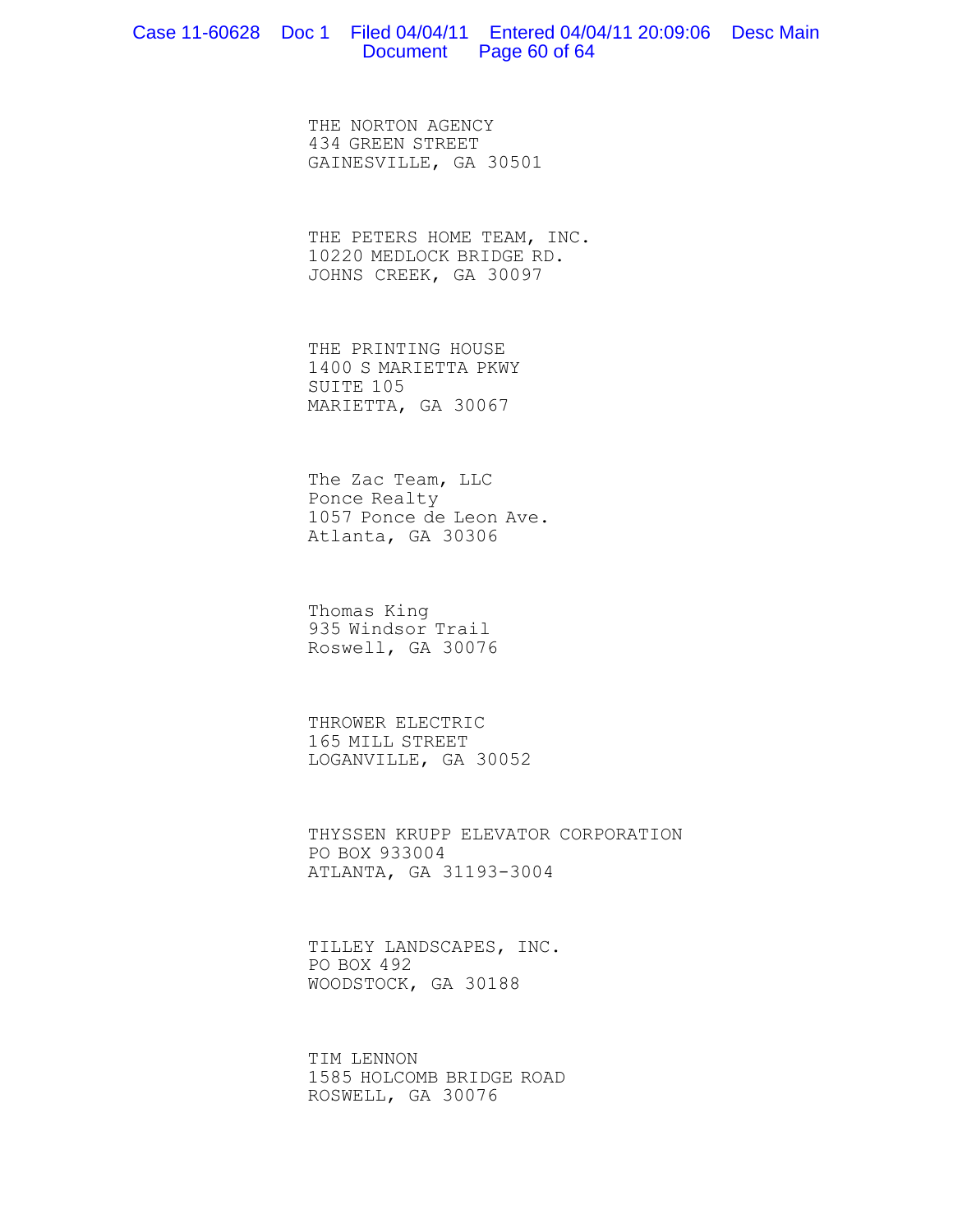## Case 11-60628 Doc 1 Filed 04/04/11 Entered 04/04/11 20:09:06 Desc Main Document Page 61 of 64

TISHA WINDHORST 1585 HOLCOMB BRIDGE RD. ROSWELL, GA 30076

TOD SIMMONS 1548 GRANT DR ATLANTA, GA 30318

Tom's Fabulous Lawn Service 935 Windsor Trail Roswell, GA 30076

TRAVELERS PO BOX 1564 ELMIRA, NY 14902-1564

Trendgraphix, Inc. 3640 American River Drive Suite 100 Sacramento, CA 95864

TRUGREEN CHEMLAWN INC PO BOX 2729 SUWANEE, GA 30024

Uline 2200 S. Lakeside Drive Waukegan, IL 60085

UNITED MAINTENANCE, INC. 3687 MCELROY ROAD ATLANTA, GA 30340

UNITED STATES TREASURY OGDEN, UT 84201-0039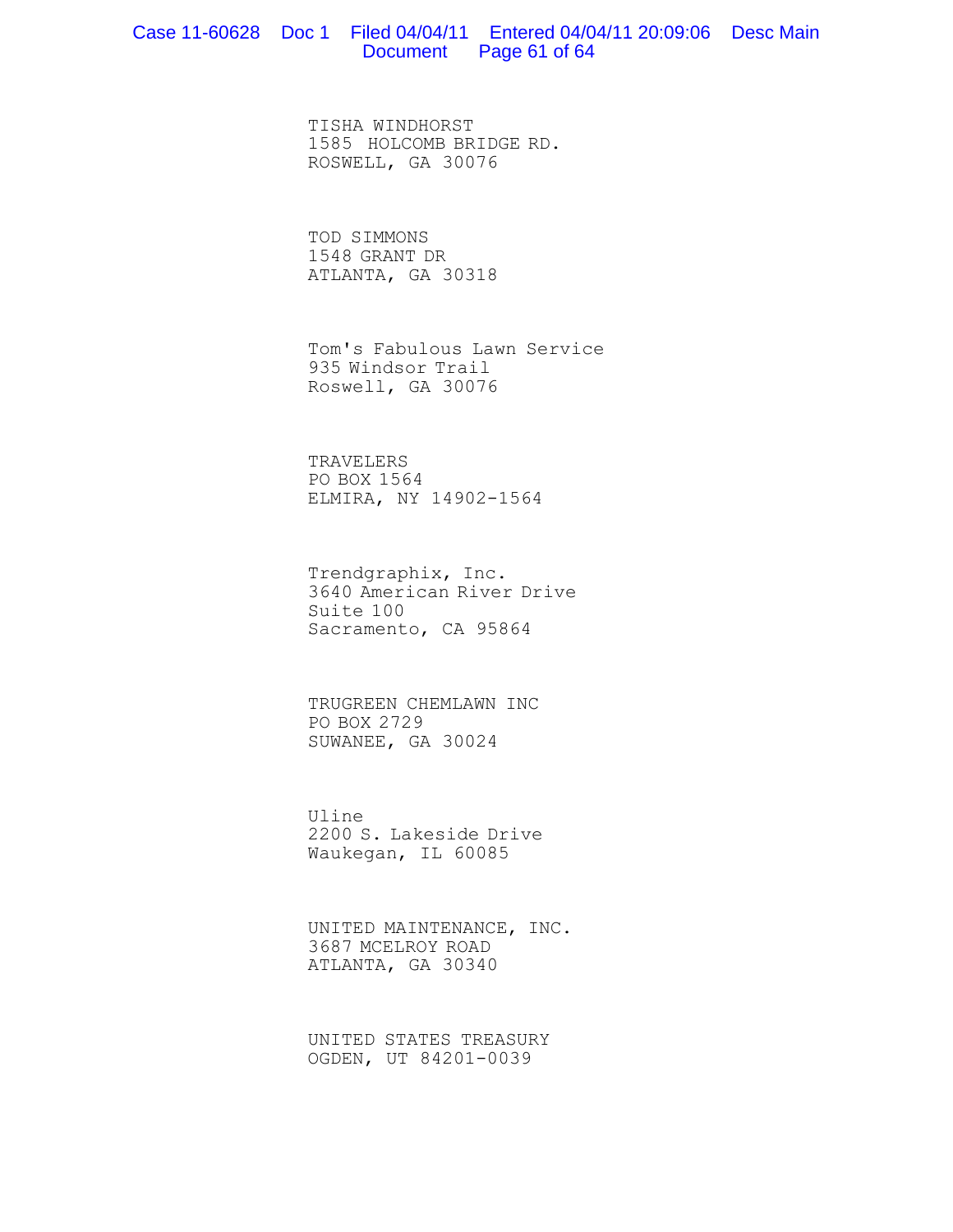## Case 11-60628 Doc 1 Filed 04/04/11 Entered 04/04/11 20:09:06 Desc Main Document Page 62 of 64

UNITED WASTE SERVICE P.O. BOX 1108 AUBURN, GA 30011

UPS PO BOX 7247-0244 PHILADELPHIA, PA 19170-0001

US Bancorp Equipment Finance 1310 Madrid St., Suite 101 Marshall, MN 56258

US BANK 5000090974 PO BOX 790448 ST. LOUIS, MO 63179-0448

US Bank 5000119424 P.O. Box 790448 St. Louis, MO 63179-0448

US Bank 500146116 P.O. Box 790448 St. Louis, MO 63179-0448

VERIZON WIRELESS P.O. BX 660108 Dallas, TX 75266-0108

VERIZON WIRELESS - AT P.O. BOX 105818 ATLANTA, GA 30348-5818

VERTICAL AVTV PO BOX 672137 MARIETTA, GA 30006-0036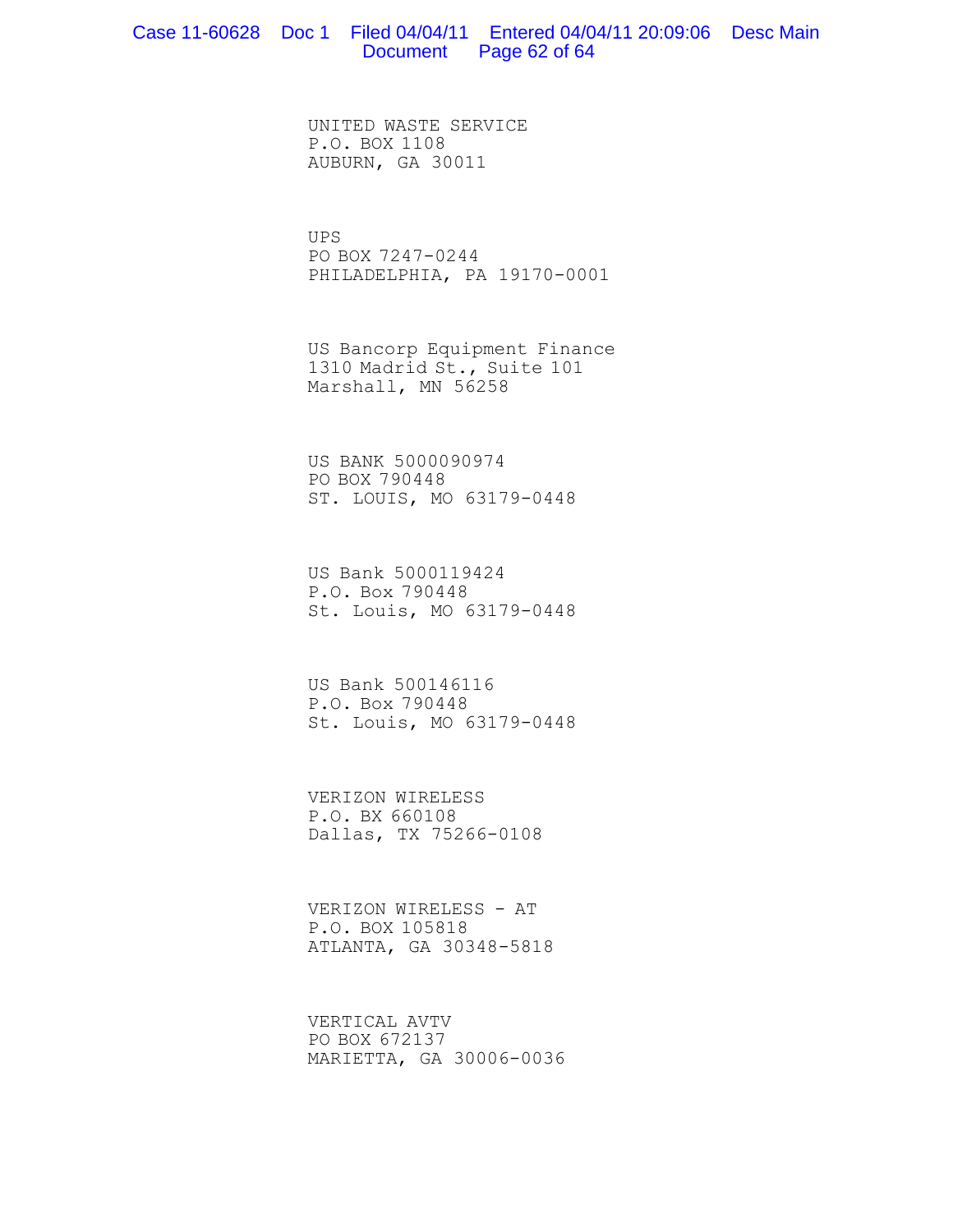## Case 11-60628 Doc 1 Filed 04/04/11 Entered 04/04/11 20:09:06 Desc Main Document Page 63 of 64

WALTON EMC (Electricity) PO BOX 1347 MONROE, GA 30655-1347

WALTON EMC (NATURAL GAS) PO BOX 1347 MONROE, GA 30655-1347

WASTE MANAGEMENT OF ATLANTA HAULING PO BOX 105453 ATLANTA, GA 30348-5453

Weissman, Nowack, Curry & Wilco, PC One Alliance Center, 4th Floor 3500 Lenox Road Atlanta, GA 30326

WEST-TEC PRESS 1853 CHEYENNE AVE. GA

WESTERN UPSTATE MULTIPLE LISTING SERVICE 600 MCGHEE ROAD ANDERSON, SC 29625

Whitbeck Construction Co. 5950 Thompson Mill Rd. Hoschton, GA 30548

William P. Perdue, Jr. 3225 Town Manor Circle Dacula, GA 30019

WORLDWIDE ERC 4401 WILSON BLVD STE 510 ARLINGTON, VA 22203-9853